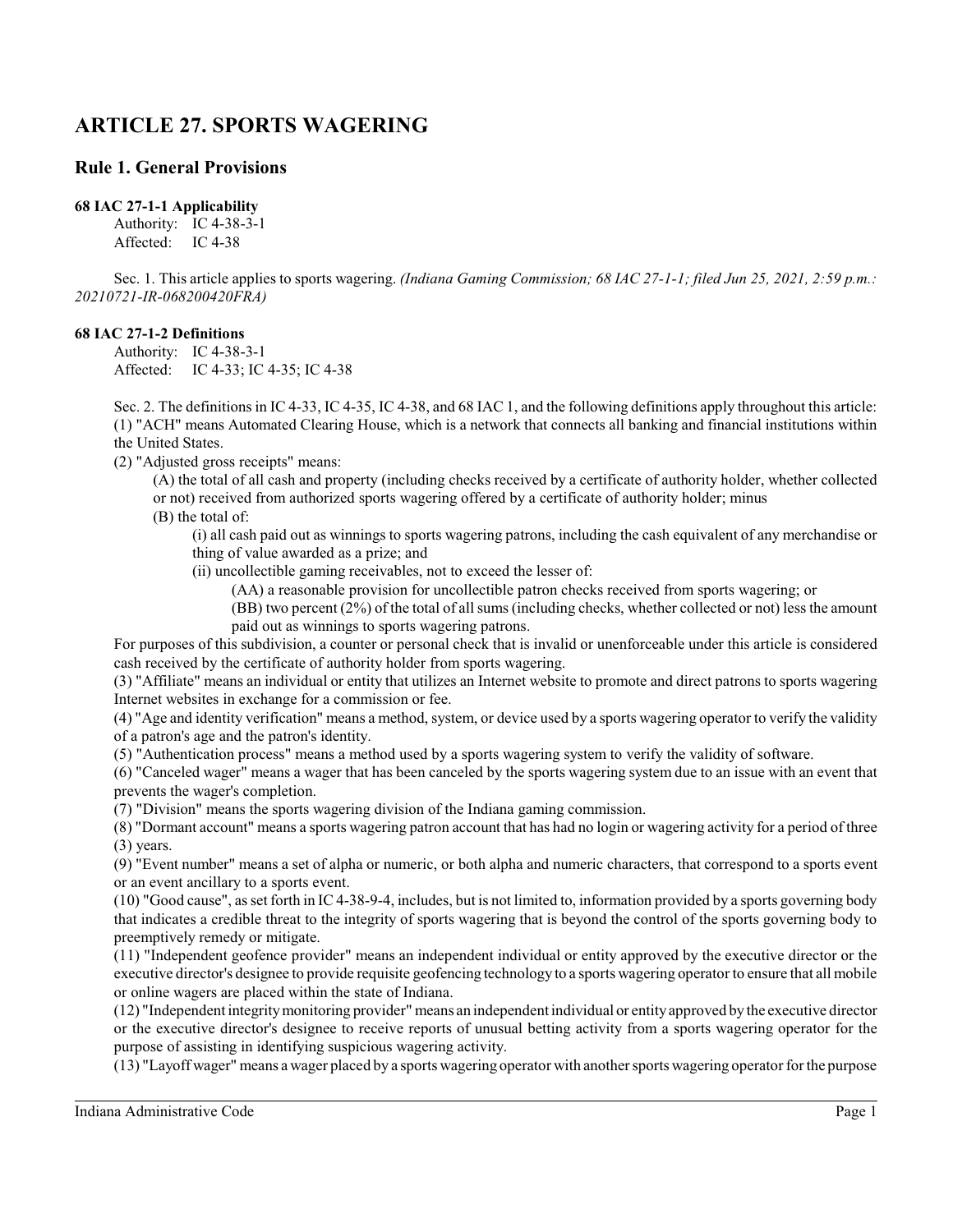of offsetting patron wagers.

(14) "Multisource authentication" means a type of strong authentication that uses two (2) of the following to verify a patron's identity:

(A) Information known only to the patron, such as a password, pattern, or answers to challenge questions.

(B) An item possessed by a patron, such as an electronic token, physical token, or an identification card.

(C) A patron's biometric data, such as fingerprints or facial or voice recognition.

(15) "Patron" means an individual participating in sports wagering activities conducted under IC 4-38.

(16) "Prohibited sports wagering participant" means any of the following individuals:

(A) An individual that is prohibited under IC 4-38 from participating in sports wagering.

(B) An individual listed on the commission's exclusion list kept under 68 IAC 6-1 or that has a voluntarily excluded person status as defined under 68 IAC 6-3.

(C) An individual that has signed up for statewide Internet self-restriction.

(D) An occupational licensee employed by or associated with a supplier licensee.

(E) An individual whose participation may undermine the integrity of the wagering or the sports event or who is excluded from wagering for other good cause, including, but not limited to, an attempt to place a wager as an agent or a proxy.

(17) "Proxy server" means a computer server that allows a patron to disguise his or her computer's geolocation, which is the real-world geographic location of a patron, when accessing a sports wagering operator's sports wagering platform.

(18) "Secure transaction file" means a file that contains data, which cannot be modified without detection.

(19) "Sports governing body" means an organization that prescribes final rules and enforces codes of conduct with respect to a sporting event, member clubs, and participants therein.

(20) "Sports wagering account" means an account established by a sports wagering operator for an individual patron to use for online sports wagering.

(21) "Sports wagering kiosk" means an automated device that may be used for sports wagering voucher and ticket processing and automated functions as approved by the commission.

(22) "Sports wagering lounge" means a designated area in a licensed facility where sports wagering is conducted.

(23) "Sports wagering operation" means the business of accepting wagers under IC 4-38 at a licensed facility, online, or by mobile device.

(24) "Sports wagering operator" means a certificate of authority holder or vendor licensed to conduct sports wagering.

(25) "Sports wagering patron funds" means the cash or cash equivalents that are owned by the sports wagering patrons, are maintained in segregated patron accounts, and are not commingled with the sports wagering operator's operational funds.

(26) "Sports wagering patron session" means a period of time when a patron is logged on to an Internet or mobile sports wagering system.

(27) "Sports wagering registrant" means an individual or entity that is contracted to provide goods or services that the commission determines affects the conduct of sports wagering, but falls outside of the scope of a supplier's license under IC 4-33-7 or a sports wagering service provider license under IC 4-38-7.

(28) "Sports wagering system" means all equipment and software used in conjunction with the sports wagering operation, including, but not limited to, the following:

(A) Sports wagering interactive components, including all hardware, software, and associated equipment that comprise

the sports wagering platform for the purpose of authorizing sports wagering and online and mobile sports wagering.

(B) Self-service sports wagering kiosks.

(C) Ticket or voucher redemption devices.

(D) Any other device, service, or system that the commission determines to be related to the sports wagering system. (29) "Sports wagering ticket" means a printed record issued or an electronic record maintained by the sports wagering system that evidences a sports wager.

(30) "Sports wagering voucher" means a printed record, or digital representation thereof, issued by a sports wagering system that may be used to fund a wager or may be redeemable for cash.

(31) "Strong authentication" means a method that has been demonstrated to the satisfaction of the division to effectively provide higher security than a user name and password alone.

(32) "Supplier" means a person who holds a supplier's license under IC 4-33-7 and 68 IAC 2-2.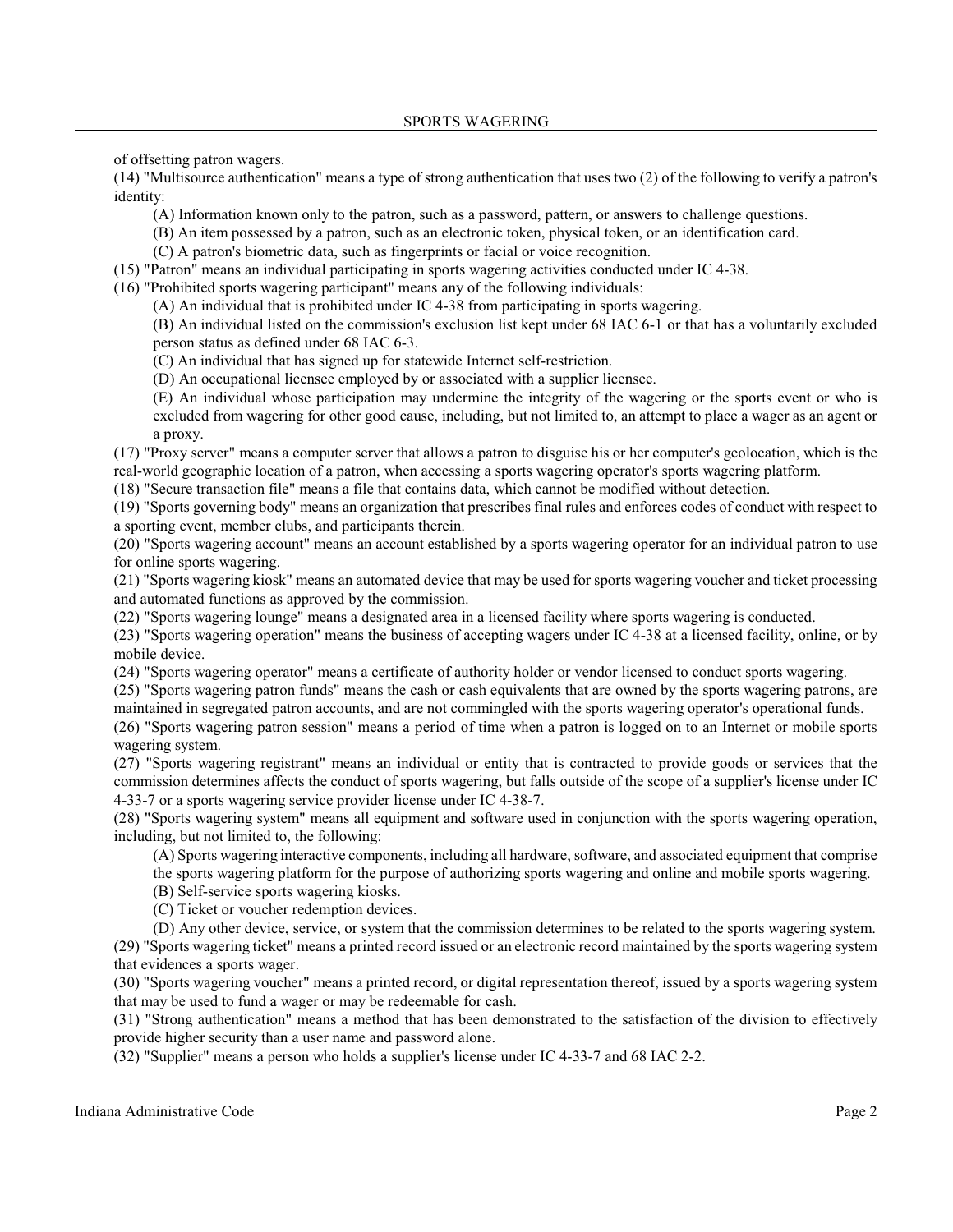(33) "Suspiciouswagering activity" means unusual wagering activitythat cannot be explained and is indicative of match-fixing, the manipulation of an event, misuse of inside information, or other prohibited activity.

(34) "Unusual wagering activity" means abnormal wagering activity exhibited by patrons and deemed by a sports wagering operator as a potential indicator of suspicious wagering activity. Unusual wagering activity may include the size of a patron's wager or increased wagering volume on a particular event or wager type.

*(Indiana Gaming Commission; 68 IAC 27-1-2; filed Jun 25, 2021, 2:59 p.m.: 20210721-IR-068200420FRA)*

#### **68 IAC 27-1-3 Deviation from provisions**

Authority: IC 4-38-3-1 Affected: IC 4-38

Sec. 3. The executive director may approve deviations from the provisions of this article upon written request if the executive director determines that:

(1) the requirement or procedure is impractical or burdensome; and

(2) the alternative means of satisfying the requirement or procedure:

- (A) fulfills the purpose of IC 4-38;
- (B) is in the best interest of the public and sports wagering in Indiana; and

(C) does not violate IC 4-38.

*(Indiana Gaming Commission; 68 IAC 27-1-3; filed Jun 25, 2021, 2:59 p.m.: 20210721-IR-068200420FRA)*

### **Rule 2. Sports Wagering Licensure**

#### **68 IAC 27-2-1 Application fees**

Authority: IC 4-38-3-1 Affected: IC 4-38-4-3

Sec. 1. All required application fees described under IC 4-38 shall be submitted to the commission in the form of a certified check or cashier's check made payable to the Indiana gaming commission, or other form as prescribed by the commission. *(Indiana Gaming Commission; 68 IAC 27-2-1; filed Jun 25, 2021, 2:59 p.m.: 20210721-IR-068200420FRA)*

#### **68 IAC 27-2-2 Applications**

Authority: IC 4-38-3-1 Affected: IC 4-38

Sec. 2. (a) Application procedures shall be as follows:

(1) An applicant is seeking a privilege and assumes and accepts any and all risk of adverse publicity, notoriety, embarrassment, criticism, or other action or financial loss that may occur in connection with the application process or the public disclosure of information requested. The applicant expressly waives any claim for damages that may result from the application process. (2) A misrepresentation or omission made with respect to an application may be grounds for denial of the application.

(3) An applicant must submit a fully executed original application.

(4) An application is deemed filed when the commission has received the completed application forms, including the information that the commission has required.

(5) The completed applications must be filed as follows:

- (A) In the commission's office in Indianapolis, Indiana.
- (B) Prior to the expiration of appropriate deadlines established and published by the commission.

(6) An applicant is under a continuing duty to disclose any changes in the information submitted to the commission.

(b) An application for a sports wagering certificate of authority or vendor's license shall include the following information:

(1) The name, address, and legal information of the applicant.

(2) A Personal Disclosure Form 1 for a substantial owner, key person, or other person that the commission deems necessary to allow the commission to ensure that the applicant meets the statutory criteria for licensure.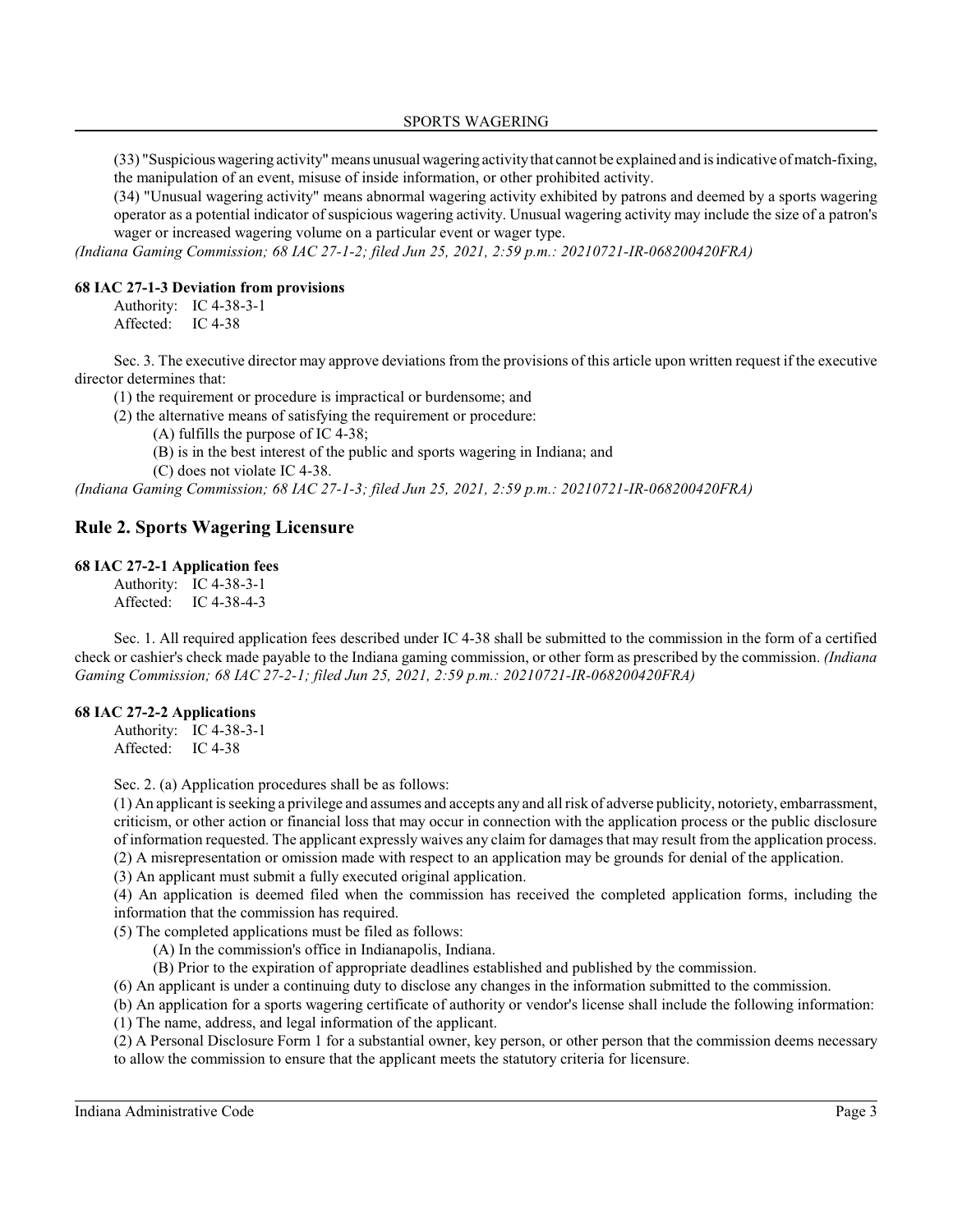(3) A description of all sports wagering services, equipment, devices, and supplies offered for sale or lease by the applicant in connection with sports wagering.

(4) Details regarding the corporate form of the applicant.

(5) Relevant contracts related to the sports wagering activities the applicant will provide.

(6) Disclosure of any criminal, civil, or administrative action brought against the applicant.

(7) Description of all other licenses held by the applicant.

(8) Description of the applicant's business plan related to the sports wagering activities it will provide, including employment plans, and server location.

(9) The past three (3) years of financial records of the applicant.

(10) Organizational and ownership charts of the applicant.

(c) An application for a sports wagering service provider license shall include the following information:

(1) The name, address, and legal information of the applicant.

(2) A description of all sports wagering services, equipment, devices, and supplies offered for sale or lease by the applicant in connection with sports wagering.

(3) Details regarding the corporate form of the applicant.

(4) Organizational and ownership charts of the applicant.

(5) Disclosure of any criminal, civil, or administrative action brought against the applicant.

(6) Description of all other licenses held by the applicant.

(7) Information regarding any testing, certifications, or approvals on any component required to provide sports wagering services or products from any authorized independent gaming laboratory or other gaming jurisdictions.

(d) An applicant may not withdraw an application for a sports wagering license without leave of the executive director or commission. The executive director or commission shall grant a request for leave to withdraw a license if received prior to commission action on licensure under this rule unless a withdrawal is not in the best interest of the state of Indiana and the gaming industry. *(Indiana Gaming Commission; 68 IAC 27-2-2; filed Jun 25, 2021, 2:59 p.m.: 20210721-IR-068200420FRA)*

#### **68 IAC 27-2-3 Licensing process**

Authority: IC 4-38-3-1 Affected: IC 4-38-4-6; IC 4-38-6-7; IC 4-38-7-4

Sec. 3. An application for a sports wagering license shall be subject to the following process:

(1) Applicant must submit a complete application, including an application fee and all required attachments.

(2) The commission shall begin investigating the applicant.

(3) The commission may issue a temporary license in accordance with IC 4-38 and section 4 of this rule.

(4) Upon completing its investigation of the applicant, the commission shall vote to grant or deny the application.

(5) If the commission grants the application, it shall issue a permanent license.

*(Indiana Gaming Commission; 68 IAC 27-2-3; filed Jun 25, 2021, 2:59 p.m.: 20210721-IR-068200420FRA)*

#### **68 IAC 27-2-4 Temporary license**

Authority: IC 4-38-3-1 Affected: IC 4-38-4-6; IC 4-38-6-7; IC 4-38-7-4

Sec. 4. (a) After the commission receives a completed application, an application fee, and, for a vendor or sports wagering service provider applicant, an agreement or statement of intent indicating that a licensee or licensee applicant will utilize the applicant for the provision of goods and services, the commission shall obtain the applicant's fingerprints at a time and place directed by the executive director.

(b) If the application or a criminal history check completed by an enforcement agent, or both, reveals that the applicant:

(1) has not been convicted of a felony under Indiana law, the laws of any other state, or the laws of the United States; or

(2) meets the statutory criteria set forth in IC 4-38;

the commission may issue the applicant a temporary license.

(c) The temporary license shall:

Indiana Administrative Code Page 4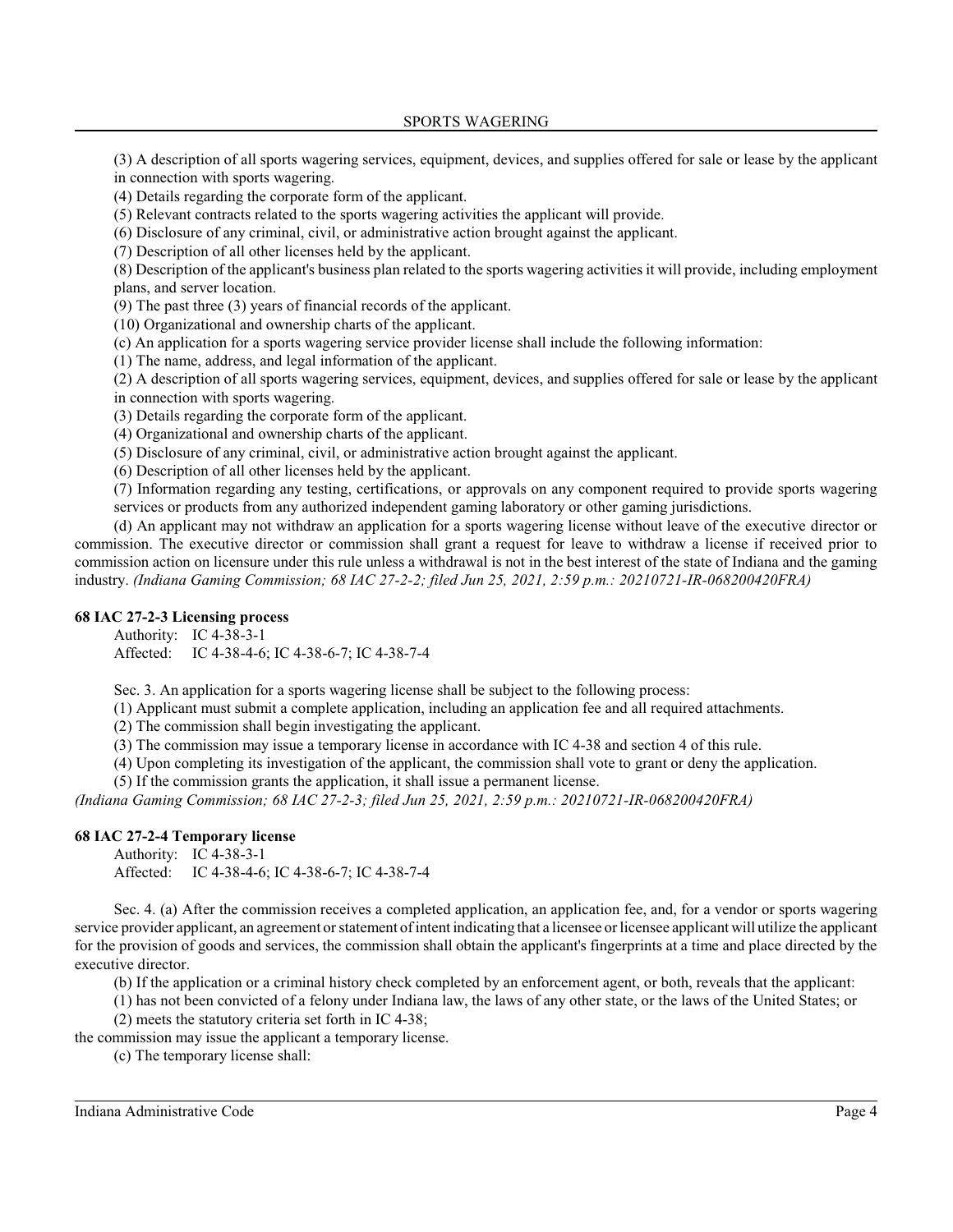(1) be on a form prescribed by the commission; and

(2) meet the specifications set forth in section 6 of this rule.

(d) An applicant who receives a temporary license may offer sports wagering related goods and services until:

(1) a permanent license is issued; or

(2) the temporary license is withdrawn.

(e) A temporary license shall not be transferred.

(f) If an applicant fails to provide or ceases providing a licensee with goods or services, the applicant shall:

(1) advise the commission immediately; and

(2) return the temporary license to the commission.

Failure to advise the commission that the applicant has failed to begin or has ceased providing a licensee with goods and services is grounds for the commission to withdraw the temporary license and deny licensure in the future.

(g) Procedures for the withdrawal of a temporary supplier's license include, but are not limited to, the following:

(1) The executive director, upon written notice to the applicant and the licensee who has signed a statement of intent, may withdraw a temporary license if the executive director determines that the background investigation reveals that the applicant is not suitable for licensure.

(2) If an applicant's temporary license is withdrawn, the applicant shall not be permitted to provide any licensee with any sports wagering goods or services.

(3) If the executive director withdraws an applicant's temporary license, the executive director shall immediately forward the application to the commission for commission action.

(4) The applicant may seek to voluntarily withdraw its application for a license in accordance with this rule before the commission acts in response to a withdrawal of the applicant's temporary license.

(h) An applicant must comply with all requestsfor information, documents, or other materials relating to the applicant and the application during the temporary license period, during which time the commission will conduct its investigation. *(Indiana Gaming Commission; 68 IAC 27-2-4; filed Jun 25, 2021, 2:59 p.m.: 20210721-IR-068200420FRA)*

### **68 IAC 27-2-5 Issuance of a permanent license**

Authority: IC 4-38-3-1 Affected: IC 4-33-8; IC 4-38

Sec. 5. The applicant shall meet the following standards, qualifications, or criteria to be issued a permanent sports wagering license:

(1) The applicant must qualify to receive a license under IC 4-38.

(2) An applicant for a certificate of authority or vendor's license must have all key persons and substantial owners qualify to receive Level 1 occupational licenses under IC 4-33-8 and 68 IAC 2-3.

(3) The applicant, in the case of an individual, or the applicant's substantial owners, must be twenty-one (21) years of age.

(4) The applicant must demonstrate a level of:

- (A) skill;
- (B) experience;
- (C) knowledge; and
- (D) ability;

necessary to conduct the sports wagering activities that the applicant seeks to provide.

(5) The applicant must not have been convicted of any offense for a violation of a gaming law in any jurisdiction.

(6) The applicant must not appear on the exclusion list of any jurisdiction for having violated a rule of gaming.

(7) The applicant or the applicant's substantial owners must be in substantial compliance with all state and federal tax laws.

*(Indiana Gaming Commission; 68 IAC 27-2-5; filed Jun 25, 2021, 2:59 p.m.: 20210721-IR-068200420FRA)*

#### **68 IAC 27-2-6 License requirements**

Authority: IC 4-38-3-1 Affected: IC 4-38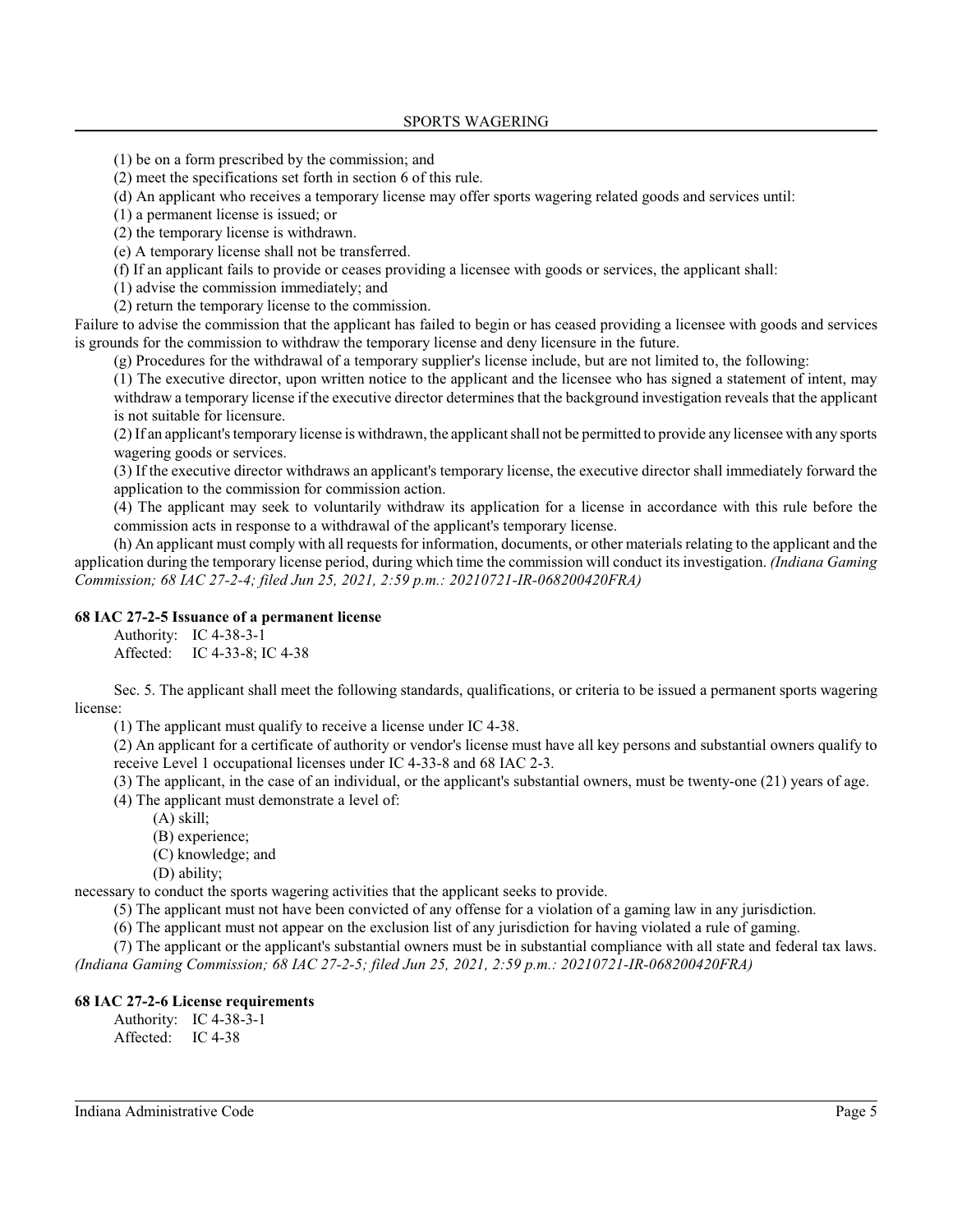Sec. 6. (a) The temporary and permanent licenses issued under this rule shall be on forms prescribed by the commission and shall display the following:

(1) The applicant's name and business address.

(2) The license number assigned by the commission.

(3) The signature of the executive director of the commission.

(4) The date the license was issued.

(5) The date that the license will expire.

(6) Any other information the commission deems necessary to identify the licensee, and any conditions or restrictions that are placed on the license.

(b) The temporary and permanent supplier's licenses shall remain the property of the commission at all times. The commission may:

(1) revoke;

(2) suspend;

(3) cancel; or

(4) restrict;

the license under 68 IAC 13.

(c) A vendor licensee must return the license and all applicable occupational licenses to the commission if the vendor licensee ceases to provide any certificate of authority holder with sports wagering activities. *(Indiana Gaming Commission; 68 IAC 27-2-6; filed Jun 25, 2021, 2:59 p.m.: 20210721-IR-068200420FRA)*

### **68 IAC 27-2-7 Reapplication for denied license**

Authority: IC 4-38-1-4; IC 4-38-3-1

Affected: IC 4-38-6-6; IC 4-38-8-1

Sec. 7. A person whose application for a sports wagering license has been denied may not reapply for a sports wagering license for a period of one (1) year from the date on which the commission voted to deny the applicant's application, unless the commission grants leave. The commission may grant leave for reapplication if the applicant can demonstrate that the reason the original application was denied no longer exists or bars suitability for licensure. *(Indiana Gaming Commission; 68 IAC 27-2-7; filed Jun 25, 2021, 2:59 p.m.: 20210721-IR-068200420FRA)*

#### **68 IAC 27-2-8 Renewal of license**

Authority: IC 4-38-1-4; IC 4-38-3-1 Affected: IC 4-38-6-6; IC 4-38-8-1

Sec. 8. (a) A certificate of authority and vendor's license shall be renewed in accordance with IC 4-38.

(b) The sports wagering operator shall submit the required annual administrative fee described under IC 4-38 on or before one (1) year after the date that the sports wagering operator commences sports wagering operations and on each annual anniversary date thereafter.

(c) A sports wagering operator shall undergo a complete investigation every three (3) years to determine that the sports wagering operator remains in compliance with this article and IC 4-38. A certificate of authority holder shall complete its first three (3) year investigation concurrently with the next three (3) year reinvestigation of its associated casino license or gambling game license.

(d) The commission may refuse to renew a certificate of authority or vendor'slicense if the sports wagering operator no longer meets the requirements set forth in this article or IC 4-38. Alternatively, the commission may renew the certificate of authority or vendor's license and provide the sports wagering operator thirty (30) days, or other time frame as agreed to by the commission and the sports wagering operator, to come into compliance with this article and IC 4-38. *(Indiana Gaming Commission; 68 IAC 27-2-8; filed Jun 25, 2021, 2:59 p.m.: 20210721-IR-068200420FRA)*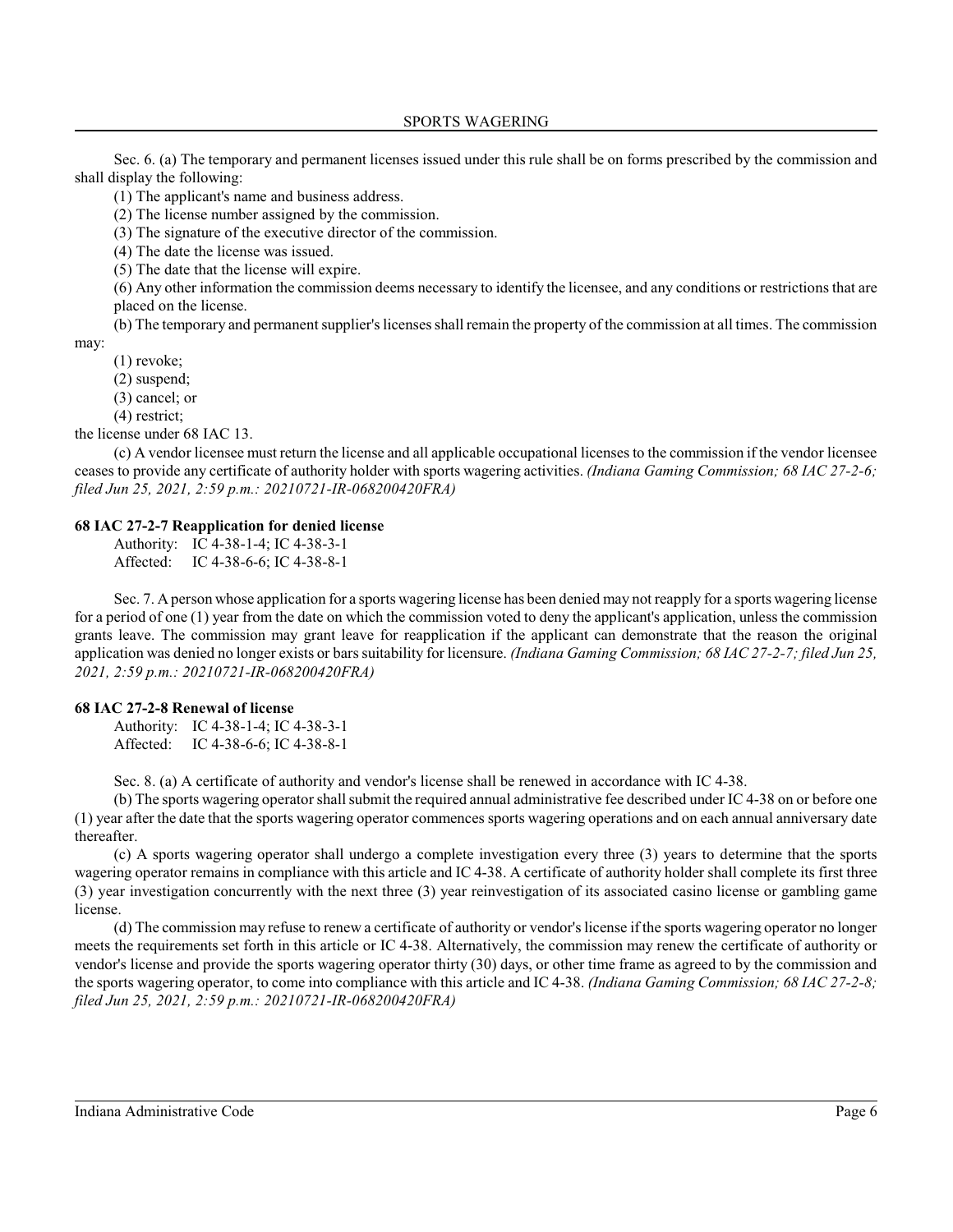#### **68 IAC 27-2-9 Request for hearing on notice of denial or nonrenewal of license**

Authority: IC 4-38-1-4; IC 4-38-3-1 Affected: IC 4-38

Sec. 9. (a) An applicant, certificate of authority holder, vendor, orsports wagering service provider licensee who is served with a notice of denial or nonrenewal of a license under this article may request a hearing under 68 IAC 7.

(b) If the applicant, certificate of authority holder, vendor, orsports wagering service provider licensee does not timely request a hearing, the notice of denial or nonrenewal becomes the final order of the commission denying the application or not renewing the certificate or license. *(Indiana Gaming Commission; 68 IAC 27-2-9; filed Jun 25, 2021, 2:59 p.m.: 20210721-IR-068200420FRA)*

### **68 IAC 27-2-10 Revocation, suspension, and disciplinary action**

Authority: IC 4-38-1-4; IC 4-38-3-1 Affected: IC 4-33; IC 4-35; IC 4-38

Sec. 10. (a) The commission or executive director may take any action against a certificate of authority holder, vendor, or sports wagering service provider licensee at any time, including, but not limited to:

(1) revocation; or

(2) suspension;

of the certificate or license at any time that the commission or executive director determines the certificate of authority holder or licensee is in violation of IC 4-33, IC 4-35, IC 4-38, or this article, or if such action is in the best interest of Indiana and will protect and enhance the credibility and integrity of sports wagering operations.

(b) If the commission determines that a sports wagering licensee is in violation of IC 4-38 or this article, the commission may take action as the commission deems necessary, including commencing disciplinary proceedings assessing monetary penalties. Disciplinary action shall be pursued against the certificate of authority holder or licensee in accordance with the procedures in 68 IAC 13, except any provision therein that is inapplicable to sports wagering. *(Indiana Gaming Commission; 68 IAC 27-2-10; filed Jun 25, 2021, 2:59 p.m.: 20210721-IR-068200420FRA)*

#### **68 IAC 27-2-11 Duty to maintain suitability, duty to disclose; transfer of ownership interest**

Authority: IC 4-38-1-4; IC 4-38-3-1 Affected: IC 4-33; IC 4-35; IC 4-38

Sec. 11. (a) A certificate of authority holder, vendor licensee, sports wagering service provider licensee, and a registrant have a continuing duty to maintain suitability for licensure. A license issued under this rule does not create a property right, but is a revocable privilege granted by the state contingent upon continuing suitability for licensure.

(b) The sports wagering operators, sports wagering service providers, and registrant applicants are responsible for the following:

(1) Ensuring that all aspects of the sports wagering operation are conducted in accordance with IC 4-33, IC 4-35, IC 4-38, 68 IAC, directives of the commission, applicable internal controls of the sports wagering operator, and all other state, federal, and local laws.

(2) The acts of its employees and agents in the course of their employment.

(c) Certificate of authority holders, vendors, registrants, and sports wagering service provider licensees shall notify the commission of a material change in the information submitted in the application, or a matter that renders the licensee ineligible to hold a certificate of authority, vendor or sports wagering service provider license, or registration.

(d) An ownership interest in a certificate of authority or vendor's license shall not be transferred unless the transfer complies with 68 IAC 5. *(Indiana Gaming Commission; 68 IAC 27-2-11; filed Jun 25, 2021, 2:59 p.m.: 20210721-IR-068200420FRA)*

#### **68 IAC 27-2-12 Inspections**

Authority: IC 4-38-1-4; IC 4-38-3-1 Affected: IC 4-38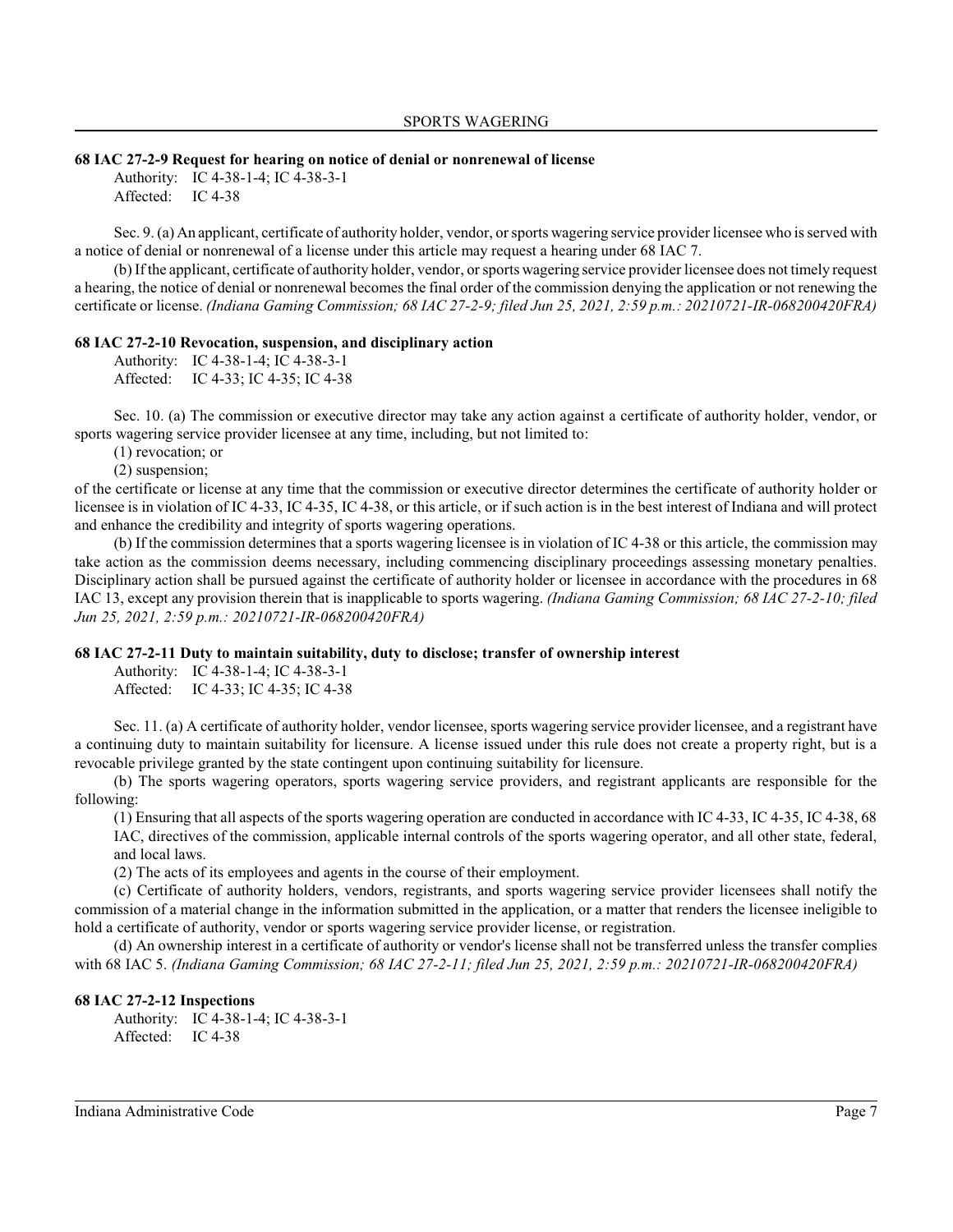Sec. 12. A sports wagering operator must make available for inspection by the commission, executive director, or its agents or investigators, local sheriffs, or their agents or investigators, and police departments, upon demand, all papers, books, and records produced, used, or kept in connection with sports betting, and all portions of the premises where sports betting is conducted or where a sports betting system is housed. Upon demand, employees and agents of the commission and division must be given access to any portion of the premises of a sports wagering operator for the purpose of inspecting or examining records or documents, sports betting systems, or the conduct of sports betting activity. *(Indiana Gaming Commission; 68 IAC 27-2-12; filed Jun 25, 2021, 2:59 p.m.: 20210721-IR-068200420FRA)*

### **68 IAC 27-2-13 Reporting of interest in a license**

Authority: IC 4-38-1-4; IC 4-38-3-1 Affected: IC 4-33-10-2.1; IC 4-38

Sec. 13. (a) As used in this rule, "interest" has the meaning set forth in IC 4-33-10-2.1(h).

(b) As used in this rule, "publicly traded corporation" has the meaning set forth in  $68$  IAC  $5-1-1(b)(2)$ .

(c) A sports wagering operator or applicant that is not a publicly traded corporation must file a quarterly report that sets forth those persons who hold an interest in the certificate of authority or vendor's license.

(d) The quarterly report must be filed, in the formats directed by the executive director or the executive director's designee, by the fifteenth day of the month following the close of the quarter based on the calendar quarter. The executive director may require a sports wagering operator to file the report at any other time that the executive director determines it is necessary to ensure compliance with IC 4-33-10-2.1.

(e) The report must be filed with the following persons:

(1) The directors of background and financial investigations for the commission.

(2) The Indiana election division.

*(Indiana Gaming Commission; 68 IAC 27-2-13; filed Jun 25, 2021, 2:59 p.m.: 20210721-IR-068200420FRA)*

### **68 IAC 27-2-14 Reporting of interest in a license**

Authority: IC 4-38-1-4; IC 4-38-3-1 Affected: IC 4-33; IC 4-35; IC 4-38

Sec. 14. (a) A publicly traded corporation that is a sports wagering operator or applicant that files:

(1) Form 13-G;

(2) Form 4;

(3) Form 10;

(4) Form 10-Q;

(5) Form 10-K;

(6) Form 8-K;

(7) Form 1-A;

(8) Registration Statement S-1;

(9) Registration Statement SB-2;

(10) Registration Statement 10-SB;

(11) Report 10-KSB;

(12) Report 10-QSB;

(13) Schedule 13e-3;

(14) Schedule 14D-9; or

(15) any filing required by Rule 14f-1 promulgated under the Securities Exchange Act of 1934 (15 U.S.C. 78a et seq.); shall notify the directors of background and financial investigations for the commission within ten (10) business days of filing the document with the Securities and Exchange Commission.

(b) Apublicly traded corporation that is a sports wagering operator that receives anymaterial document filed with the Securities and Exchange Commission by any other person relating to the publicly traded corporation shall, within ten (10) business days following receipt, file one (1) copy of the document with the commission.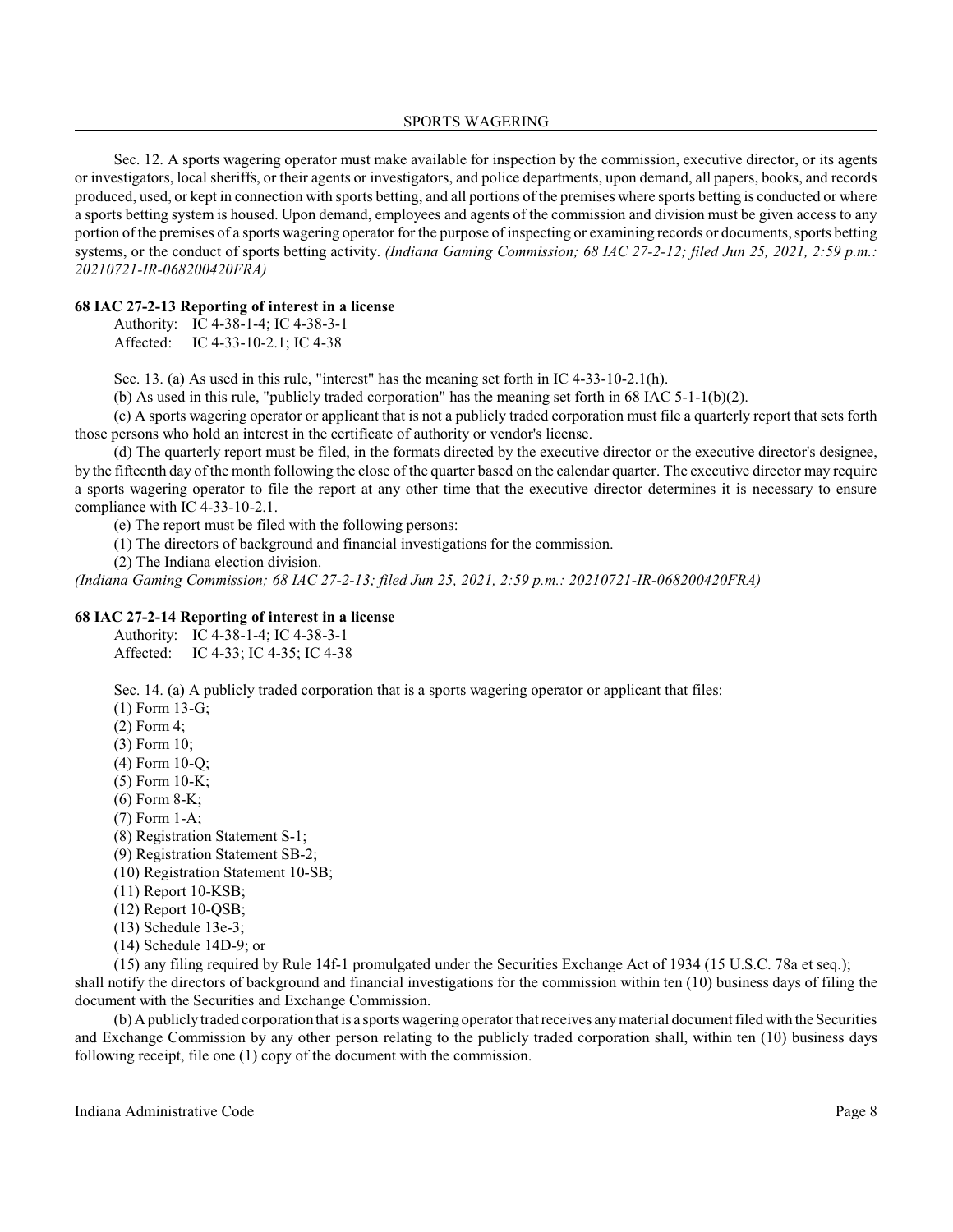(c) A publicly traded corporation that is a sports wagering operator shall do the following:

(1) File a list of record holders and beneficial owners of its voting securities with the commission annually.

(2) Report to the commission the election or appointment of any director, executive officer, or any other officer of the licensee, holding company, or intermediary company thereof who is actively and directly engaged in the administration or supervision of the sports wagering operator.

(3) Advise the commission, in writing, that a key person or substantial owner of the publicly traded corporation has disposed of any of the publicly traded corporation's voting securities by the fifteenth day of the month following the transaction.

(d) A sports wagering operator, intermediary, or holding company thereof shall file any other document requested by the commission to ensure compliance with IC 4-33, IC 4-35, IC 4-38, or this article within thirty (30) days or any other time established by the commission. *(Indiana Gaming Commission; 68 IAC 27-2-14; filed Jun 25, 2021, 2:59 p.m.: 20210721-IR-068200420FRA)*

### **68 IAC 27-2-15 Supplier licensing related to sports wagering**

Authority: IC 4-38-1-4; IC 4-38-3-1 Affected: IC 4-33-7

Sec. 15. An applicant for a supplier's license, or a currently licensed supplier licensee, under IC 4-33-7 and 68 IAC 2-2, that offers sports wagering system components or services is also subject to IC 4-38 and this article. *(Indiana Gaming Commission; 68 IAC 27-2-15; filed Jun 25, 2021, 2:59 p.m.: 20210721-IR-068200420FRA)*

### **68 IAC 27-2-16 Occupational licensing**

Authority: IC 4-38-1-4; IC 4-38-3-1 Affected: IC 4-33-8; IC 4-38-9-1

Sec. 16. (a) All key persons and substantial owners of a sports wagering operator applicant must obtain a Level 1 occupational license.

(b) An employee, independent contractor, agent, orsubagent of a sports wagering operator shall obtain a Level 2 occupational license under 68 IAC 2-3 if the executive director or the executive director's designee determines it is necessary. In making that determination, the executive director or the executive director's designee shall consider the:

(1) frequency and duration of the individual's work for a sports wagering operator or access to the sports wagering system that relate to the conduct or integrity of sports wagering; and

(2) tasksthat the individual will perform as part of the individual's job duties in a licensed facility or while accessing the sports wagering system that relate to the conduct or integrity of sports wagering.

(c) If a sports wagering operator experiences an unexpected vacancy in a position that requires a Level 1 license, the executive director or the executive director's designee may grant emergency relief by permitting the licensee to fill the vacancy, for up to thirty (30) days, with an individual who has not submitted a license application, which may be extended for good cause. For the executive director to grant emergency relief, the following must occur:

(1) The licensee must submit a written request that includes, at a minimum:

(A) the name of the replacement;

(B) the professional qualifications of the replacement;

(C) the gaming licensure history of the replacement, including a detailed description of any disciplinary actions or investigations in another jurisdiction; and

(D) a detailed explanation of why the replacement must begin the replacement's job duties prior to submitting an application.

(2) The executive director shall determine whether:

(A) continued vacancy of the position is likely to have a significant detrimental effect on the:

(i) profitability of;

(ii) integrity of; or

(iii) tax revenues gained from;

sports wagering; and

(B) based on the information available at the time, the replacement is likely to be deemed suitable for licensure following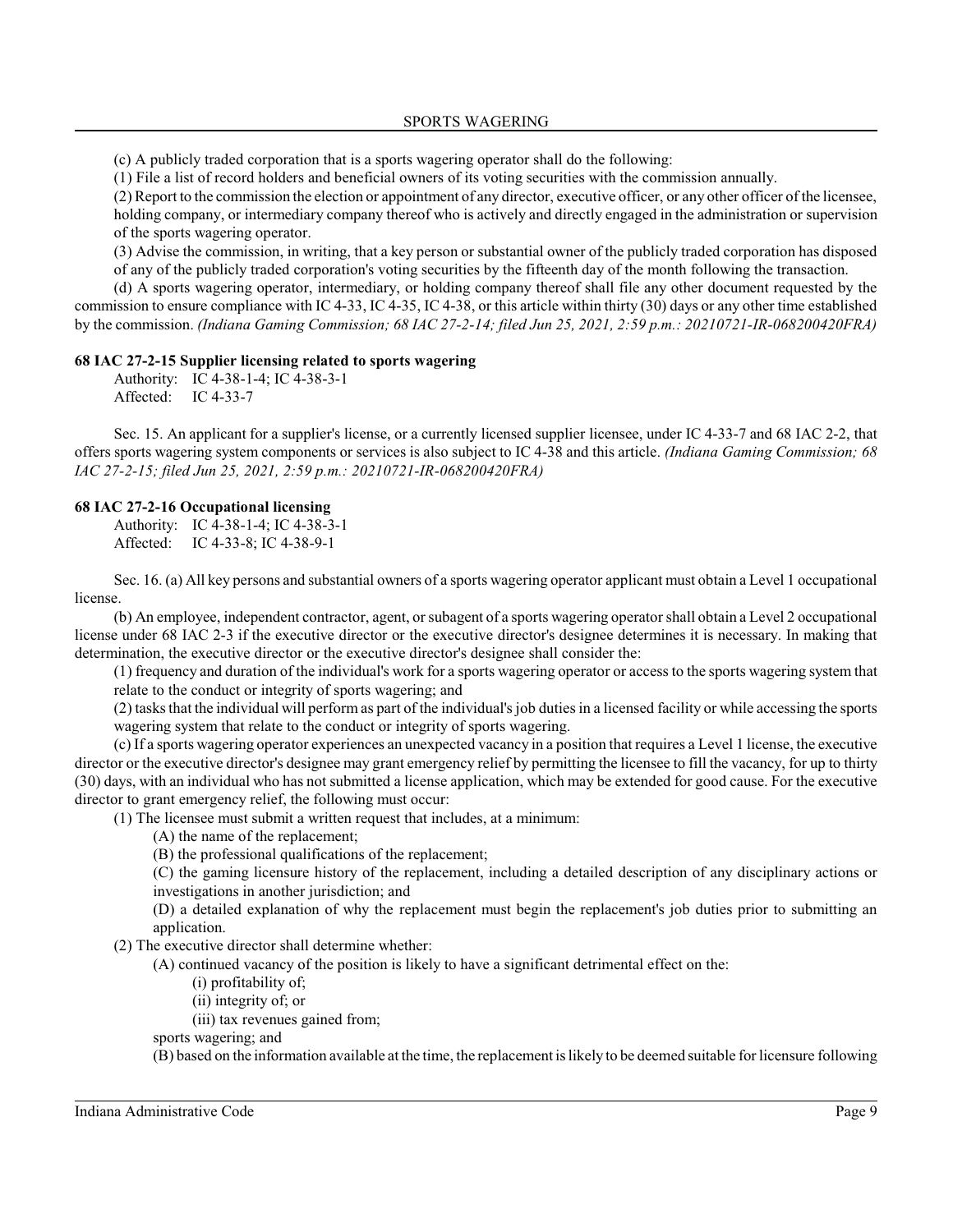submission of an application and a full investigation.

(d) Except as outlined in this section, occupational licensing of an employee, independent contractor, agent, or subagent of a sports wagering operator shall be governed by IC 4-33-8 and 68 IAC 2-3. *(Indiana Gaming Commission; 68 IAC 27-2-16; filed Jun 25, 2021, 2:59 p.m.: 20210721-IR-068200420FRA)*

### **68 IAC 27-2-17 Request for review of or hearing on notice of denial or nonrenewal of occupational license**

Authority: IC 4-38-1-4; IC 4-38-3-1 Affected: IC 4-38-9-1

Sec. 17. (a) An occupational licensee applicant who is served with a notice of denial or nonrenewal may request a hearing on the notice of denial or nonrenewal under 68 IAC 7.

(b) If the applicant does not request a waiver or a hearing on the notice of denial or nonrenewal, the denial or nonrenewal becomes the final order of the commission denying the application for an occupational license. *(Indiana Gaming Commission; 68 IAC 27-2-17; filed Jun 25, 2021, 2:59 p.m.: 20210721-IR-068200420FRA)*

### **68 IAC 27-2-18 Sports wagering manager**

Authority: IC 4-38-1-4; IC 4-38-3-1 Affected: IC 4-38-9-1

Sec. 18. A sports wagering operator shall have at least one (1) manager level position designated as a Level 1 occupational licensee. *(Indiana Gaming Commission; 68 IAC 27-2-18; filed Jun 25, 2021, 2:59 p.m.: 20210721-IR-068200420FRA)*

#### **68 IAC 27-2-19 Sports wagering registration requirement**

Authority: IC 4-38-1-4; IC 4-38-3-1 Affected: IC 4-33-7; IC 4-38-2-20

Sec. 19. (a) An individual or entity that is contracted to provide goods or services that the executive director or the executive director's designee determines affects the conduct of sports wagering, but falls outside of the scope of a supplier's license under IC 4-33-7 or a sports wagering service provider under IC 4-38-2-20, shall be required to register with the commission as a sports wagering registrant.

(b) Affiliates that provide marketing or other services meant to promote sports wagering websites shall register with the commission under this section.

(c) A sports wagering operator shall conduct due diligence in a commercially reasonable manner regarding the:

(1) criminal history;

(2) character; and

(3) reputation;

of each contracted sports wagering registrant. Thisinformation shall be provided to the commission upon request. *(Indiana Gaming Commission; 68 IAC 27-2-19; filed Jun 25, 2021, 2:59 p.m.: 20210721-IR-068200420FRA)*

### **68 IAC 27-2-20 Sports wagering registrant application**

Authority: IC 4-38-1-4; IC 4-38-3-1 Affected: IC 4-38

Sec. 20. (a) An application for a sports wagering registrant must pay a nonrefundable application fee in the amount of five hundred dollars (\$500) to the commission in the form of a certified check or cashier's check made payable to the Indiana gaming commission or other form as prescribed by the commission.

(b) An application for a sports wagering registration shall include the following information:

(1) The name, address, and legal information of the applicant.

(2) A description of the sports wagering related services the applicant will provide.

(3) Details regarding the corporate form of the applicant.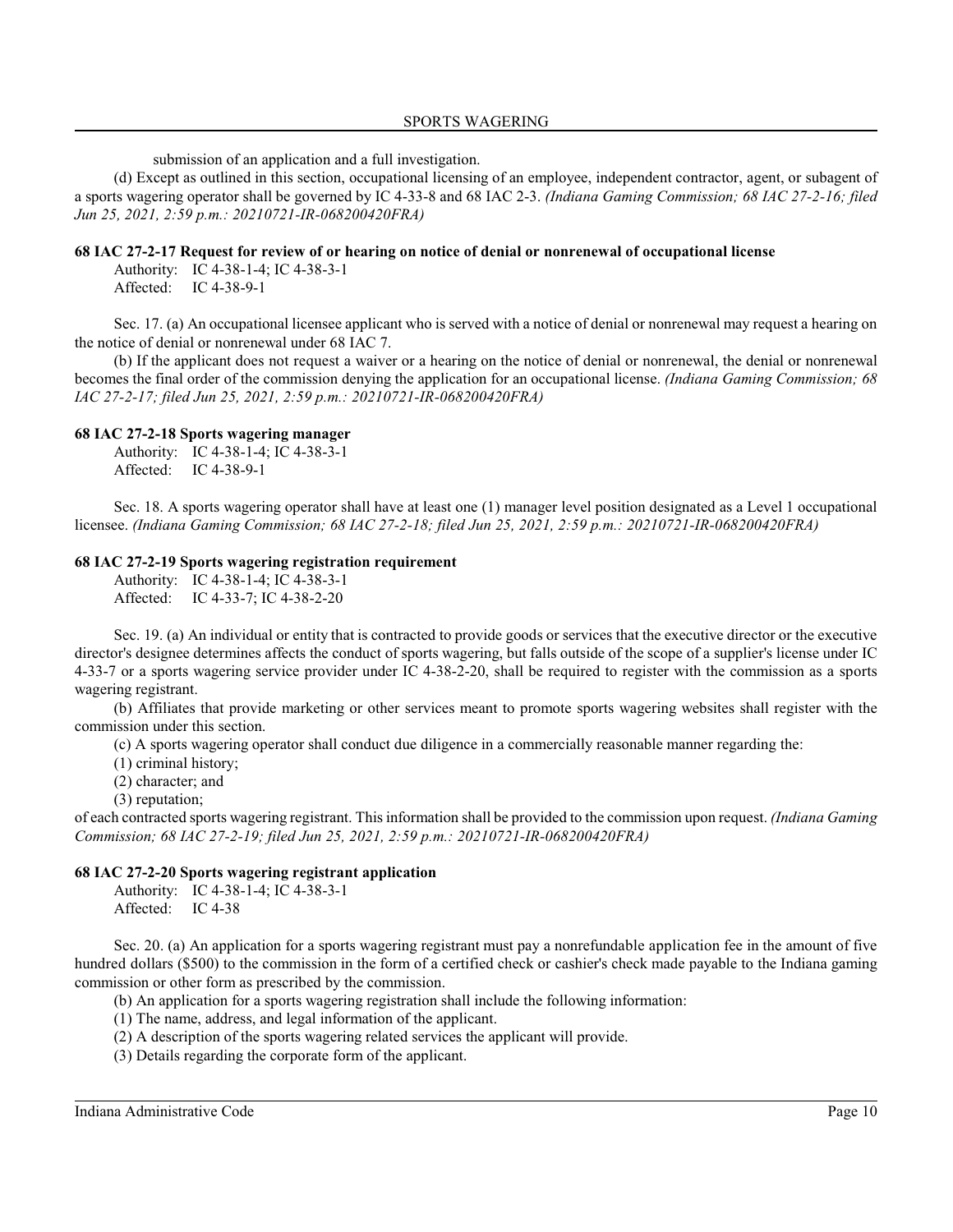(4) The identification any Indiana sports wagering licensees that are contracted with the applicant for the service described under section 19 of this rule.

(5) Organizational and ownership charts of the applicant.

*(Indiana Gaming Commission; 68 IAC 27-2-20; filed Jun 25, 2021, 2:59 p.m.: 20210721-IR-068200420FRA)*

#### **68 IAC 27-2-21 Determination of suitability for sports wagering registrants**

Authority: IC 4-38-1-4; IC 4-38-3-1 Affected: IC 4-38

Sec. 21. (a) A sports wagering registrant shall at all times conduct himself or herself in a manner that does not compromise the integrity of sports wagering in Indiana, tarnish the image and reputation of the state of Indiana, or reflect poorly on an Indiana sports wagering operator. In making this determination, the commission may consider the following:

(1) Criminal records.

(2) Suspension of licenses or registration certificates, or their equivalent, or any other adverse actions in other jurisdictions.

(3) Associations with businesses and individuals.

(4) Compliance with sports wagering laws and regulations in Indiana and other jurisdictions.

(5) Any other factors related to the integrity of sports wagering in Indiana as the commission deems appropriate.

(b) A certificate of registration does not create a property right, but is a revocable privilege granted by the state contingent upon continuing suitability for registration. If the commission determines that a sports wagering registrant is no longer suitable, the commission may initiate a disciplinary action to revoke, restrict, or suspend the certificate of registration or take such other action as the commission deems necessary, including action upon the sports wagering operator.

(c) If the commission finds a sports wagering registrant to be unsuitable, the registration is subject to cancellation. A sports wagering operator shall, upon written notification of a finding of unsuitability, immediately terminate all relationships, direct or indirect, with such sports wagering registrant. No determination of suitability of a sports wagering registrant shall preclude a later determination by the commission of unsuitability. Aregistrant who is served with a revocation, suspension, or monetary penalty under this article may request a hearing under 68 IAC 7.

(d) Sports wagering registrants have a continuing duty to notify the commission of any change in information previously submitted to the commission. Written notification must be submitted within ten (10) calendar days of the change or the occurrence of the event. Upon notification that a registrant is no longer doing business in Indiana, the entity's registration shall cease. The registrant shall be required to reapply if the registrant resumes business operations in Indiana. *(Indiana Gaming Commission; 68 IAC 27-2-21; filed Jun 25, 2021, 2:59 p.m.: 20210721-IR-068200420FRA)*

## **Rule 3. General Requirements For Sports Wagering Operators**

### **68 IAC 27-3-1 Reserve requirement**

Authority: IC 4-38-3-1 Affected: IC 4-38

Sec. 1. A sports wagering operator shall maintain a reserve in the form of cash, cash equivalents, payment processor reserves, payment processor receivables, an irrevocable letter of credit, a bond, or combination thereof, of not less than the greater of five hundred thousand dollars (\$500,000) or the amount necessary to ensure the ability to cover the outstanding sports wagering liability. *(Indiana Gaming Commission; 68 IAC 27-3-1; filed Jun 25, 2021, 2:59 p.m.: 20210721-IR-068200420FRA)*

#### **68 IAC 27-3-2 System assessment**

Authority: IC 4-38-3-1 Affected: IC 4-38

Sec. 2. (a) Each sports wagering operator shall, within ninety (90) days of commencing operations, and annually thereafter, perform a system integrity and security assessment of sports wagering systems and online sports wagering systems conducted by an independent professional selected by the licensee and subject to approval of the executive director or the executive director's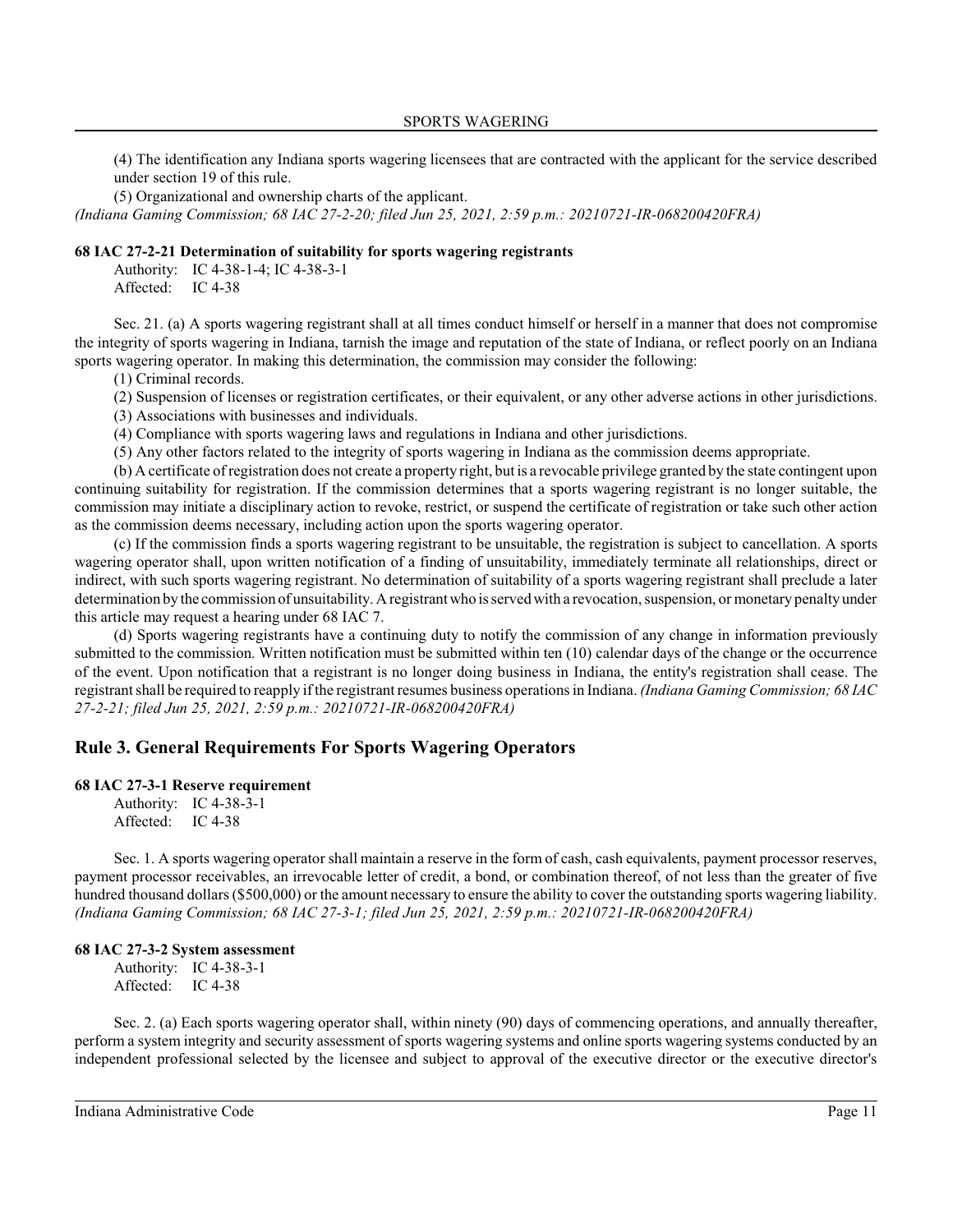designee. The independent professional's report on the assessment shall be submitted to the commission and shall include:

(1) scope of review;

(2) name and company affiliation of the individual or individuals who conducted the assessment;

(3) date of assessment;

(4) findings;

(5) recommended corrective action, if applicable; and

(6) the operator's response to the findings and recommended corrective action.

(b) The annual system assessment shall be provided to the commission not later than July 15 of each year, with the first annual system assessment to be provided to the commission not later than July 15, 2021. *(Indiana Gaming Commission; 68 IAC 27-3-2; filed Jun 25, 2021, 2:59 p.m.: 20210721-IR-068200420FRA)*

### **68 IAC 27-3-3 Patron complaints**

Authority: IC 4-38-3-1

Affected: IC 4-38

Sec. 3. (a) A sports wagering operator shall attempt to resolve all patron disputes with the patron. A sports wagering operator shall investigate each patron complaint and provide a response to the patron within ten (10) calendar days. The complaint must be made in writing.

(b) For complaints related to patron accounts, settlement of wagers, and illegal activity that cannot be resolved to the satisfaction of the patron, a copy of the complaint and the sports wagering operator'sresponse, including all relevant documentation, shall be provided to the division, as applicable. *(Indiana Gaming Commission; 68 IAC 27-3-3; filed Jun 25, 2021, 2:59 p.m.: 20210721-IR-068200420FRA)*

### **68 IAC 27-3-4 Sports wagering transactions**

Authority: IC 4-38-3-1 Affected: IC 4-38

Sec. 4. To conduct sports wagering retail transactions, a sports wagering operator shall submit a plan to the commission that meets the requirements of 68 IAC12-1-5, and shall be approved by the executive director or the executive director's designee. Sports wagering transactions shall be conducted from:

(1) a sports wagering lounge counter located in the sports wagering lounge or other window locations as approved by the executive director or the executive director's designee;

(2) sports wagering kiosks in locations as approved by the executive director or the executive director's designee; or

(3) a designated window in the cashier's cage for the redemption of winning sports wagering tickets only.

*(Indiana Gaming Commission; 68 IAC 27-3-4; filed Jun 25, 2021, 2:59 p.m.: 20210721-IR-068200420FRA)*

#### **68 IAC 27-3-5 Security requirement**

Authority: IC 4-38-3-1 Affected: IC 4-38

Sec. 5. (a) Sports wagering operations within a licensed facility shall be designed to promote optimum security of the licensed facility, and shall include the installation and maintenance of security and surveillance equipment, including closed circuit television equipment, under the requirements set forth in 68 IAC 12-1.

(b) The commission shall have direct access to the system and its transmissions.

(c) Nothing in this section shall preclude the commission from permitting a sports wagering operator to conduct sports wagering, subject to appropriate terms and conditions, in a location other than a sports wagering lounge upon petition of a sports wagering operator.

(d) A sports wagering operator shall submit a surveillance plan for approval by the executive director or the executive director's designee prior to accepting wagers in any approved sports wagering lounge or approved sports wagering kiosk locations in the licensed facility. *(Indiana Gaming Commission; 68 IAC 27-3-5; filed Jun 25, 2021, 2:59 p.m.: 20210721-IR-068200420FRA)*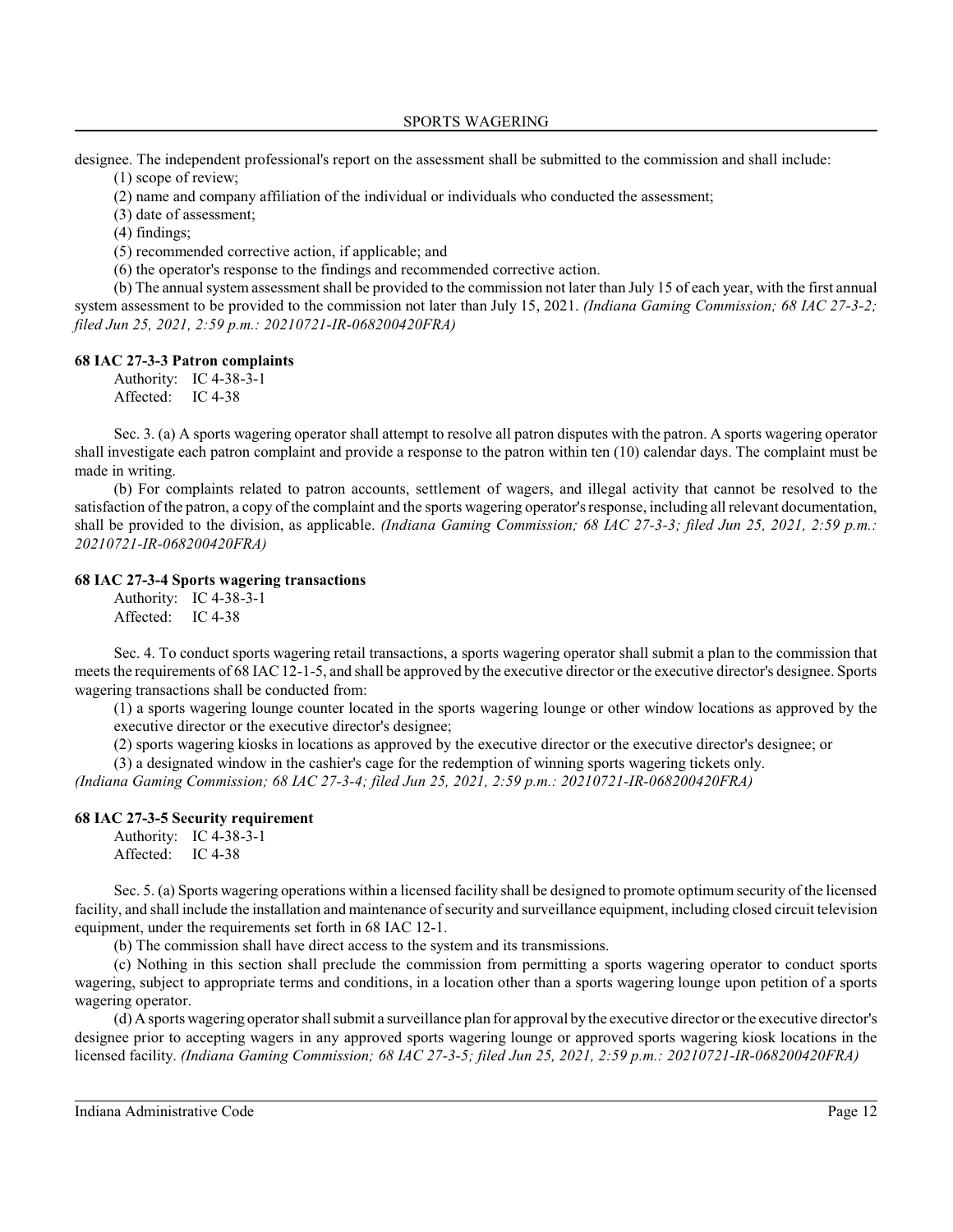## **Rule 4. Sports Wagering Integrity; Confidential Information**

### **68 IAC 27-4-1 Sports wagering integrity; confidential information**

Authority: IC 4-38-3-1 Affected: IC 4-38-9

Sec. 1. (a) A sports wagering operator shall have internal controls in place to identify unusual betting activity and report such activity to an independent integrity monitoring provider.

(b) All independent integrity monitoring providers shall share information with each member and shall disseminate all reports of unusual activity to all member sports wagering operators. All sports wagering operators shall review such reports and notify the independent integrity monitoring provider whether they have experienced similar activity.

(c) If an independent integrity monitoring provider finds that previously reported unusual betting activity rises to the level of suspicious wagering activity, it shall immediately notify all other independent integrity monitoring providers, their member sports wagering operators, the division, and all other regulatory agencies as directed by the division. All independent integrity monitoring providers receiving a report under this section shall share such report with their member sports wagering operators.

(d) A sports wagering operator must submit a yearly report to the division, which details its integrity monitoring services and summarizes any unusual betting activity or other suspicious wagering activity notifications issued during that time period.

(e) A sports wagering operator receiving a report of suspicious wagering activity shall be permitted to suspend wagering on events related to the report, but may cancel only related wagers after receiving approval from the executive director or the executive director's designee.

(f) If the division receives a suspicious wagering activity report from an independent integrity monitoring service provider, the division shall notify the relevant sports governing body as expeditiously as possible.

(g) The division may require a sports wagering operator to provide any hardware necessary to the division for evaluation of its sports wagering offering or to conduct further monitoring of data provided by its system.

(h) All information and data received under this section or this article by the commission related to unusual or suspicious wagering activity shall be considered confidential and shall not be revealed in whole or in part, except upon the lawful order of a court of competent jurisdiction or, with any law enforcement entity, member club, sports governing body, or regulatory agency that the commission deems appropriate. *(Indiana Gaming Commission; 68 IAC 27-4-1; filed Jun 25, 2021, 2:59 p.m.: 20210721-IR-068200420FRA)*

### **68 IAC 27-4-2 Obligation to report certain events**

Authority: IC 4-38-3-1 Affected: IC 4-38

Sec. 2. A sports wagering operator shall provide a written notice to the executive director or the executive director's designee as soon as the sports wagering operator licensee becomes aware of the following:

(1) A violation or apparent violation of a rule of the commission by any of the following:

(A) The sports wagering operator.

(B) A substantial owner, key person, or employee of the sports wagering operator.

(C) A person acting, or authorized to act, on behalf of or in furtherance of the interests of the sports wagering operator licensee or an affiliate of the licensee.

(2) A change in status of an owner's license, supplier's license, or the equivalent issued to the sports wagering operator licensee,

or an affiliate by any other governmental entity.

(3) Civil litigation filed against the:

(A) sports wagering operator licensee's Indiana operations; or

(B) sports wagering operator licensee that could significantly impact the sports wagering operator licensee's Indiana operations.

(4) A criminal, civil, or administrative action, threatened action, or investigation initiated by any governmental entity against the sports wagering operator licensee.

(5) Claims made by a governmental entity concerning the tax liability of a sports wagering operator licensee or a key person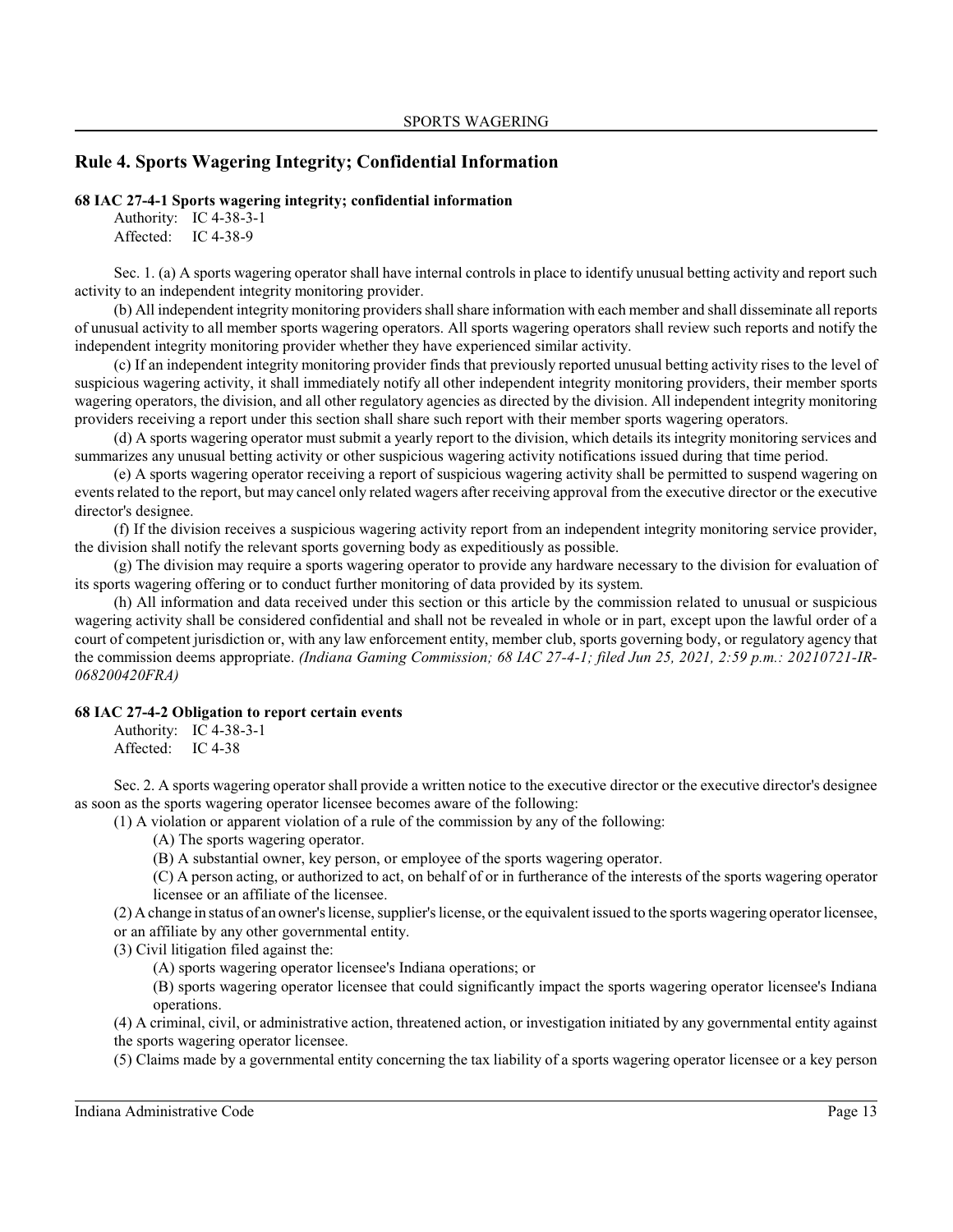or substantial owner of the sports wagering operator licensee.

(6) A civil, criminal, administrative, or tax action initiated:

(A) by or against an employee of the sports wagering operator if the action relates to the gaming activity conducted by the sports wagering operator; or

(B) against a key person, substantial owner, or an affiliate of a sports wagering operator licensee, if the action relates to a gaming operation under the jurisdiction of a governmental entity.

(7) A bankruptcy, receivership, or debt adjustment initiated by or against the sports wagering operator licensee, or an affiliate thereof, or the sports wagering operator's substantial owners.

(8) A compliance review conducted by the Internal Revenue Service under the Bank Secrecy Act of 1970. The sports wagering operator licensee must provide a copy of the compliance review report or the equivalent within ten (10) days of the receipt of the report by the sports wagering operator.

(9) An action, event, or nonevent, with respect to which the executive director has instructed the sports wagering operator to provide notice so that the executive director can ensure that the sports wagering operator continues to maintain suitability for licensure.

*(Indiana Gaming Commission; 68 IAC 27-4-2; filed Jun 25, 2021, 2:59 p.m.: 20210721-IR-068200420FRA)*

### **68 IAC 27-4-3 Licensing independent integrity monitoring providers**

Authority: IC 4-38-3-1 Affected: IC 4-38

Sec. 3. Any independent integrity monitoring provider operating in Indiana must obtain a sports wagering service provider license. *(Indiana Gaming Commission; 68 IAC 27-4-3; filed Jun 25, 2021, 2:59 p.m.: 20210721-IR-068200420FRA)*

### **Rule 5. Internal Controls and House Rules**

### **68 IAC 27-5-1 Internal control procedures**

Authority: IC 4-38-3-1 Affected: IC 4-38

Sec. 1. The internal control procedures in this article are subject to the following:

(1) Amendment procedures contained within 68 IAC 11-1-4.

(2) Emergency procedures contained within 68 IAC 11-1-5.

*(Indiana Gaming Commission; 68 IAC 27-5-1; filed Jun 25, 2021, 2:59 p.m.: 20210721-IR-068200420FRA)*

#### **68 IAC 27-5-2 Internal controls**

Authority: IC 4-38-3-1 Affected: IC 4-38-11; IC 5-14

Sec. 2. Prior to beginning sports wagering operations, a sports wagering operator must submit for approval under 68 IAC 11 internal controls for the following:

(1) In the event of a failure of the sports wagering system's ability to pay winning wagers, the sports wagering operator shall have internal controls detailing the method of paying winning wagers. The sports wagering operator shall also file an incident report for each system failure and document the date, time, and reason for the failure along with the date and time the system is restored with the division.

(2) The internal controls shall address the following items regarding the sports wagering system and online sports wagering systems, at a minimum:

(A) In the event of a failure of the sports wagering system's ability to pay winning wagers, the sports wagering operator shall have internal controls detailing the method of paying winning wagers. The sports wagering operator shall also file an incident report for each system failure and document the date, time, and reason for the failure along with the date and time the system is restored with the division.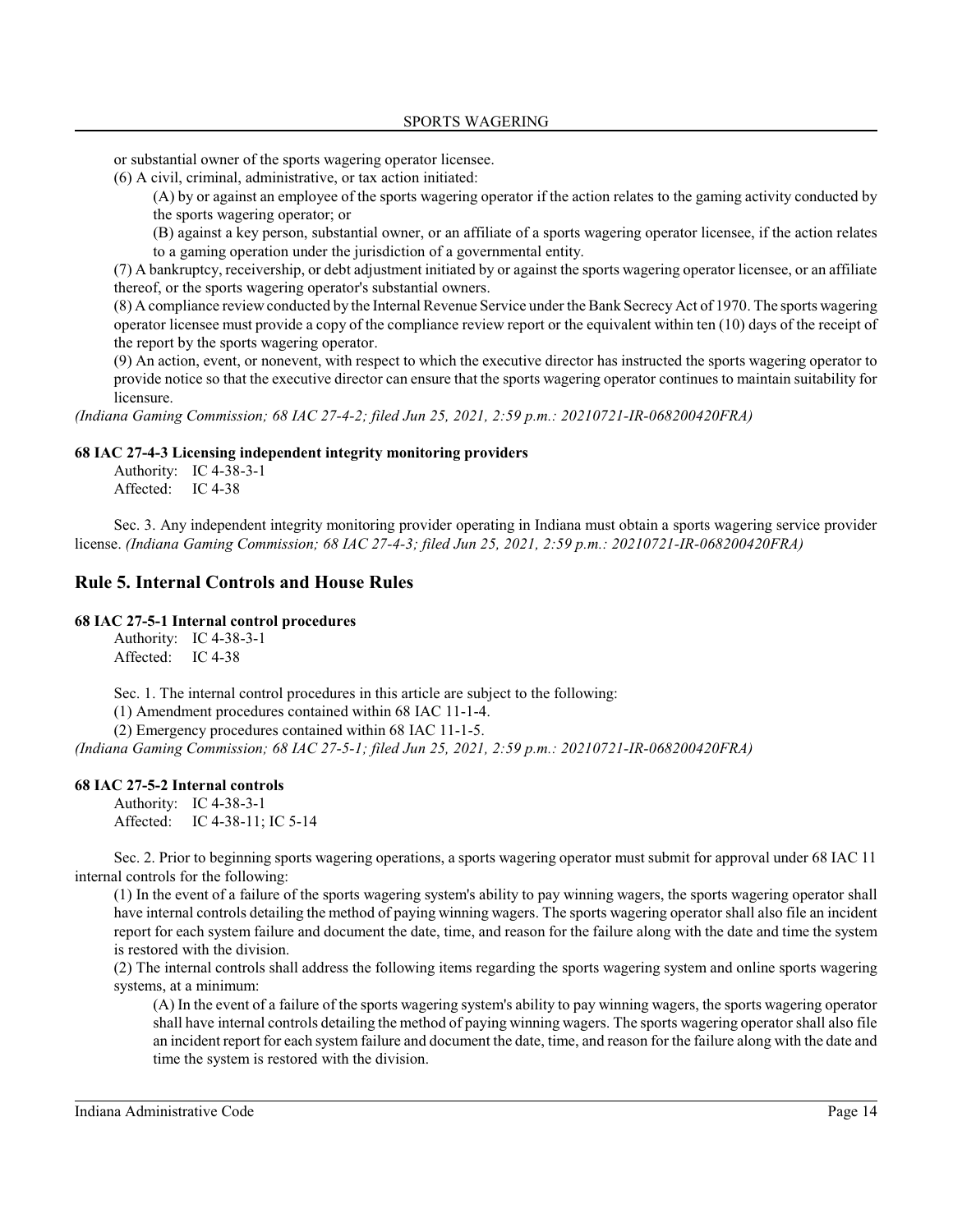(B) User access controls for all sports wagering personnel.

(C) Segregation of duties.

(D) Automated and manual risk management procedures.

(E) Procedures for identifying and reporting fraud and suspicious conduct including identifying unusual betting activity and reporting such activity to an independent integrity monitoring provider.

(F) Procedures to prevent wagering by prohibited sports wagering participants. However, an individual that has enrolled for a statewide Internet self-restriction is only restricted from placing wagers online or via mobile device.

(G) Procedures for sports wagering operator-imposed exclusion of patrons, including:

(i) providing a notification containing operator-imposed exclusion status and general instructions for resolution; (ii) ensuring that immediately upon executing the operator-imposed exclusion order, no new wagers or deposits are accepted from the patron, until such time as the operator-imposed exclusion has been revoked; and

(iii) ensuring that the patron is not prevented from withdrawing any or all of the patron's account balance, provided that the sports wagering operator acknowledges that the funds have cleared, and that the reason or reasons for exclusion would not prohibit a withdrawal.

(H) Description of anti-money laundering compliance standards, which shall include limitations placed on anonymous wagering at the sports wagering kiosks.

(I) Process for submitting or receiving approval of all types of wagers available to be offered by the system.

(J) Description of process for accepting wagers and issuing payouts, plus any additional controls for accepting wagers and issuing payouts in excess of ten thousand dollars (\$10,000).

 $(K)$  Description of process for accepting multiple wagers from one (1) patron in a twenty-four (24) hour cycle, including process to identify patron structuring of wagers to circumvent recording and reporting requirements.

(L) For sports wagering conducted by a vendor, a description of how revenue will be reported to the certificate of authority holder and how the certificate of authority holder will remit taxes as required by IC 4-38.

(M) Detailed procedures for reconciliation of assets and documents contained in a sports wagering lounge cashier's drawer, sports wagering kiosks, and online sports wagering, which shall include the drop, fill, and count procedures for sports wagering kiosks.

(N) Procedures for cashing winning tickets at the cage after the sports wagering lounge has closed, if applicable.

(O) Procedures for accepting value game chips for sports wagers, if applicable.

(P) Procedures for issuance and acceptance of promotional funds for sports wagering.

(Q) Description of all integrated third-party systems.

(R) Identifying and restricting prohibited sports wagering participants. However, an individual that has enrolled for a statewide Internet self-restriction is restricted only from placing wagers online or via mobile device.

(S) Instituting a process to close out dormant accounts.

(T) Detailed procedures for making adjustments to a patron's account, providing a method for a patron to close out an account, and detail how a patron will be refunded after the closure of an account.

(U) Detailed procedure for W-2G issuance when triggered.

(V) If the sports wagering system allows online wagering, method for verifying geolocation systems to establish a patron's geographic location.

(W) Maintaining the security of identity and financial information of patrons.

(X) Withholding winnings from delinquent child support obligors in accordance with IC 4-38-11, including a plan for complying with IC 4-38-11 if the sports wagering operator allows the redemption of tickets via mail.

(Y) Detailed problem gambling program procedures.

(Z) Method for securely implementing the statewide Internet self-restriction program.

(AA) Method for securely issuing, modifying, and resetting a patron's account password, personal identification number (PIN), or other approved security feature, when applicable.

(BB) Methods of patron notification, including anypassword orsecuritymodification via electronic mail orregular mail, text message, or other manner approved by the executive director or the executive director's designee. Such methods shall include at a minimum:

(i) proof of identity, if in person;

(ii) the correct response to two (2) or more challenge questions; or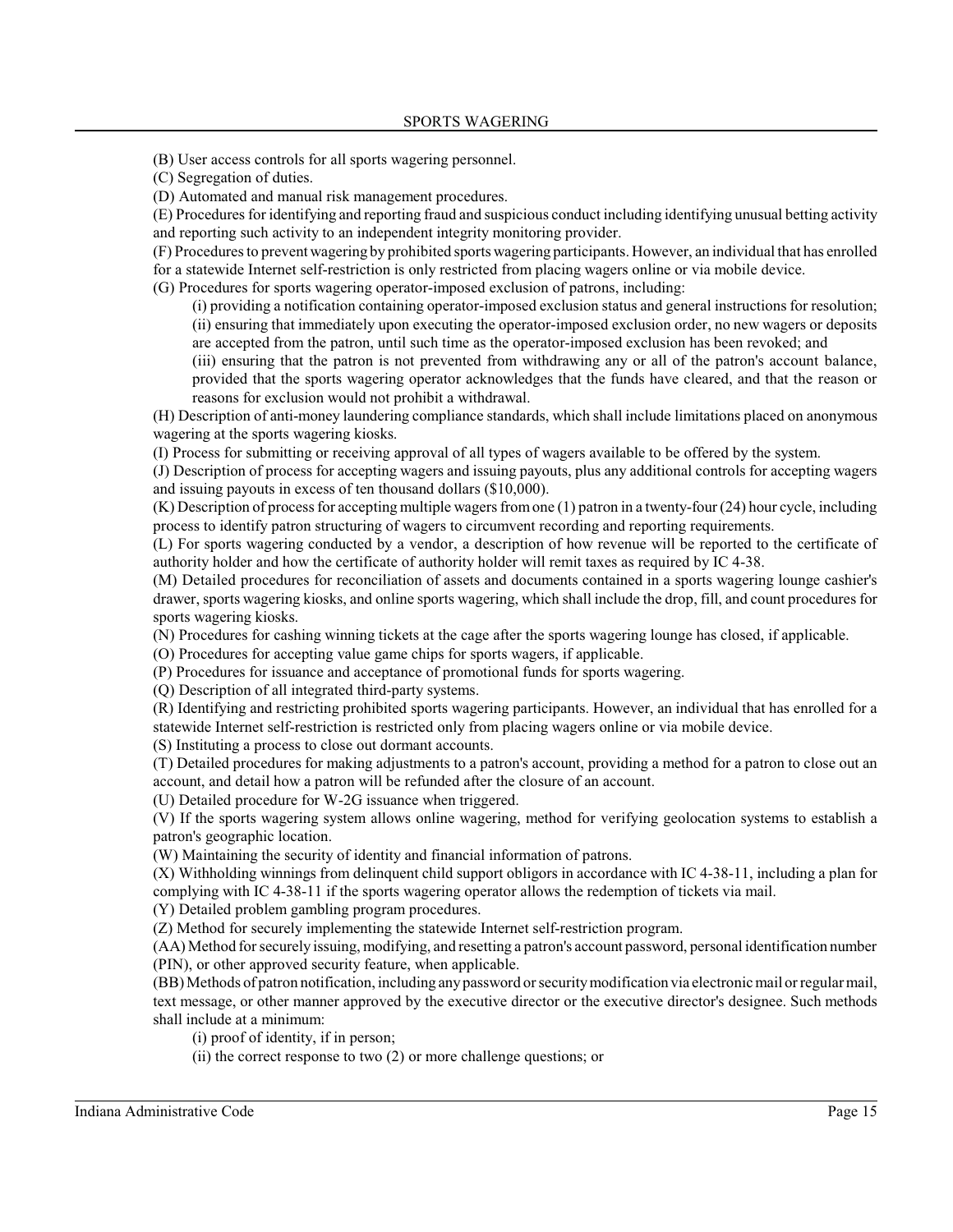(iii) strong authentication.

(CC) Procedures for receiving, investigating, and responding to all patron complaints and submitting any unresolved patron complaint reports to the division.

(DD) Detailing the location of the sports wagering servers, including any third party remote location servers, and what controls will be in place to ensure security of the sports wagering servers.

(EE) Terms and conditions for sports wagering shall be included as an appendix.

(FF) Description of the process for line setting and line moving.

(GG) If allowed, method of redeeming lost tickets.

(HH) Method by which the sports wagering operator will identify and cancel wagers in accordance with IC 4-38, including defining "obvious error".

(II) Method for deploying changes and updates to the sports wagering system, including notification to the commission.

(JJ) Any other internal control deemed necessary by the executive director or the executive director's designee to ensure the integrity of sports wagering.

(3) The sports wagering operator shall stamp or otherwise mark each page of the internal control procedures submitted to the commission with the word "CONFIDENTIAL" if the material submitted is not subject to disclosure under IC 4-38 or IC 5-14. *(Indiana Gaming Commission; 68 IAC 27-5-2; filed Jun 25, 2021, 2:59 p.m.: 20210721-IR-068200420FRA)*

### **68 IAC 27-5-3 House rules**

Authority: IC 4-38-3-1 Affected: IC 4-38

Sec. 3. (a) A sports wagering operator shall adopt comprehensive house rules, which shall be approved by the executive director or the executive director's designee. The house rules shall address the following items regarding the sports wagering system and online sports wagering systems, at a minimum:

(1) Method for calculation and payment of winning wagers.

(2) Effect of schedule changes.

(3) Method of notifying patrons of odds or proposition changes.

(4) Acceptance of wagers at other than posted terms.

(5) Expiration of any winning ticket one (1) year after the date of the event.

(6) Lost ticket policy, if applicable.

(7) Method of contacting the sports wagering operator for questions and complaints.

(8) Description of prohibited sports wagering participants.

(9) Method of funding a sports wager.

(10) If the sports wagering operator permits a patron to redeem a winning wagering ticket by mail, patron instructions on how to do so. A sports wagering voucher may not be redeemed by mail.

(11) Maximum payouts; however, such limits shall be established only through limiting the amount wagered and cannot be applied to reduce a winning wager amount.

(12) A policy by which the sports wagering operator can cancel wagers in accordance with IC 4-38, including defining "obvious error".

(13) Instructions on how to commence enrollment in the available self-exclusion programs along with relevant hyperlinks. Instructions on how to impose available wagering limitations on a patron's account along with relevant hyperlinks.

(14) Instructions on how to impose available wagering limitations on a patron's account along with relevant hyperlinks.

(b) The house rules, together with any other information the executive director deems appropriate, shall be conspicuously displayed in the sports wagering lounge, posted on the sports wagering operator's Internet website, and included in the terms and conditions of the sports wagering account, and copies shall be made readily available to patrons.

(c) Amendments to the house rules must be approved by the executive director or the executive director's designee. *(Indiana Gaming Commission; 68 IAC 27-5-3; filed Jun 25, 2021, 2:59 p.m.: 20210721-IR-068200420FRA)*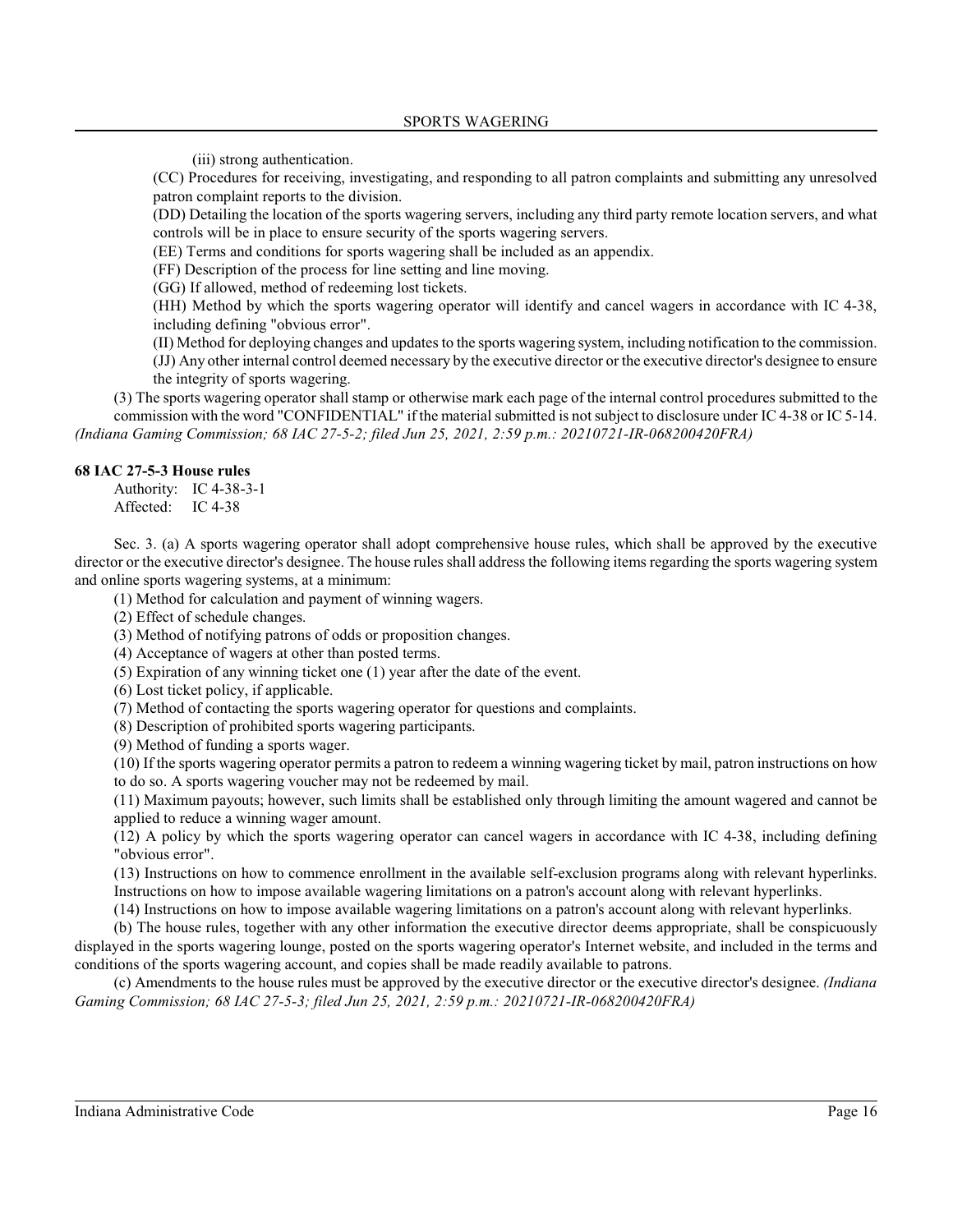#### **68 IAC 27-5-4 Quarterly statements for withholding cash winnings from delinquent child support obligors**

Authority: IC 4-38-3-1 Affected: IC 4-38-11

Sec. 4. The sports wagering operator shall prepare and submit quarterly to the commission a summary of cash winnings withheld under IC 4-38-11. The summary shall include, without limitation, the following information:

(1) The date on which the sports wagering operator withheld the cash winnings.

(2) The amount of cash withheld for delinquent child support.

(3) The amount of cash retained for an administrative fee in accordance with IC 4-38-11.

(4) The following information from the obligor:

(A) Full name.

(B) Address.

(C) Last four (4) digits of the obligor's Social Security number.

(D) The child support case identifier for the case to which the bureau will apply the withheld cash winnings.

(E) The name of the person who prepared the summary.

(5) The sports wagering operator shall prepare and submit quarterly to the commission an updated list of the names of the employees who are authorized to participate in the withholding process.

(6) These reports shall be deemed confidential.

*(Indiana Gaming Commission; 68 IAC 27-5-4; filed Jun 25, 2021, 2:59 p.m.: 20210721-IR-068200420FRA)*

## **Rule 6. Sports Wagering System Requirements**

### **68 IAC 27-6-1 Certification testing**

Authority: IC 4-38-3-1 Affected: IC 4-38

Sec. 1. (a) Prior to conducting sports wagering, and annually thereafter, the entire sports wagering system used in conjunction with the sports wagering operation shall be submitted to an Indiana approved authorized independent testing laboratory for certification testing under 68 IAC 2-6-3. A sports wagering operator's first annual recertification shall be due on or before three hundred sixty-five (365) days from the receipt of the Indiana gaming commission's approved independent testing laboratory certification correspondence.

(b) All wagers shall be initiated, received, and otherwise made within the state of Indiana unless otherwise permitted by the commission in accordance with applicable federal and state laws. Consistent with the intent of the United States Congress as articulated in the Unlawful Internet Gambling Enforcement Act of 2006 (31 U.S.C. 5361 et seq.), the intermediate routing of electronic data relating to a lawful intrastate wager authorized under this provision shall not determine the location or locations in which such wager is initiated, received, or otherwise made.

(c) A sports wagering operator shall document and maintain any system malfunction or deviation from the sports wagering system and maintain that data for a minimum period of three (3) years.

(d) A sports wagering operator shall provide the executive director or the executive director's designee with access to wagering transactions and related data. *(Indiana Gaming Commission; 68 IAC 27-6-1; filed Jun 25, 2021, 2:59 p.m.: 20210721-IR-068200420FRA)*

### **68 IAC 27-6-2 Server location**

Authority: IC 4-38-3-1 Affected: IC 4-38

Sec. 2. A sports wagering operator must locate a server in the state of Indiana. The location selected must have adequate security, including twenty-four (24) hour surveillance, and be approved by the executive director or the executive director's designee. *(Indiana Gaming Commission; 68 IAC 27-6-2; filed Jun 25, 2021, 2:59 p.m.: 20210721-IR-068200420FRA)*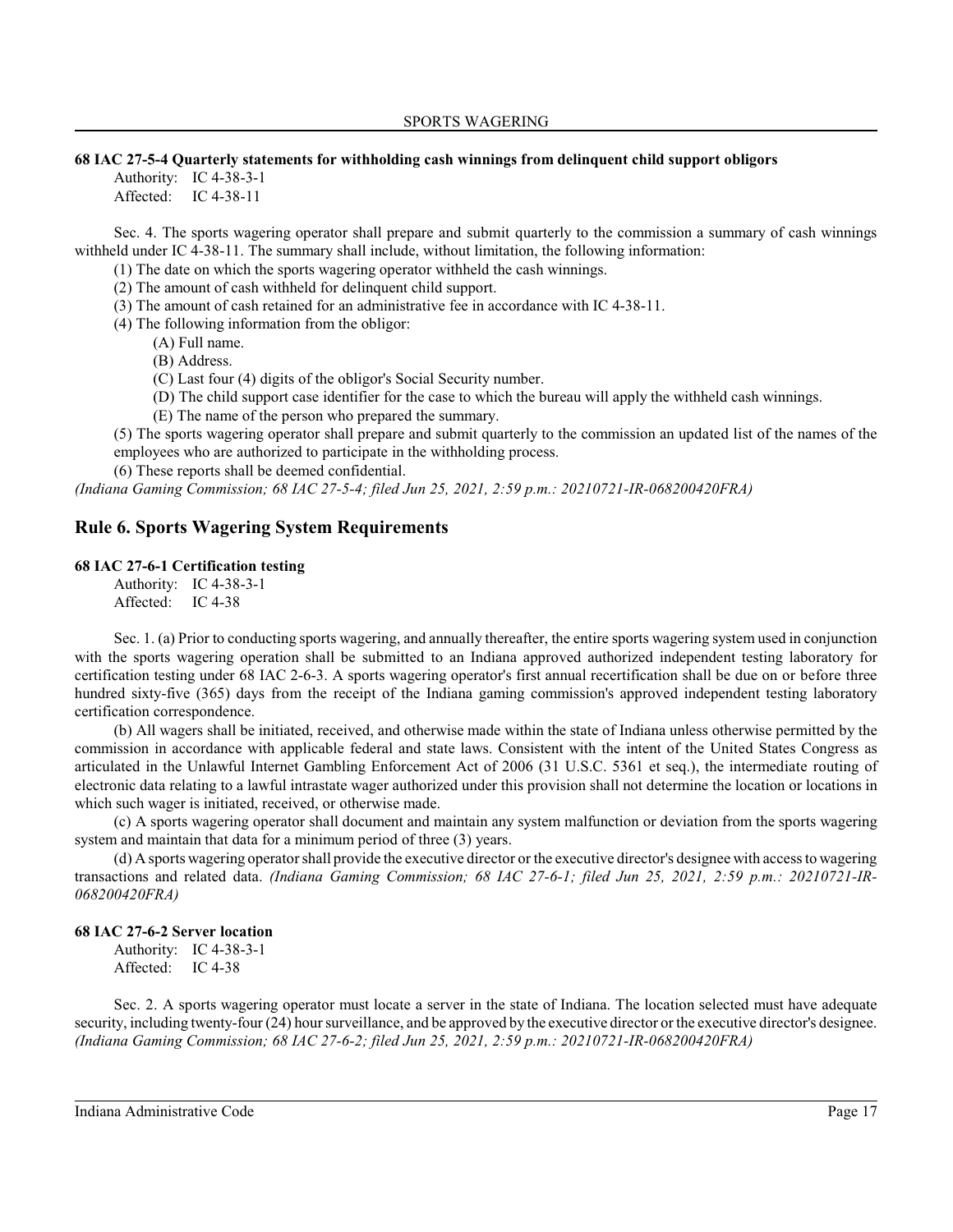#### **68 IAC 27-6-3 Cloud storage of duplicate data**

Authority: IC 4-38-3-1 Affected: IC 4-38

Sec. 3. The executive director or the executive director's designee may approve of the use of cloud storage for duplicate data upon written request by a sports wagering operator. *(Indiana Gaming Commission; 68 IAC 27-6-3; filed Jun 25, 2021, 2:59 p.m.: 20210721-IR-068200420FRA)*

### **68 IAC 27-6-4 Sports wagering system requirements; logging**

Authority: IC 4-38-3-1 Affected: IC 4-38

Sec. 4. (a) All online sports wagering systems authorized by IC 4-38 and this article shall be designed to ensure the integrity and confidentiality of all patron communications and ensure the proper identification of the sender and receiver of all communications. If communications are performed across a public or third-party network, the system shall either encrypt the data packets or utilize a secure communications protocol to ensure the integrity and confidentiality of the transmission.

(b) Sports wagering systems shall employ a mechanism capable of maintaining a separate copy of all of the information required to be logged in this section on a separate and independent logging device capable of being administered by an employee with no incompatible function. If the online sports wagering system can be configured such that any logged data is contained in a secure transaction file, a separate logging device is not required.

(c) Sports wagering systems shall provide a mechanism for the commission to query and export, in a format required by the commission, all online sports wagering system data.

(d) The sports wagering system shall be designed to comply with all federal requirements including, but not limited to, suspicious activity reporting and W-2G reporting. *(Indiana Gaming Commission; 68 IAC 27-6-4; filed Jun 25, 2021, 2:59 p.m.: 20210721-IR-068200420FRA)*

#### **Rule 7. Patron Wagers**

#### **68 IAC 27-7-1 Commission approval required**

Authority: IC 4-38-3-1 Affected: IC 4-38-5

Sec. 1. Before accepting wagers on any event category from patrons, a sports wagering operator must receive event category approval from the executive director or the executive director's designee. The sports wagering operator shall provide notice to the executive director or the executive director's designee, and such notice shall include the name of the sports governing body and a description of its policies and procedures regarding event integrity. The commission reserves the right to prohibit the acceptance of any wagers, and may order the cancellation of wagers and require refunds on any event for which wagering would negatively impact the integrity of sports wagering in the state. *(Indiana Gaming Commission; 68 IAC 27-7-1; filed Jun 25, 2021, 2:59 p.m.: 20210721- IR-068200420FRA)*

#### **68 IAC 27-7-2 Commission approval of wagering on other events**

Authority: IC 4-38-3-1 Affected: IC 4-38-5

Sec. 2. A request for approval to accept wagers on an event other than professional and collegiate sporting eventsshall be made by a sports wagering operator on such forms approved by the executive director, and shall include:

(1) a full description of the event and the manner in which wagers would be placed and winning wagers would be determined;

(2) a full description of any technology that would be utilized to offer the event;

(3) assurance that the event meets the requirements of section 4 of this rule; and

(4) any other information related to the nature of the event deemed necessary by the executive director or the executive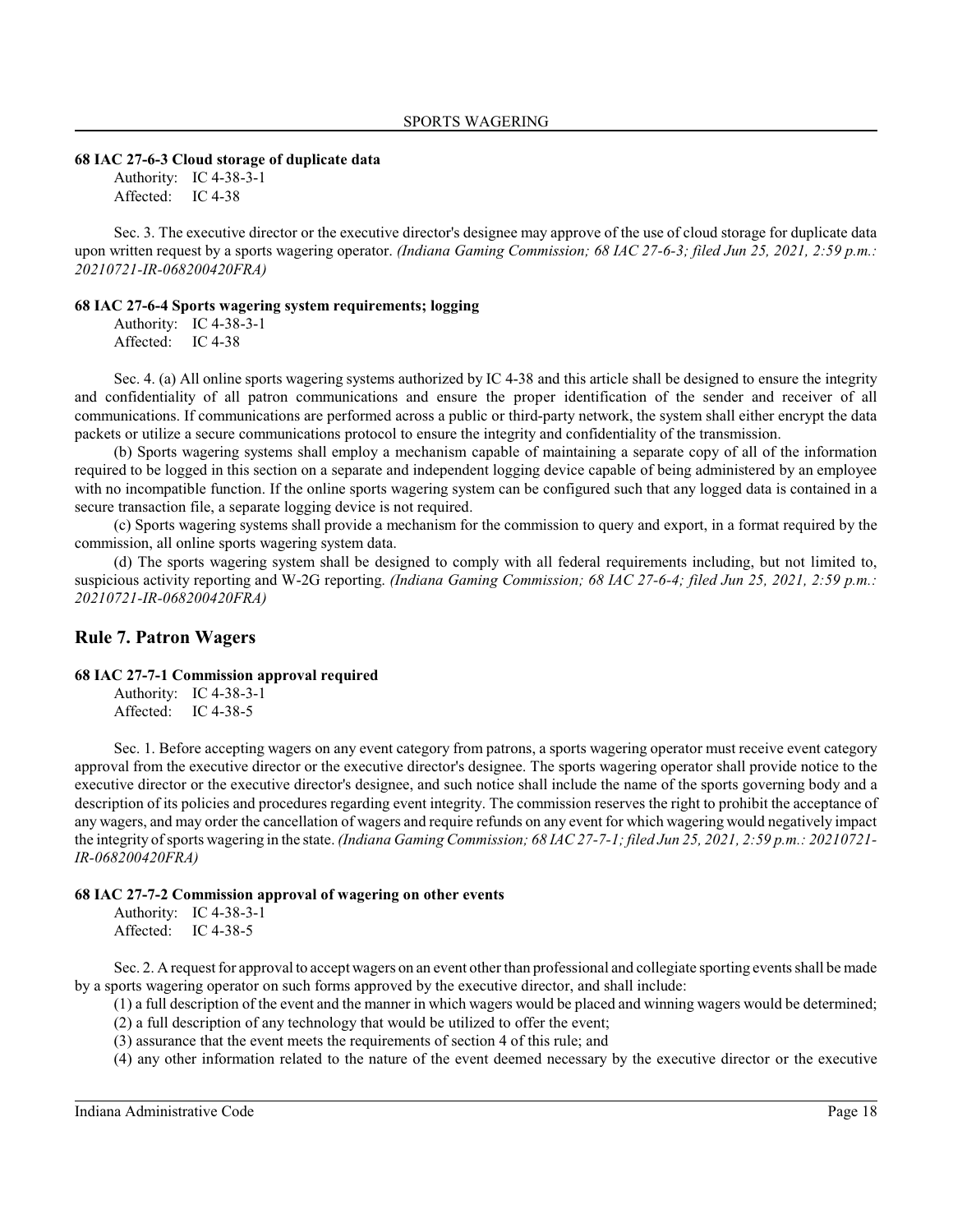director's designee.

*(Indiana Gaming Commission; 68 IAC 27-7-2; filed Jun 25, 2021, 2:59 p.m.: 20210721-IR-068200420FRA)*

### **68 IAC 27-7-3 Unauthorized events offered for wagering**

Authority: IC 4-38-3-1 Affected: IC 4-38

Sec. 3. (a) If it is determined that a sports wagering operator has offered an unauthorized event for wagering, the sports wagering operator shall cancel and refund all wagers associated with that event.

(b) If any wagers contemplated in subsection (a) cannot be refunded at the time the unauthorized event is identified, the sports wagering operator shall provide the commission with a report detailing such wagers. *(Indiana Gaming Commission; 68 IAC 27-7-3; filed Jun 25, 2021, 2:59 p.m.: 20210721-IR-068200420FRA)*

### **68 IAC 27-7-4 Wager and source of data requirements**

Authority: IC 4-38-3-1 Affected: IC 4-38

Sec. 4. (a) A sports wagering operator shall only accept sports wagers for events for which:

(1) the outcome can be verified;

(2) the outcome can be generated by a reliable and independent process;

(3) the outcome is not affected by any wager placed; and

(4) the event is conducted in conformity with all applicable laws.

(b) The commission reserves the right to disapprove of the source of data for any reason, including, but not limited to, the type of wager and method of data collection. *(Indiana Gaming Commission; 68 IAC 27-7-4; filed Jun 25, 2021, 2:59 p.m.: 20210721-IR-068200420FRA)*

### **68 IAC 27-7-5 Wager funding**

Authority: IC 4-38-3-1 Affected: IC 4-38

Sec. 5. Patron wagers placed in a sports wagering lounge, sports wagering kiosk, or other approved area within a licensed facility shall be made with:

(1) cash;

(2) cash equivalent;

(3) a credit or debit card, provided the patron has created a sports wagering account;

(4) promotional funds;

(5) sports wagering vouchers;

(6) value gaming chips; and

(7) any other means approved by the executive director or the executive director's designee.

*(Indiana Gaming Commission; 68 IAC 27-7-5; filed Jun 25, 2021, 2:59 p.m.: 20210721-IR-068200420FRA)*

### **68 IAC 27-7-6 Patron sports wagering account required for credit or debit card wagering**

Authority: IC 4-38-3-1 Affected: IC 4-38

Sec. 6. A patron may only place a wager via credit or debit card, whether the patron places the wager at a sports wagering lounge, sports wagering kiosk, online, or by a mobile device, if the patron has a sports wagering account with the sports wagering operator. *(Indiana Gaming Commission; 68 IAC 27-7-6; filed Jun 25, 2021, 2:59 p.m.: 20210721-IR-068200420FRA)*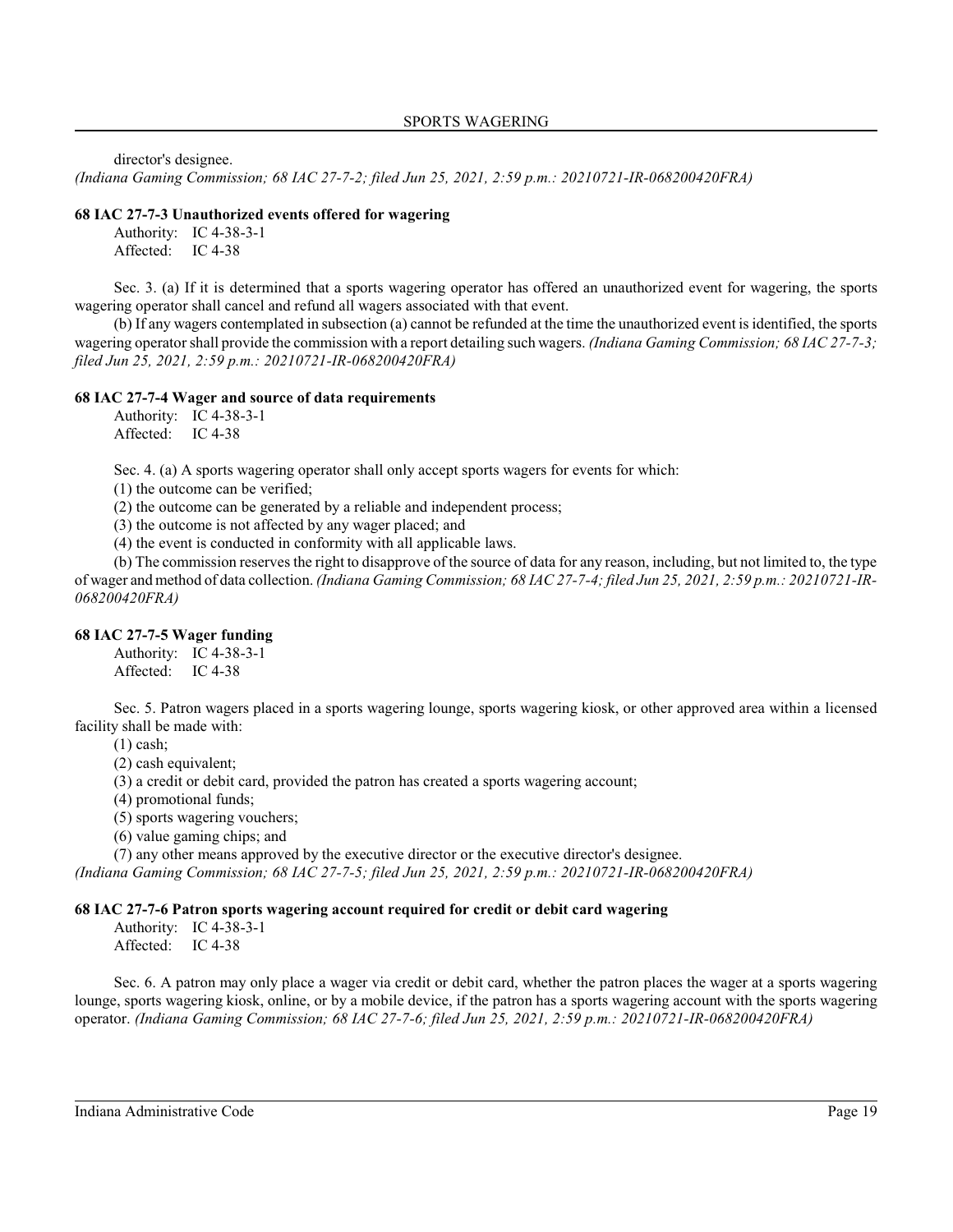#### **68 IAC 27-7-7 Wager displays**

Authority: IC 4-38-3-1 Affected: IC 4-38

Sec. 7. The available wagers shall be displayed in a manner visible to the public and the operator's closed circuit television system. The display shall include:

(1) the event number;

(2) the odds; and

(3) a brief description of the event.

*(Indiana Gaming Commission; 68 IAC 27-7-7; filed Jun 25, 2021, 2:59 p.m.: 20210721-IR-068200420FRA)*

### **68 IAC 27-7-8 Ticket contents**

Authority: IC 4-38-3-1 Affected: IC 4-38

Sec. 8. Upon completion of a wagering transaction, the patron shall receive a virtual or printed wager record, which shall contain at a minimum the following information:

(1) The date and time the wager was placed.

- (2) The date and time the event is expected to occur.
- (3) Any patron choices involved in the wager as follows:
	- (A) Wager selection.
	- (B) Type of wager and line postings.
	- (C) Any special condition or conditions applying to the wager.
	- (D) Payout.

(4) Total amount wagered, including any promotional/bonus credits, if applicable.

- (5) Event and market identifiers.
- (6) Unique identification number of the wager record.
- (7) For printed wager records, the following must be included:
	- (A) Sports wagering lounge name.
	- (B) Unique sports wagering device identification that issued the wager record.
	- (C) Expiration period, if applicable.

*(Indiana Gaming Commission; 68 IAC 27-7-8; filed Jun 25, 2021, 2:59 p.m.: 20210721-IR-068200420FRA)*

#### **68 IAC 27-7-9 Currency transaction reports and multiple transaction logs**

Authority: IC 4-38-3-1 Affected: IC 4-38

Sec. 9. Wagers and payouts made under this article shall be subject to the requirements described in 68 IAC 15-2. *(Indiana Gaming Commission; 68 IAC 27-7-9; filed Jun 25, 2021, 2:59 p.m.: 20210721-IR-068200420FRA)*

#### **68 IAC 27-7-10 House rules**

Authority: IC 4-38-3-1 Affected: IC 4-38

Sec. 10. The house rules and information available to the patron through the sports wagering device, or upon request at a licensed facility, must clearly state what is to occur when an event or market is canceled, including the handling of wagers with multiple events, such as parlays, where one (1) or more of these legs are canceled. If a single event or market is canceled for any reason, all wagers are to be refunded in full as soon as reasonably possible. *(Indiana Gaming Commission; 68 IAC 27-7-10; filed Jun 25, 2021, 2:59 p.m.: 20210721-IR-068200420FRA)*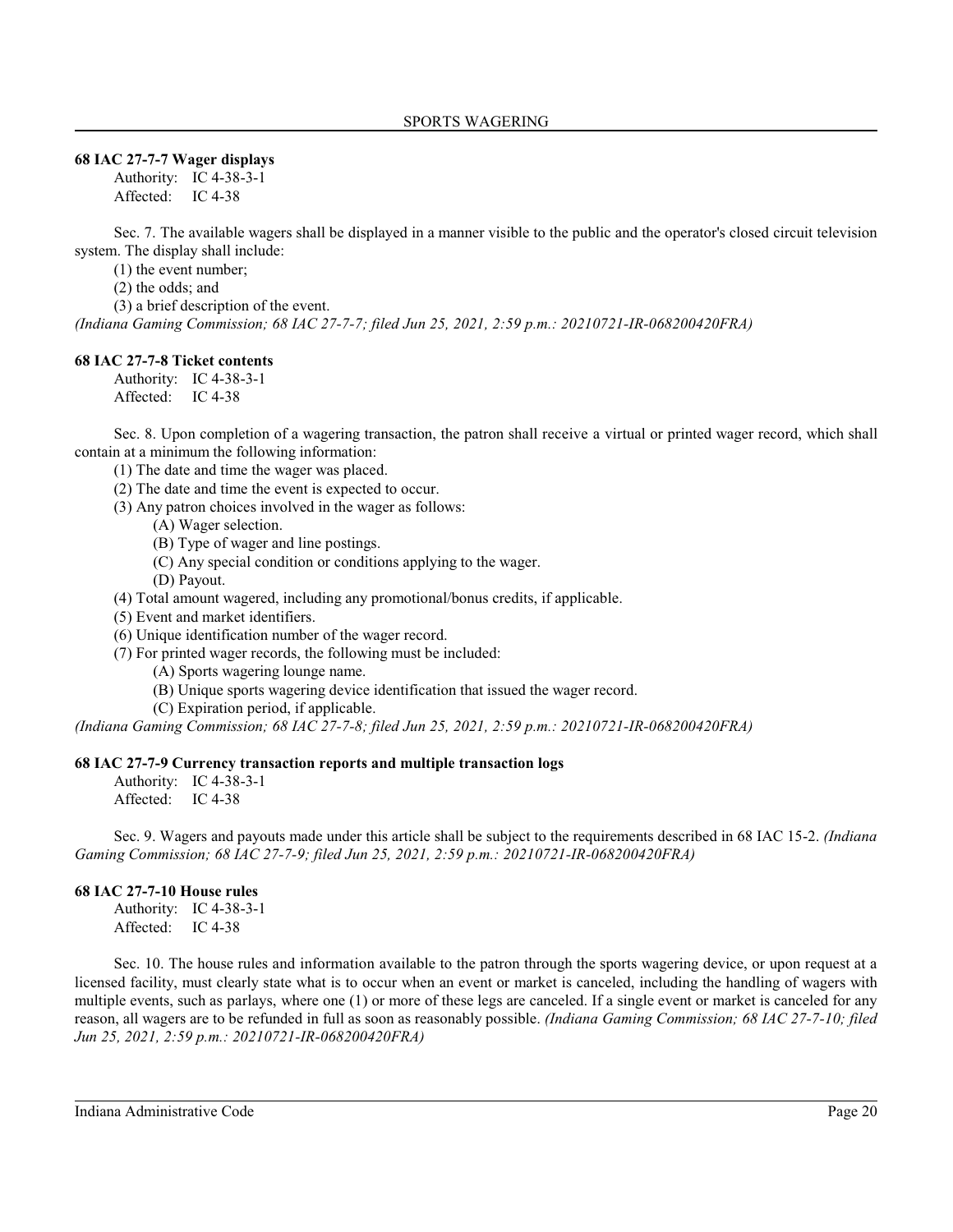#### **68 IAC 27-7-11 Canceled events and markets**

Authority: IC 4-38-3-1 Affected: IC 4-38-11

Sec. 11. (a) A sports wagering operator shall cancel a wager made by a prohibited sports wagering participant and refund the amount wagered. A sports wagering operator must cancel a wager under thissection at the time the sports wagering operator becomes aware or should have been aware that the patron is a prohibited sports wagering participant.

(b) Notwithstanding subsection (a), if it is determined the prohibited sports wagering participant is delinquent in child support as described under IC 4-38-11, the sports wagering operator shall do the following:

(1) Comply with the provisions of IC 4-38-11.

(2) After withholding the amount of delinquent child support owed, return any overage amount to the prohibited sports wagering participant.

*(Indiana Gaming Commission; 68 IAC 27-7-11; filed Jun 25, 2021, 2:59 p.m.: 20210721-IR-068200420FRA)*

#### **68 IAC 27-7-12 Cancellation of wagers**

Authority: IC 4-38-3-1 Affected: IC 4-38-5-6

Sec. 12. A sports wagering operator may, in its discretion, cancel an accepted wager for obvious error as set forth in IC 4-38-5- 6. "Obvious error" shall be defined in the sports wagering operator's house rules. *(Indiana Gaming Commission; 68 IAC 27-7-12; filed Jun 25, 2021, 2:59 p.m.: 20210721-IR-068200420FRA)*

#### **68 IAC 27-7-13 Cashier canceled wagers**

Authority: IC 4-38-3-1 Affected: IC 4-38

Sec. 13. A cashier may not cancel a wager for which the cashier wrote the ticket and must instead call a supervisor to cancel the wager. *(Indiana Gaming Commission; 68 IAC 27-7-13; filed Jun 25, 2021, 2:59 p.m.: 20210721-IR-068200420FRA)*

#### **68 IAC 27-7-14 Prohibiting wagers for good cause**

Authority: IC 4-38-3-1 Affected: IC 4-38-9-4

Sec. 14. (a) Under IC 4-38-9-4, a sports governing body may request that the executive director or the executive director's designee prohibit a particular event or making wagers of a particular type upon a demonstration of good cause.

(b) To demonstrate good cause, the sports governing body should provide, in writing, information that indicates a credible threat to the integrity of sports wagering that is beyond the control of the sports governing body to preemptively remedy or mitigate.

(c) To ensure proper consideration, the request should be sent to the commission at least seventy-two (72) hours before the event. At any time, however, a sports governing body should report information if it involves allegations of match-fixing, the manipulation of an event, misuse of inside information, or other prohibited activity.

(d) The commission shall promptly review the information provided and respond as expeditiously as possible to the request. (e) In making its determination, the commission may consult with an independent monitoring provider and other jurisdictions. *(Indiana Gaming Commission; 68 IAC 27-7-14; filed Jun 25, 2021, 2:59 p.m.: 20210721-IR-068200420FRA)*

#### **68 IAC 27-7-15 Layoff wagers**

Authority: IC 4-38-3-1 Affected: IC 4-38-9-3

Sec. 15. Layoff wagers are prohibited under IC 4-38-9-3(3). *(Indiana Gaming Commission; 68 IAC 27-7-15; filed Jun 25, 2021, 2:59 p.m.: 20210721-IR-068200420FRA)*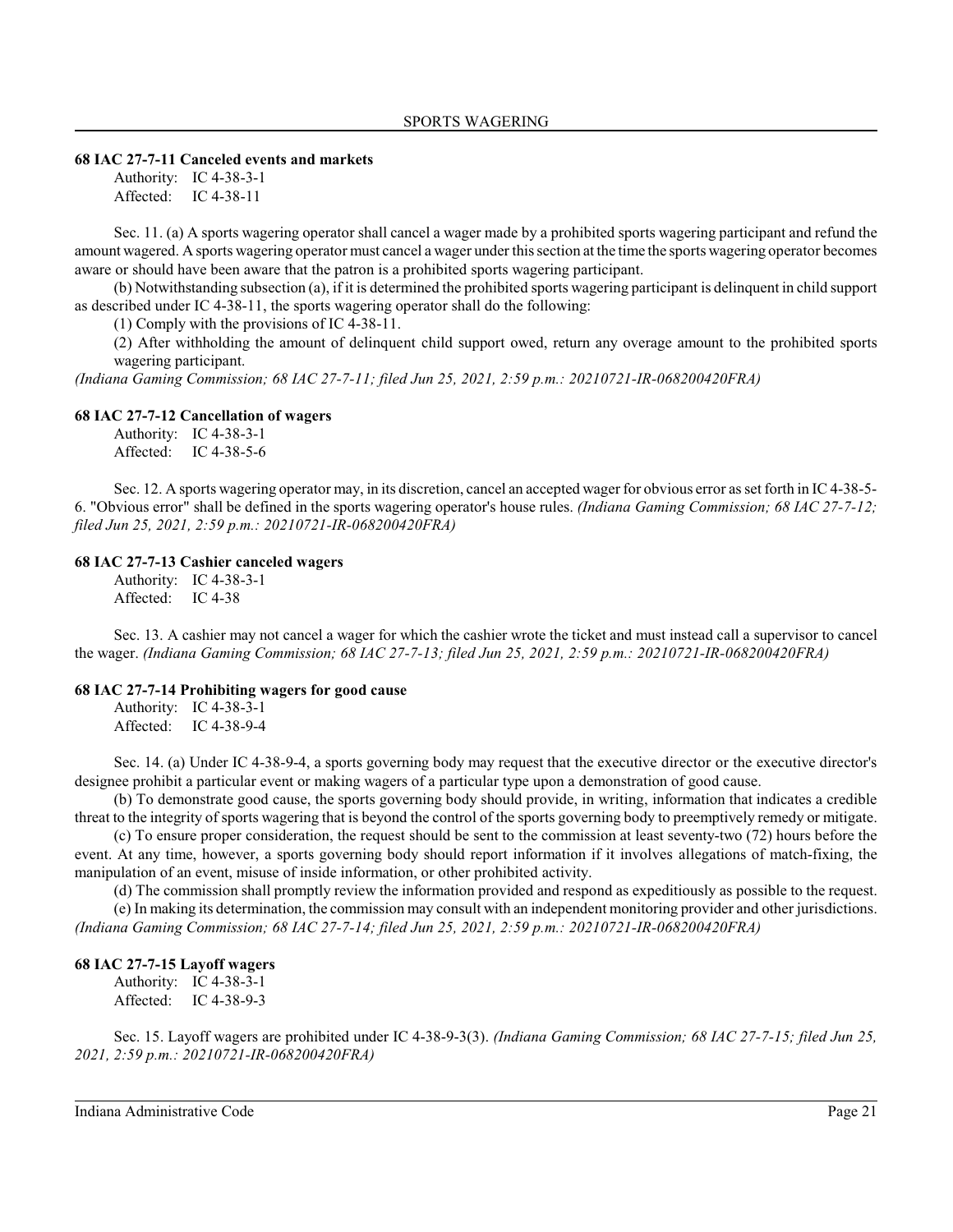#### **68 IAC 27-7-16 Promotions**

Authority: IC 4-38-3-1 Affected: IC 4-38

Sec. 16. (a) Patrons must be able to access information pertaining to any available promotions or bonuses. This information must be clear and unambiguous, especially where promotions or bonuses are limited to certain events or markets, or when other specific conditions apply.

(b) A record of all promotional or bonus wagering offers shall be maintained in an electronic file that is readily available to the division. All bonus and promotional wagering offers shall be stated in clear and unambiguousterms and shall be readily accessible by the patron after the offer is accepted and prior to completion. Offer terms and the record of all offers shall include at a minimum:

(1) the date and time presented;

(2) the date and time the offer is active and expires;

(3) patron eligibility, including any limitations on patron participation;

(4) any restriction on withdrawals of funds;

(5) wagering requirements and limitations;

(6) the order in which funds are used for wagers;

(7) eligible events or wagers; and

(8) rules regarding cancellation.

(c) All promotions and bonuses must:

(1) include terms and conditions that are full, accurate, clear, concise, and transparent, and not contain misleading information; (2) ensure advertising materials include material terms and conditions for that promotion or bonus and have those material terms in close proximity to the headline claim of the promotion or bonus and in a reasonably prominent size;

(3) disclose applicable terms if the patron has to risk or lose the patron's own money as part of the promotion or bonus or has conditions attached to the patron's own money as a result of the promotion or bonus;

(4) not be described as risk free if the patron needs to incur any loss or risk the patron's own money to use or withdraw winnings from the risk free bet; and

(5) not restrict the patron fromwithdrawing the patron's own funds or withdrawingwinnings frombets placed using the patron's own funds.

*(Indiana Gaming Commission; 68 IAC 27-7-16; filed Jun 25, 2021, 2:59 p.m.: 20210721-IR-068200420FRA)*

#### **68 IAC 27-7-17 Responsible advertising**

Authority: IC 4-38-3-1 Affected: IC 4-38

Sec. 17. (a) No sports wagering operator shall allow, conduct, or participate in any false or misleading advertising concerning its sports wagering operations.

(b) All advertising and marketing materials published, aired, displayed, or distributed by or on behalf of any sports wagering operator shall comply with the following:

(1) Must not directly advertise or promote sports wagering to minors.

(2) Shall conspicuously display a prominent message, which states: "If you orsomeone you know has a gambling problem and wants help, call 1-800-9-WITH-IT".

(3) Shall state patrons must be at least twenty-one (21) years of age or older to wager.

(4) Shall not imply greater chances of winning versus other sports wagering operators.

(5) Shall not imply greater chances of winning based on wagering in greater quantity or amount.

(6) All direct marketing shall allow the option to unsubscribe.

*(Indiana Gaming Commission; 68 IAC 27-7-17; filed Jun 25, 2021, 2:59 p.m.: 20210721-IR-068200420FRA)*

### **Rule 8. Sports Wagering Kiosks**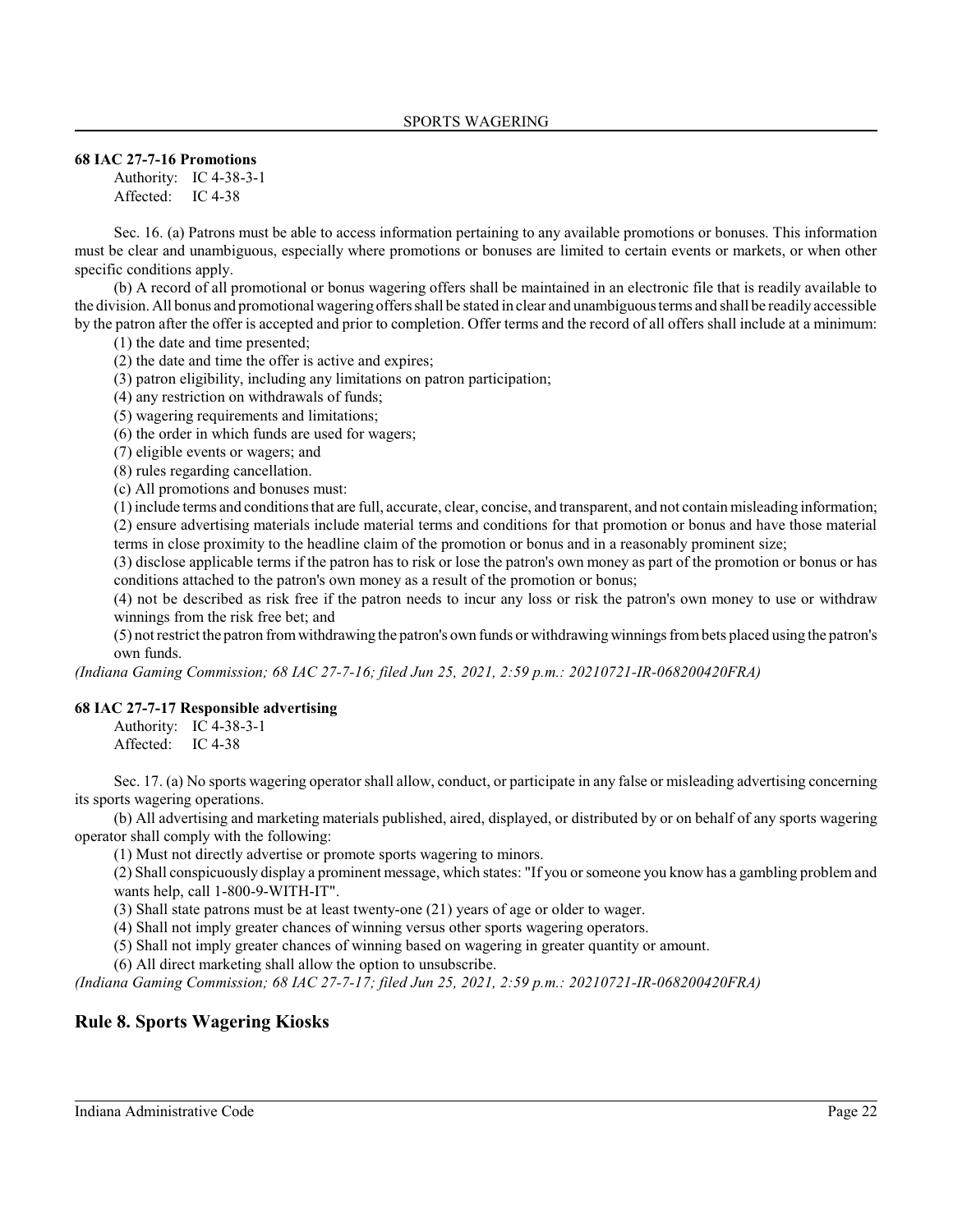#### **68 IAC 27-8-1 Sports wagering kiosk location**

Authority: IC 4-38-3-1 Affected: IC 4-38

Sec. 1. (a) A sports wagering operator may utilize sports wagering kiosks located in a licensed facility for wagering transactions in conjunction with a sports wagering system in a location approved by the executive director or the executive director's designee. (b) Sports wagering kiosks shall be subject to the approvals and other requirements of 68 IAC 2-6. *(Indiana Gaming*

*Commission; 68 IAC 27-8-1; filed Jun 25, 2021, 2:59 p.m.: 20210721-IR-068200420FRA)*

#### **68 IAC 27-8-2 Testing and certification**

Authority: IC 4-38-3-1 Affected: IC 4-38

Sec. 2. Before being deployed for use at a licensed facility, all sports wagering kiosks must be submitted to an Indiana approved authorized independent testing laboratory for testing and receive the required certification under 68 IAC 2-6-3. *(Indiana Gaming Commission; 68 IAC 27-8-2; filed Jun 25, 2021, 2:59 p.m.: 20210721-IR-068200420FRA)*

#### **68 IAC 27-8-3 Reconciliation**

Authority: IC 4-38-3-1 Affected: IC 4-38

Sec. 3. The sports wagering operator's accounting department shall reconcile the sports wagering kiosks on a daily basis pursuant to internal controls. Any variance of five hundred dollars (\$500) or more shall be documented by the accounting department and reported in writing to the commission's audit department within seventy-two (72) hours of the end of the gaming day during which the variance was discovered. The report shall indicate the cause of the variance and shall contain any documentation required to support the stated explanation. *(Indiana Gaming Commission; 68 IAC 27-8-3; filed Jun 25, 2021, 2:59 p.m.: 20210721-IR-068200420FRA)*

#### **68 IAC 27-8-4 Transaction reports**

Authority: IC 4-38-3-1 Affected: IC 4-38

Sec. 4. Each sports wagering kiosk or sports wagering kiosk computer system shall be capable of generating a transaction report, which documents each attempted and completed transaction. Unless otherwise approved by the commission, the report shall include, at a minimum:

(1) the date and time;

(2) a description of the transaction;

(3) the value of credit card and debit card transactions;

(4) the value of currency dispensed and inserted;

(5) the value of all sports wagering vouchers dispensed and inserted; and

(6) the value of all sports wagering tickets dispensed and inserted.

*(Indiana Gaming Commission; 68 IAC 27-8-4; filed Jun 25, 2021, 2:59 p.m.: 20210721-IR-068200420FRA)*

### **68 IAC 27-8-5 Connection to sports wagering system**

Authority: IC 4-38-3-1 Affected: IC 4-38

Sec. 5. (a) When used to redeem sports wagering tickets or vouchers, sports wagering kiosks shall work in conjunction with an approved sports wagering system and shall be designed to:

(1) accurately obtain the unique identification number of the item presented for redemption and cause such information to be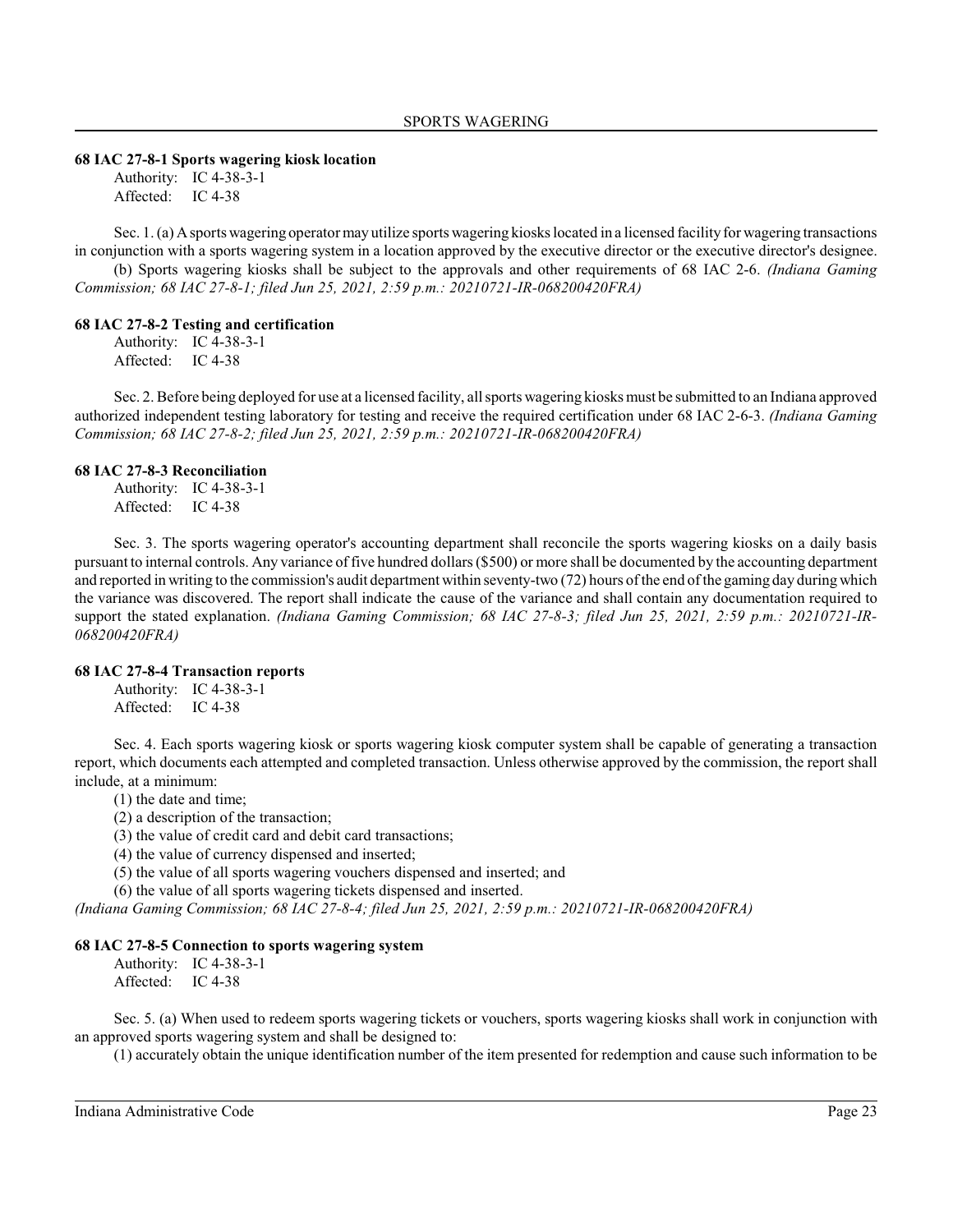accurately and securely relayed to the sports wagering system for the purpose of redemption;

(2) issue currency or a sports wagering voucher, or both, in exchange for the item presented only if the sports wagering system has authorized and recorded the transaction; and

(3) return a sports wagering ticket and voucher to the patron when it cannot be validated by the sports wagering system or is otherwise unredeemable.

(b) When used to redeem sports wagering vouchers, the sports wagering kiosk orsports wagering kiosk computer system shall be capable of generating a voucher redemption report for each gaming day. The report shall include the voucher's unique identifier, the date and time of redemption, and the value of the voucher.

(c) When used to redeem sports wagering tickets, the sports wagering kiosk or sports wagering kiosk computer system shall be capable of generating a ticket redemption report for each gaming day. The report shall include the ticket's unique identifier, the date and time of redemption, and the value of the ticket.

(d) When used to issue sports wagering vouchers, the sports wagering kiosk or sports wagering kiosk computer system shall be capable of generating a voucher issuance report for each gaming day. The report shall include the voucher's unique identifier, the date and time of issuance, and the value of the voucher.

(e) When used for credit card and debit card transactions, the sports wagering kiosk orsports wagering kiosk computer system shall be capable of generating a credit card and debit card transaction report for each gaming day. The report shall include the transaction's unique identifier, the date and time of transaction, and the value of the transaction. *(Indiana Gaming Commission; 68 IAC 27-8-5; filed Jun 25, 2021, 2:59 p.m.: 20210721-IR-068200420FRA)*

## **Rule 9. Sports Wagering Reports; Wagering Revenue; Computation of Taxes; Reconciliation**

### **68 IAC 27-9-1 Reports required**

Authority: IC 4-38-3-1 Affected: IC 4-38

Sec. 1. (a) The sports wagering system shall be required to generate those reports necessary to record the adjusted gross receipts, wagering liability, ticket redemption, and such other information relating to sports wagering as deemed necessary by the executive director or as required by internal controls. Such reporting shall be done using cash basis accounting.

(b) To determine the daily win amount, the sports wagering operator's accounting department shall compare a win report from the sports wagering systemto the reconciliation of the sports wagering drawers. The operator shall be required to calculate and report adjusted gross sports wagering receipts using the higher amount identified in such comparison, unless otherwise authorized by the commission in its internal controls.

(c) The sports wagering operator shall permit duly authorized representatives of the commission's audit department to examine the operator's accounts and records for the purpose of certifying total gross revenue receipts and adjusted gross revenue receipts.

(d) Such information shall be entered on forms prescribed by the commission. *(Indiana Gaming Commission; 68 IAC 27-9-1; filed Jun 25, 2021, 2:59 p.m.: 20210721-IR-068200420FRA)*

### **68 IAC 27-9-2 Calculation of taxes**

Authority: IC 4-38-3-1 Affected: IC 4-38

Sec. 2. (a) Remittance of wagering taxes shall be the sole responsibility of the certificate of authority holder.

(b) If the amount of adjusted gross receipts on a gaming day is a negative figure, the certificate of authority holder shall remit no sports wagering tax for that gaming day. Any negative adjusted gross receipts shall be carried over and calculated as a deduction on Form RG-1 on the subsequent gaming days until the negative figure has been brought to a zero (0) balance. *(Indiana Gaming Commission; 68 IAC 27-9-2; filed Jun 25, 2021, 2:59 p.m.: 20210721-IR-068200420FRA)*

## **Rule 10. Accounting Controls for the Sports Wagering Lounge**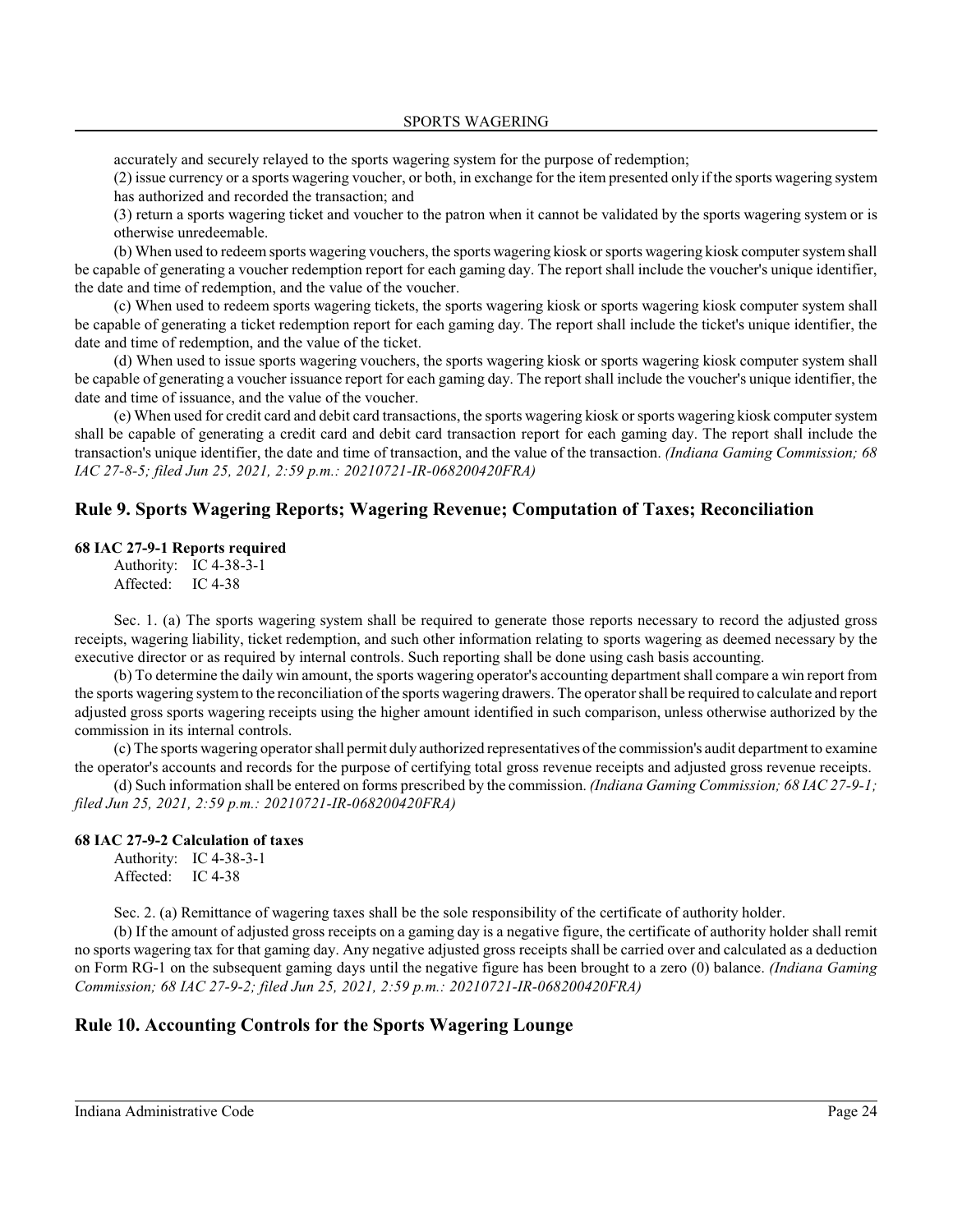### **68 IAC 27-10-1 Internal audit procedures**

Authority: IC 4-38-3-1 Affected: IC 4-38

Sec. 1. The procedures and requirements outlined in 68 IAC 15-8-1 shall apply to sports wagering operators and sports wagering operations. *(Indiana Gaming Commission; 68 IAC 27-10-1; filed Jun 25, 2021, 2:59 p.m.: 20210721-IR-068200420FRA)*

### **68 IAC 27-10-2 Observation and testing of cashiering and credit**

Authority: IC 4-38-3-1 Affected: IC 4-38

Sec. 2. (a) The sports wagering operator shall establish procedures for the observation and testing of the compliance with the system of internal controls for sports wagering cashiering and credit.

(b) The internal auditor or equivalent shall observe and review, on a semiannual basis, the following procedures, at a minimum:

(1) The countdown procedures.

(2) The casino cage accountability to the general ledger.

(3) The casino cage accountability to the main bank, vault, and change banks.

(4) Check cashing procedures and issuance of credit procedures.

(5) Shift and day procedures.

(6) Any other procedures deemed necessary by the executive director or the commission to ensure compliance with IC 4-38 and this article.

(c) The internal auditors or equivalent shall test, on a quarterly basis, the following procedures, at a minimum:

(1) Reconcile summary sheets to physical instruments on a sample basis.

(2) Review processing of payments on returned checks.

(3) If applicable, review procedures and controls over the primary, secondary, and nonvalue chip inventory.

(4) Ascertain compliance with credit limits and other preestablished credit issuance procedures.

(5) Any other procedures deemed necessary by the executive director or the commission to ensure compliance with IC 4-38 and this article.

*(Indiana Gaming Commission; 68 IAC 27-10-2; filed Jun 25, 2021, 2:59 p.m.: 20210721-IR-068200420FRA)*

### **68 IAC 27-10-3 Accounting controls for the sports wagering lounge**

Authority: IC 4-38-3-1

Affected: IC 4-38

Sec. 3. (a) A cashier shall begin a shift with an imprest amount of sports wagering inventory, consisting of currency and coin. No funds shall be added to or removed from the sports wagering inventory during such shift except:

(1) in collection of sports wagers;

(2) in order to make change for a patron buying a sports wagering ticket;

(3) in collection for the issuance of sports wagering vouchers;

(4) in payment of winning or properly canceled or refunded sports wagering tickets;

(5) in payment of sports wagering vouchers; or

(6) in exchanges with the cashier's cage, a satellite cage, or sports wagering lounge booth vault supported by proper documentation, and which documentation shall be sufficient for accounting reconciliation purposes.

(b) A sports wagering count sheet shall be completed and signed by a supervisor, and the following information, at a minimum, shall be recorded thereon at the commencement of a shift:

(1) The date, time, and shift of preparation.

(2) The denomination of currency and coin in the sports wagering inventory issued to the cashier.

(3) The total amount of each denomination of currency and coin in the sports wagering inventory issued to the cashier.

(4) The sports wagering window number to which the cashier is assigned.

(5) The signature of the sports wagering shift supervisor.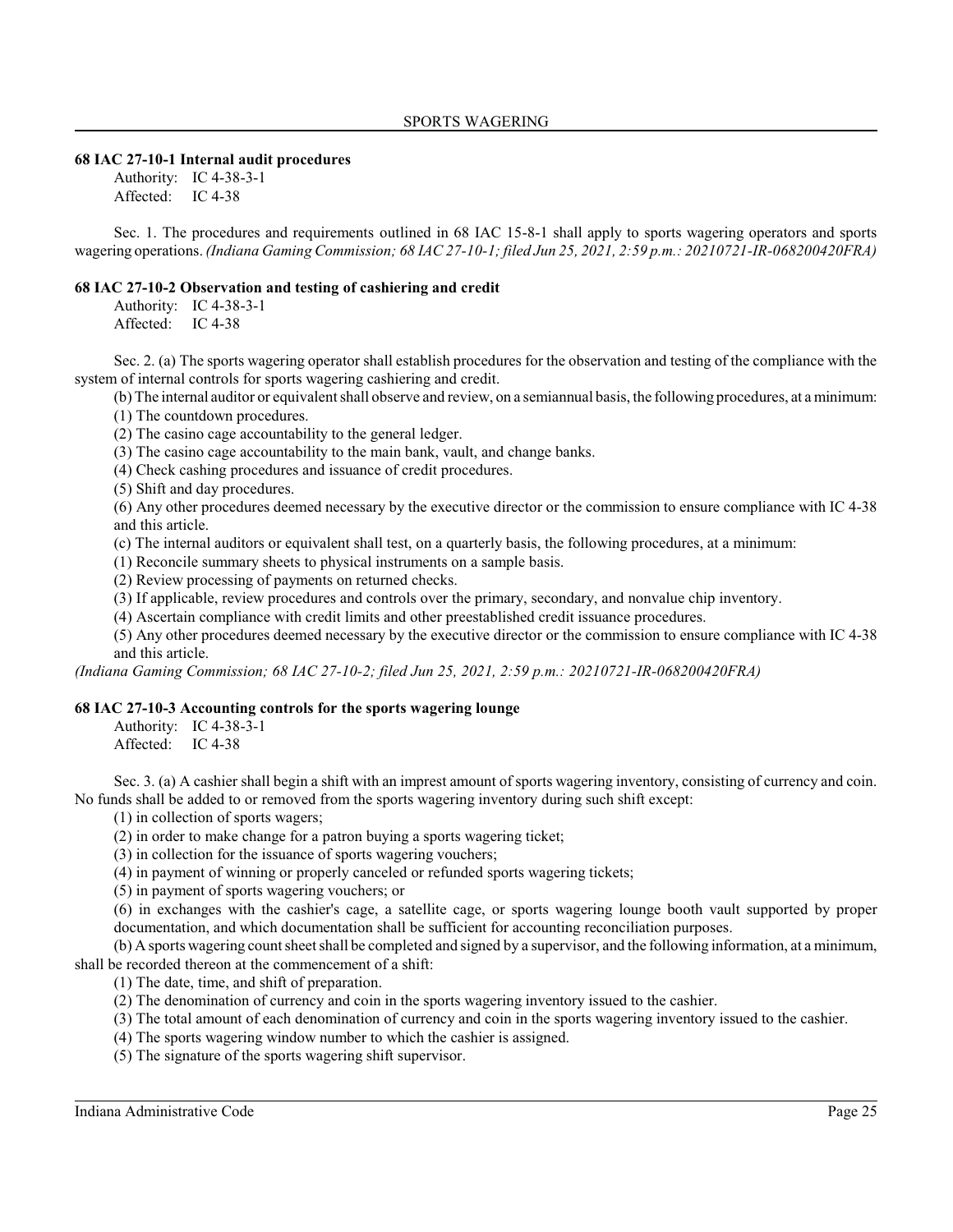(c) A cashier assigned to a cashier window shall count and verify the sports wagering inventory at the sports wagering vault, and shall agree the count to the sports wagering count sheet. The cashier shall sign the count sheet attesting to the accuracy of the information recorded thereon. The sports wagering inventory shall be placed in a cashier's drawer and transported directly to the appropriate sports wagering lounge booth window by the cashier.

(d) If the system generated sports wagering window net receipts for the shift do not agree with the sports wagering count sheet total plus the sports wagering inventory, the shift supervisor shall record any overage or shortage. If the count does not agree, the cashier and the shift supervisor shall attempt to determine the cause of the discrepancy in the count. Any discrepancy that cannot be resolved by the cashier and the shift supervisor shall be reported in writing to the department supervisor in charge at such time. Any discrepancy in excess of five hundred dollars (\$500) shall be reported to the commission. The report shall include the :

(1) date on which the discrepancy occurred;

(2) shift during which the discrepancy occurred;

(3) name of the cashier;

(4) name of the supervisor;

(5) window number; and

(6) amount of the discrepancy.

(e) The sports wagering lounge booth shift supervisor shall compare the cashier window net for the shift as generated by the terminal, and if it agrees with the sports wagering count sheet total plus the sports wagering inventory, shall agree the count to the sports wagering count sheet and sign the sports wagering count sheet attesting to the accuracy. *(Indiana Gaming Commission; 68 IAC 27-10-3; filed Jun 25, 2021, 2:59 p.m.: 20210721-IR-068200420FRA)*

#### **68 IAC 27-10-4 Transactions**

Authority: IC 4-38-3-1 Affected: IC 4-38

Sec. 4. The sports wagering operator shall establish policies and procedures to ensure that all transactions that flow through the casino cage within the sports wagering lounge are accounted for. These policies and procedures shall include, but are not limited to, the following:

(1) All transactions shall be recorded on a main bank or vault accountability form or its equivalent on a per shift basis.

(2) All increases or decreases to the main bank or vault shall be supported by the appropriate documentation.

(3) At the end of a shift, the cashiers assigned to the outgoing shift shall:

(A) record on a main bank or vault accountability form, or its equivalent, the face value of each cage inventory item counted and the total of the opening and closing cage inventories; and

(B) reconcile the total closing inventory with the total opening inventory.

(4) At the conclusion of each gaming day, copies of the main bank or vault accountability forms and all supporting documentation shall be forwarded to the accounting department.

(5) Signature requirements shall be established for outgoing and incoming cashiers.

(6) Any other policies and procedures deemed necessary by the executive director to ensure compliance with IC 4-38 and this article.

*(Indiana Gaming Commission; 68 IAC 27-10-4; filed Jun 25, 2021, 2:59 p.m.: 20210721-IR-068200420FRA)*

#### **68 IAC 27-10-5 Annual financial audit**

Authority: IC 4-38-3-1 Affected: IC 4-38

Sec. 5. Each sports wagering operator shall conduct an annual financial audit of its sports wagering financial statements under the requirements of 68 IAC 15-14. The financial audit shall be due within ninety (90) days after the end of the sports wagering operator's fiscal year or other time frame as agreed to by the commission and the sports wagering operator. This requirement does not apply to a certificate of authority holder that only conducts sports wagering activities through a vendor. *(Indiana Gaming Commission; 68 IAC 27-10-5; filed Jun 25, 2021, 2:59 p.m.: 20210721-IR-068200420FRA)*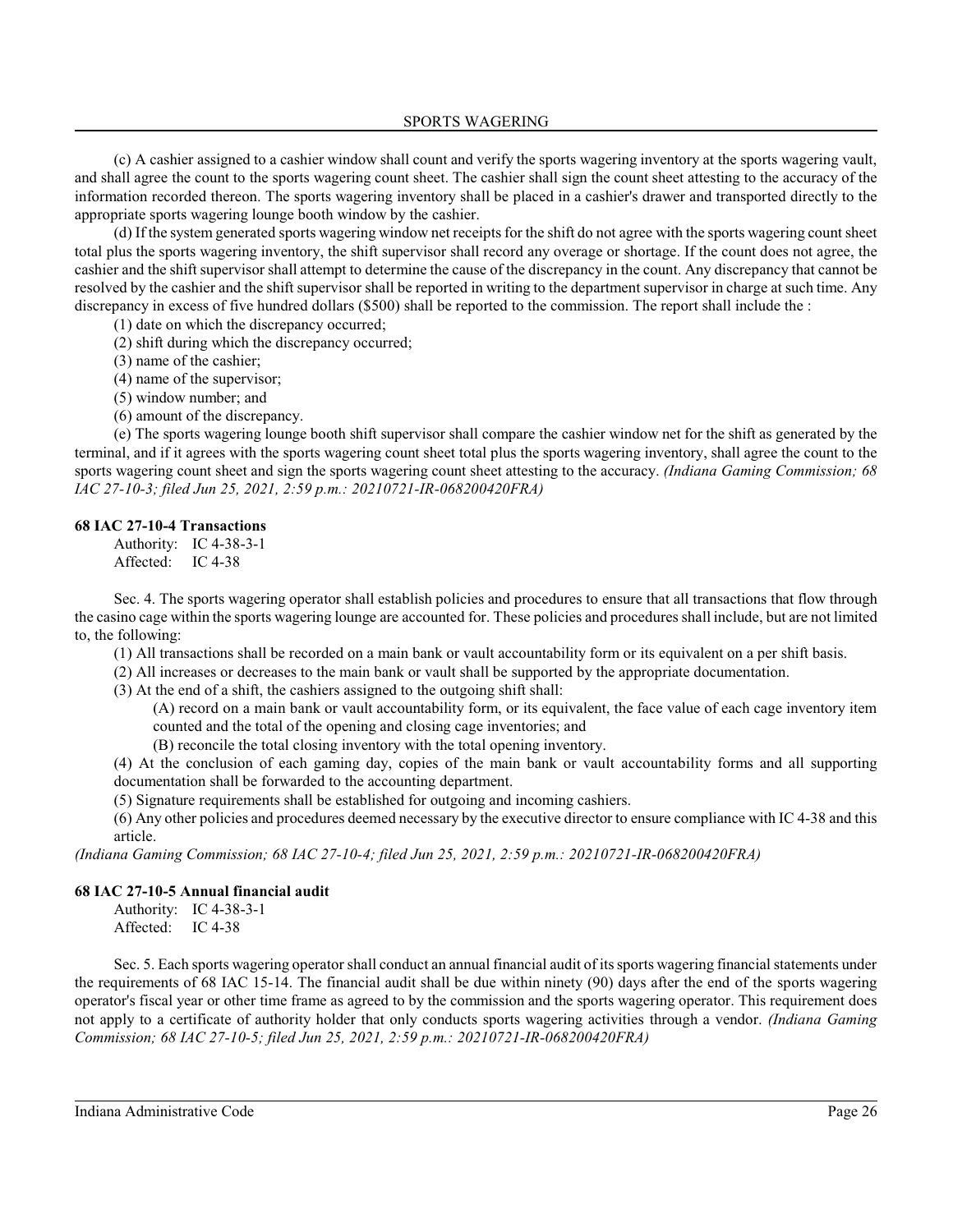#### **68 IAC 27-10-6 Special audits**

Authority: IC 4-38-3-1 Affected: IC 4-38

Sec. 6. (a) To ensure the integrity of gaming or compliance with IC 4-38 and thistitle, the commission may require, at any time, a special audit of a sports wagering operator to be conducted by an independent certified public accountant who is, or whose firm is, licensed in Indiana. The commission may establish the scope, procedures, and reporting requirements of a special audit.

(b) The sports wagering operator is responsible for the costs of a special audit. *(Indiana Gaming Commission; 68 IAC 27-10-6; filed Jun 25, 2021, 2:59 p.m.: 20210721-IR-068200420FRA)*

## **Rule 11. Geofence Requirement**

#### **68 IAC 27-11-1 Geofence requirement**

Authority: IC 4-38-3-1 Affected: IC 4-38

Sec. 1. (a) In order to prevent unauthorized use of the Internet or a mobile device to place a sports wager when a patron is not within the state of Indiana, the sports wagering operator shall utilize a geofence system to reasonably detect the physical location of a patron attempting to access the online sports wagering system and place a wager, and to monitor and block unauthorized attempts to access the online sports wagering system in order to place a wager when a patron is not within the permitted boundary.

(b) The executive directorshall approve technical specifications for geolocation systems and any specific requirements related to geofence technology. *(Indiana Gaming Commission; 68 IAC 27-11-1; filed Jun 25, 2021, 2:59 p.m.: 20210721-IR-068200420FRA)*

#### **68 IAC 27-11-2 Consideration to geofence the location of a particular sporting event**

Authority: IC 4-38-3-1 Affected: IC 4-38; IC 21-12-1-8

Sec. 2. (a) The executive director will consider a request by a sports governing body or an eligible institution, as defined by IC 21-12-1-8, to utilize a geofence to prohibit wagers at the location of a particular sporting event, provided the request includes: (1) information indicating a credible threat to the integrity of sports wagering at the particular location of the sporting event that is beyond the control of the sports governing body to preemptively remedy or mitigate;

(2) confirmation from a geofence service provider licensed by the commission establishing that utilization of a geofence to prohibit wagers at the location of the particular sporting event has been executed; and

(3) an evaluation that no other means exist to remedy or mitigate the specific risk to sports wagering at the location of the particular sporting event, and that geofencing is the only appropriate measure to address the issue.

(b) In considering the request, the commission may consult with an independent monitoring provider and other jurisdictions. *(Indiana Gaming Commission; 68 IAC 27-11-2; filed Jun 25, 2021, 2:59 p.m.: 20210721-IR-068200420FRA)*

### **Rule 12. Sports Wagering Accounts**

#### **68 IAC 27-12-1 Account required**

Authority: IC 4-38-3-1 Affected: IC 4-38

Sec. 1. (a) A sports wagering operator shall limit each patron to one (1) active and continuously used sports wagering account and username.

(b) A sports wagering operator shall implement rules and publish procedures to terminate all accounts of any sports wagering account patron that establishes, orseeks to establish, multiple active accounts, whether directly or by use of another person as a proxy. *(Indiana Gaming Commission; 68 IAC 27-12-1; filed Jun 25, 2021, 2:59 p.m.: 20210721-IR-068200420FRA)*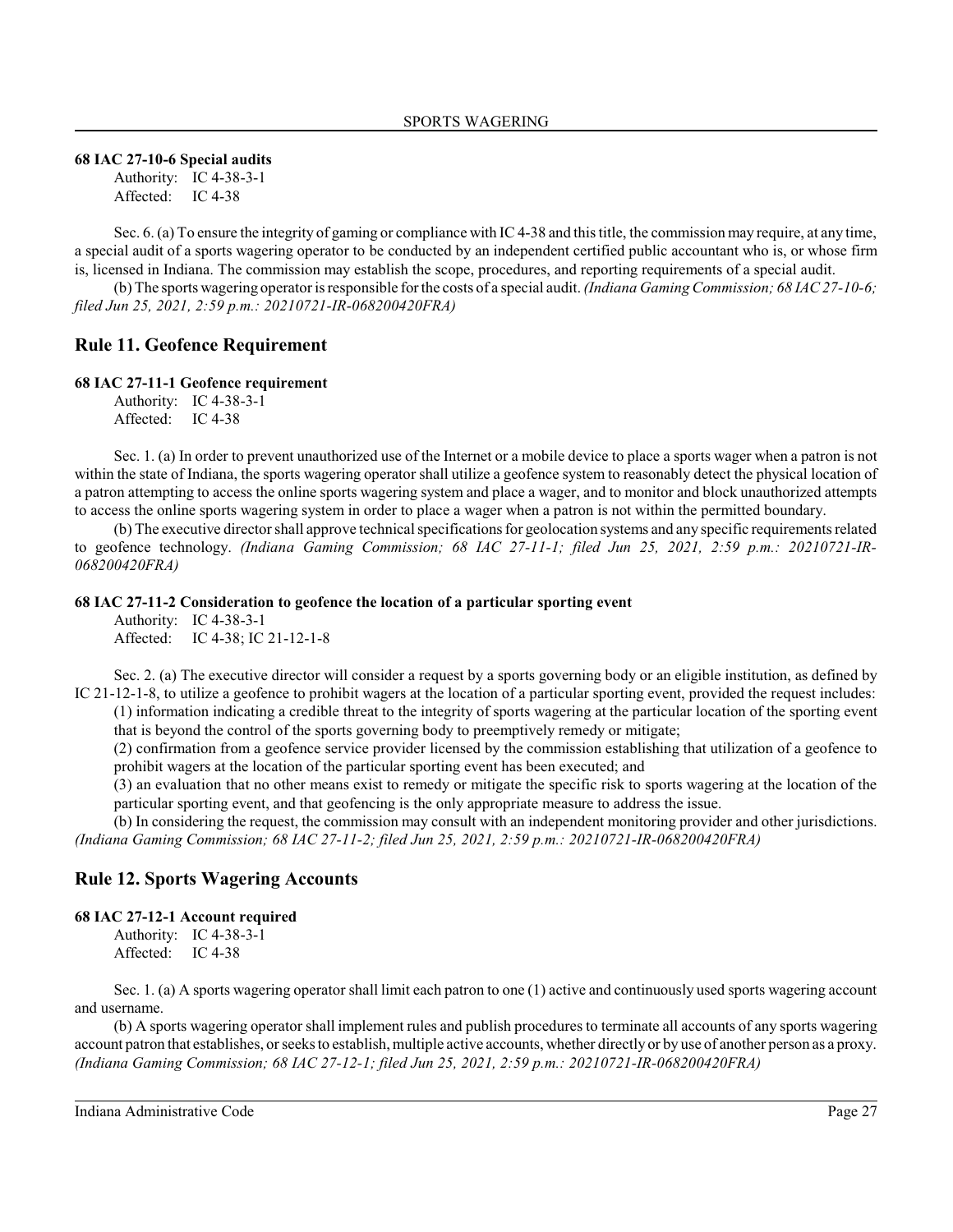#### **68 IAC 27-12-2 Age and identify verification**

Authority: IC 4-38-3-1 Affected: IC 4-38

Sec. 2. A full identity check must be undertaken before a patron is allowed to place a wager as follows:

(1) Only patrons at least twenty-one (21) years of age may deposit funds or participate in wagering. The sports wagering operator must deny the ability to deposit funds or participate in wagering to any person that submits a birth date that indicates the person is under the legal participation age.

(2) Patron verification must use commercially reasonable standards to confirm that the patron is not a prohibited sports wagering participant.

(3) Details of patron verification must be kept in a secure manner.

(4) Third-party service providers may be used for age and identity verification of patrons.

(5) The operator must have a documented policy for the handling of patrons discovered to be using an account in a fraudulent manner, including, but not limited to:

(A) the maintenance of information about any patron's activity, such that if fraudulent activity is detected, the regulatory body has all of the necessary information to take appropriate action;

(B) the suspension of any patron account discovered to be providing access to fraudulent patrons; and

(C) the treatment of deposits, wagers, and wins associated with a fraudulent patron's account.

*(Indiana Gaming Commission; 68 IAC 27-12-2; filed Jun 25, 2021, 2:59 p.m.: 20210721-IR-068200420FRA)*

### **68 IAC 27-12-3 Patron account controls**

Authority: IC 4-38-3-1 Affected: IC 4-38

Sec. 3. (a) Patron protection information must be readily accessible to the patron. The patron protection information must contain at a minimum:

(1) information about potential risks associated with excessive participation, and where to get help related to wagering responsibly;

(2) the self-imposed limitations that shall be available to the patron at both the time of account registration and first deposit; (3) a list of the available patron protection measures that can be invoked by the patron, such as self-imposed limits, and information on how to invoke those measures; and

(4) mechanisms in place that detect unauthorized use of the patron's account, such as reviewing credit card statements against known deposits.

(b) Patrons must be provided with an easy and obvious method to impose limitations for wagering parameters, including, but not limited to, deposits, wagers, time-based limitations and a patron option to decline the ability to cancel a pending withdrawal request. The self-imposed limitation method must provide the following functionality:

(1) Upon receiving any self-imposed limitation order, the sports wagering operator must ensure that all specified limits are correctly implemented immediately or at the point in time that was clearly indicated to the patron.

(2) The self-imposed limitations set by a patron must not override more restrictive operator imposed limitations. The more restrictive limitations must take priority.

(3) Once established by a patron and implemented by the sports wagering system, it must only be possible to reduce the severity of self-imposed limitations upon twenty-four (24) hour notice, or as required by the commission.

(4) Self-imposed limitations must not be compromised by internal status events, such as self-imposed exclusion orders and revocations.

*(Indiana Gaming Commission; 68 IAC 27-12-3; filed Jun 25, 2021, 2:59 p.m.: 20210721-IR-068200420FRA)*

#### **68 IAC 27-12-4 Account requirements**

Authority: IC 4-38-3-1 Affected: IC 4-38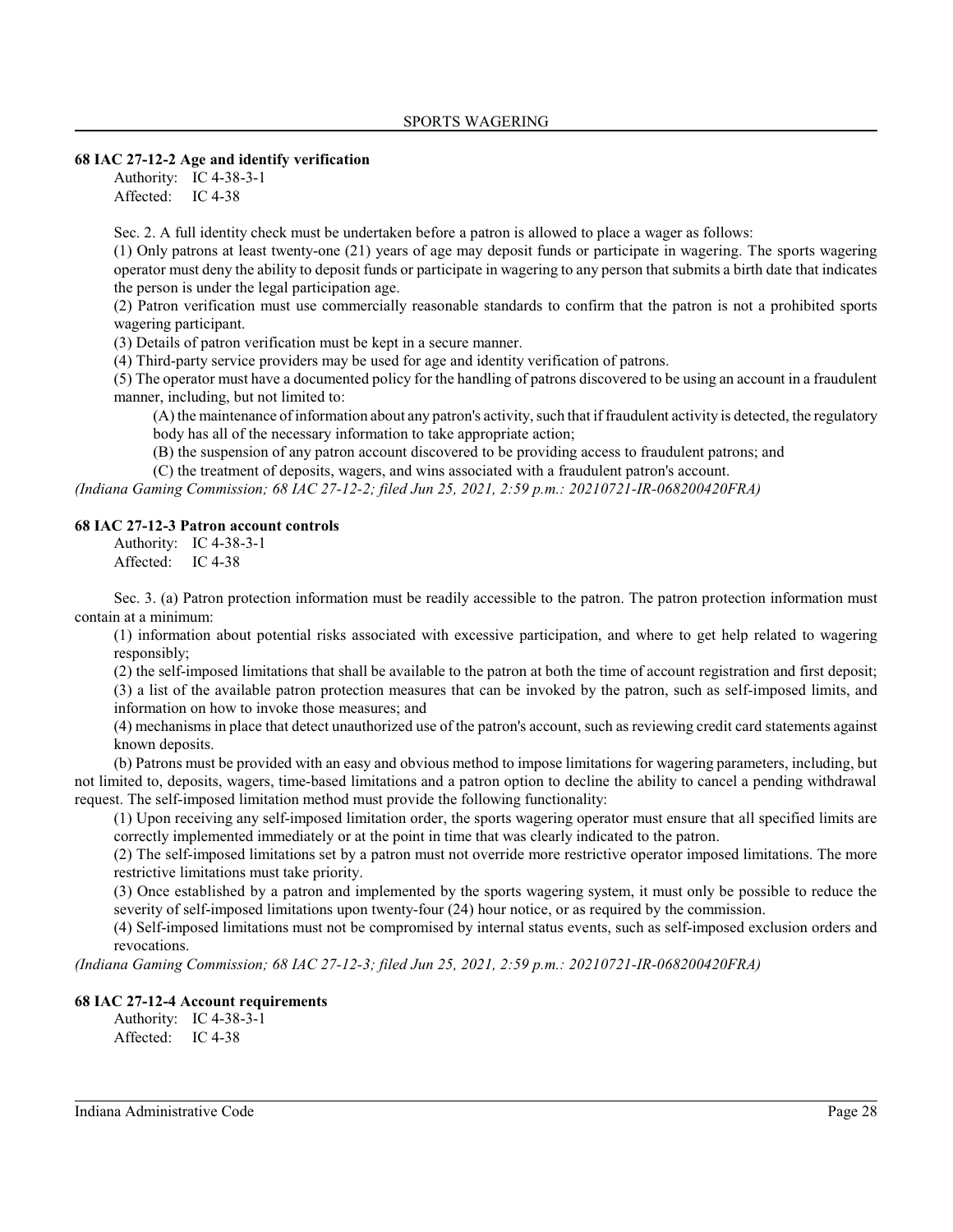Sec. 4. In order to establish a sports wagering account, a sports wagering operator shall do the following:

(1) Create an electronic patron file, which shall include at a minimum:

(A) the patron's legal name;

(B) the patron's date of birth;

(C) the patron's Social Security number, or the last four (4) digits thereof, or an equivalent identification number for a noncitizen patron, such as a passport or taxpayer identification number;

(D) the patron's sports wagering account number or username;

(E) the patron's residential address; a post office box is not acceptable;

(F) the patron's electronic mail address;

(G) the patron's telephone number;

(H) any other information collected from the patron used to verify the patron's identity;

(I) the method used to verify the patron's identity; and

(J) the date of verification.

(2) Encrypt all of the following information contained in an electronic patron file:

(A) Any portion of the patron's Social Security number or an equivalent identification number for a noncitizen patron, such as a passport or taxpayer identification number.

(B) The patron's passwords and personal identification numbers (PINs).

(C) The patron's personal financial information.

(3) Verify the patron's identity in accordance with:

(A) reliable forms of personal identification specified in internal controls; or

(B) other methodology for remote multisource authentication, which may include third-party and governmental databases, as approved by the executive director or the executive director's designee.

(4) Record the document number of the government issued identification credential examined, if applicable. If a government issued identification credential is not required for registration, the electronic record that details the process used to confirm patron identity must be recorded.

(5) Require the patron to establish a password or other access security feature as approved by the commission and advise the patron of the ability to utilize strong authentication log in protection.

(6) Record the patron's certification that the information provided to the operator is accurate.

(7) Record the patron's acknowledgment that the legal age for sports wagering is twenty-one (21) years of age, and that the patron is prohibited from allowing any other person to access or use the patron's sports wagering account.

(8) Notify the patron of the establishment of the account via electronic mail or regular mail.

(9) Record the patron's acceptance of the sports wagering operator's terms and conditions to participate in wagering through the mobile application or any authorized digital platform accepting wagers online. The terms and conditions must include the following:

(A) Name of the party or parties with whom the patron is entering into a contractual relationship, including any licensee.

(B) Patron's consent to have the licensee confirm the patron's age and identity.

(C) Rules and obligations applicable to the patron other than house rules, including, but not limited to:

(i) prohibition from allowing any other person to access or use the patron's account;

(ii) prohibition from engaging in mobile wagering activity, unless the patron is physically present in Indiana;

(iii) consent to the monitoring and recording by the operator or the division, or both, of any wagering communications and geographic location information; and

(iv) consent to the jurisdiction of the state of Indiana to resolve any disputes arising out of sports wagering activity.

(D) Availability of account statements detailing patron account activity.

(E) Privacy policies, including information access.

(F) Legal age policy, including a statement that it is a criminal offense to allow a person who is under twenty-one (21) years of age to participate in mobile wagering.

(G) Full explanation of all rules applicable to dormant accounts.

(H) Patron's right to set responsible gaming limits and to self-exclude.

(I) Patron's right to suspend the patron's account.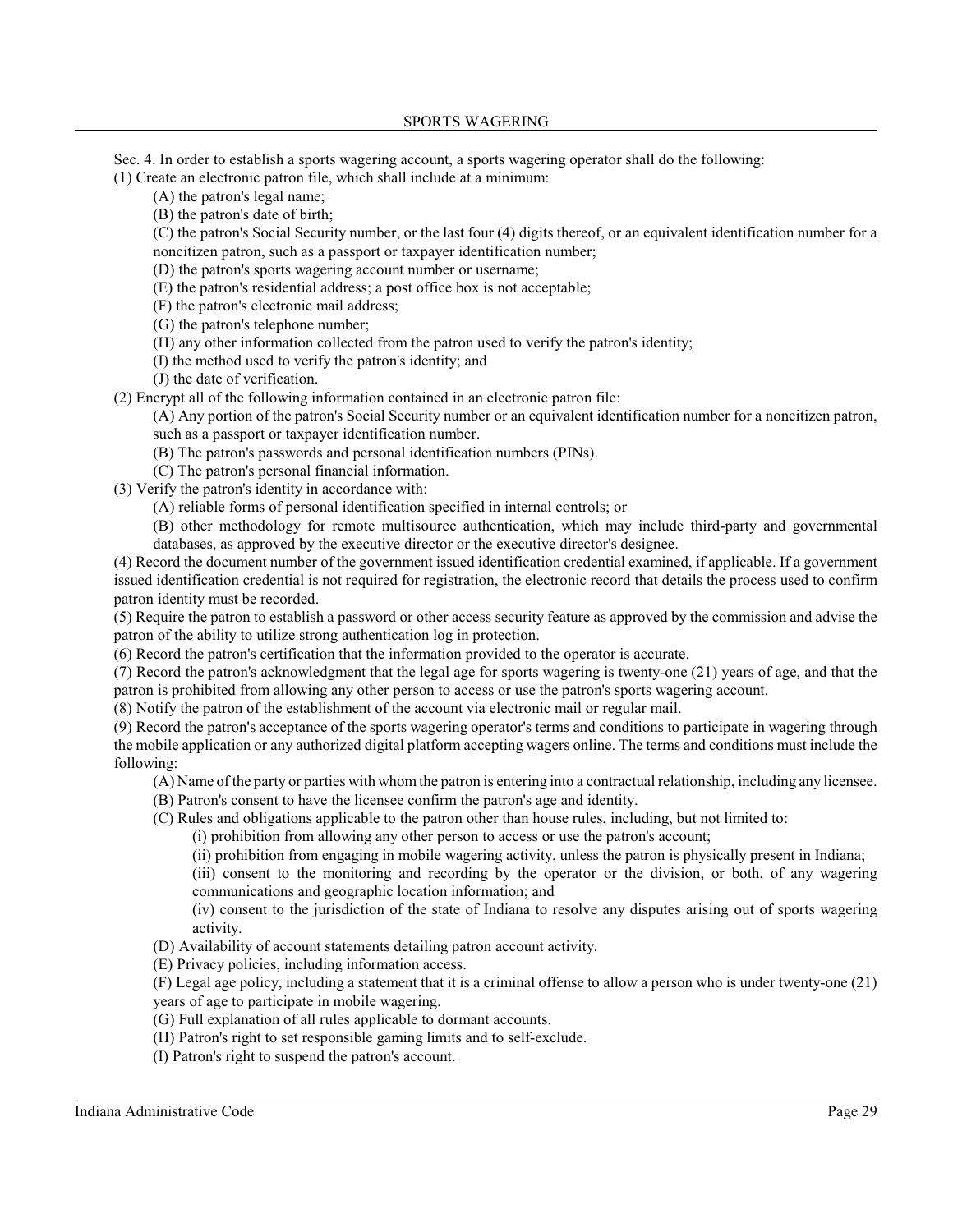(J) Whenever the terms and conditions that apply to mobile wagering are changed, the licensee shall require a patron to acknowledge acceptance of such change. Unless otherwise authorized by the division, the patron's acknowledgment shall be date and time stamped by the Internet or mobile gaming system, as applicable.

*(Indiana Gaming Commission; 68 IAC 27-12-4; filed Jun 25, 2021, 2:59 p.m.: 20210721-IR-068200420FRA)*

### **68 IAC 27-12-5 Account funding**

Authority: IC 4-38-3-1 Affected: IC 4-38

Sec. 5. A patron's sports wagering account for sports wagering may be funded through the use of:

(1) a patron's credit or debit card;

(2) a patron's deposit of cash or vouchers at a cashiering location approved by the executive director or the executive director's designee;

(3) a patron's reloadable prepaid card, which has been verified as being issued to the patron and is nontransferable;

(4) promotional credit;

(5) winnings;

(6) adjustments made by the sports wagering operator with documented notification to the patron;

(7) an ACH transfer, provided that the operator has securitymeasures and controls to prevent ACH fraud regarding failed ACH deposits;

(8) a wire transfer; or

(9) any other means approved by the commission.

*(Indiana Gaming Commission; 68 IAC 27-12-5; filed Jun 25, 2021, 2:59 p.m.: 20210721-IR-068200420FRA)*

### **68 IAC 27-12-6 Failed ACH deposits**

Authority: IC 4-38-3-1 Affected: IC 4-38

Sec. 6. A failed ACH deposit attempt shall not be considered fraudulent if the patron has successfully deposited funds via an ACH transfer on a previous occasion with no outstanding chargebacks. Otherwise, the operator shall do the following:

(1) Temporarily block the patron's account for investigation of fraud after five (5) consecutive failed ACH deposit attempts within a ten (10) minute time period. If there is no evidence of fraud, the block may be vacated.

(2) Suspend the patron's account after five (5) additional consecutive failed ACH deposit attempts within a ten (10) minute time period.

*(Indiana Gaming Commission; 68 IAC 27-12-6; filed Jun 25, 2021, 2:59 p.m.: 20210721-IR-068200420FRA)*

### **68 IAC 27-12-7 Transfer of funds prohibited**

Authority: IC 4-38-3-1 Affected: IC 4-38

Sec. 7. A sports wagering operator shall not permit a patron to transfer funds from a patron account to another patron account. *(Indiana Gaming Commission; 68 IAC 27-12-7; filed Jun 25, 2021, 2:59 p.m.: 20210721-IR-068200420FRA)*

### **68 IAC 27-12-8 Account review requirements**

Authority: IC 4-38-3-1 Affected: IC 4-38

Sec. 8. All adjustments to patron accounts for amounts of five hundred dollars (\$500) or less shall be periodically reviewed by supervisory personnel as set forth in the sports wagering operator's internal controls. All other adjustments shall be authorized by supervisory personnel prior to being entered. *(Indiana Gaming Commission; 68 IAC 27-12-8; filed Jun 25, 2021, 2:59 p.m.: 20210721-IR-068200420FRA)*

Indiana Administrative Code Page 30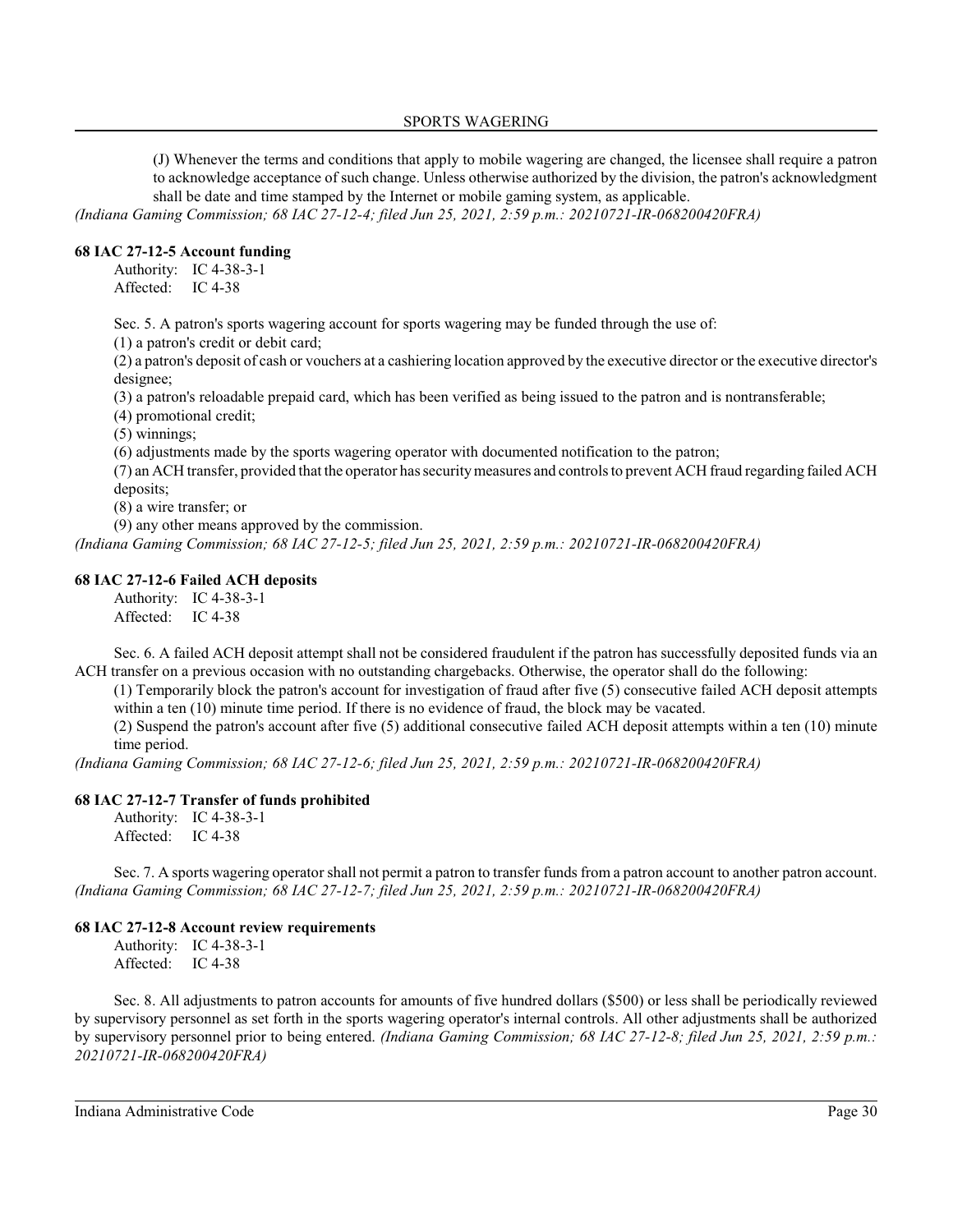#### **68 IAC 27-12-9 Account information**

Authority: IC 4-38-3-1 Affected: IC 4-38

Sec. 9. (a) Sports wagering systems shall provide an account statement with account details to a patron on demand, which shall include detailed account activity for at least six (6) months. In addition, an online sports wagering system shall, upon request, be capable of providing a summary statement of all patron activity during the past two (2) years.

(b) A sports wagering operator shall periodically reverify a patron's identification upon reasonable suspicion that the patron's identification has been compromised. *(Indiana Gaming Commission; 68 IAC 27-12-9; filed Jun 25, 2021, 2:59 p.m.: 20210721-IR-068200420FRA)*

#### **68 IAC 27-12-10 Account closure**

Authority: IC 4-38-3-1

Affected: IC 4-38

Sec. 10. A sports wagering system shall provide a conspicuous and readily accessible method for a patron to close the patron's account through the account management orsimilar page orthrough the sports wagering system's customer support team. Anybalance remaining in a patron's sports wagering account closed by a patron shall be refunded under the operator'sinternal controls. *(Indiana Gaming Commission; 68 IAC 27-12-10; filed Jun 25, 2021, 2:59 p.m.: 20210721-IR-068200420FRA)*

### **68 IAC 27-12-11 Patron account withdrawal**

Authority: IC 4-38-3-1 Affected: IC 4-38; IC 32-34-1

Sec. 11. (a) A patron must be allowed to withdraw the funds maintained in the patron's account, whether such account is open or closed.

(b) A sports wagering operator must honor such patron request to withdraw funds within five (5) business days of the request, unless the conditions set forth in subsection (c) are met.

(c) The sports wagering operator may decline to honor a patron request to withdraw funds only if the sports wagering operator believes in good faith that the patron engaged in either fraudulent conduct or other conduct that would put the sports wagering operator in violation of the law. In such cases, the sports wagering operator shall:

(1) provide notice to the patron of the nature of the investigation of the account; and

(2) conduct its investigation in a reasonable and expedient fashion, providing the patron additional written notice of the status of the investigation every tenth business day starting from the day the original notice was provided to the patron.

(d) For purposes of this provision, a request for withdrawal will be considered honored if it is processed by the sports wagering operator notwithstanding a delay by a payment processor, credit card issuer, or the custodian of a financial account. *(Indiana Gaming Commission; 68 IAC 27-12-11; filed Jun 25, 2021, 2:59 p.m.: 20210721-IR-068200420FRA)*

### **68 IAC 27-12-12 Dormant patron accounts**

Authority: IC 4-38-3-1 Affected: IC 4-38; IC 32-34-1

Sec. 12. A sports wagering operator shall consider a patron account to be dormant if the patron has not logged into the account for at least three (3) years. A dormant account shall be closed by the sports wagering operator. *(Indiana Gaming Commission; 68 IAC 27-12-12; filed Jun 25, 2021, 2:59 p.m.: 20210721-IR-068200420FRA)*

#### **68 IAC 27-12-13 Unclaimed funds in a dormant patron account**

Authority: IC 4-38-3-1 Affected: IC 4-38; IC 32-34-1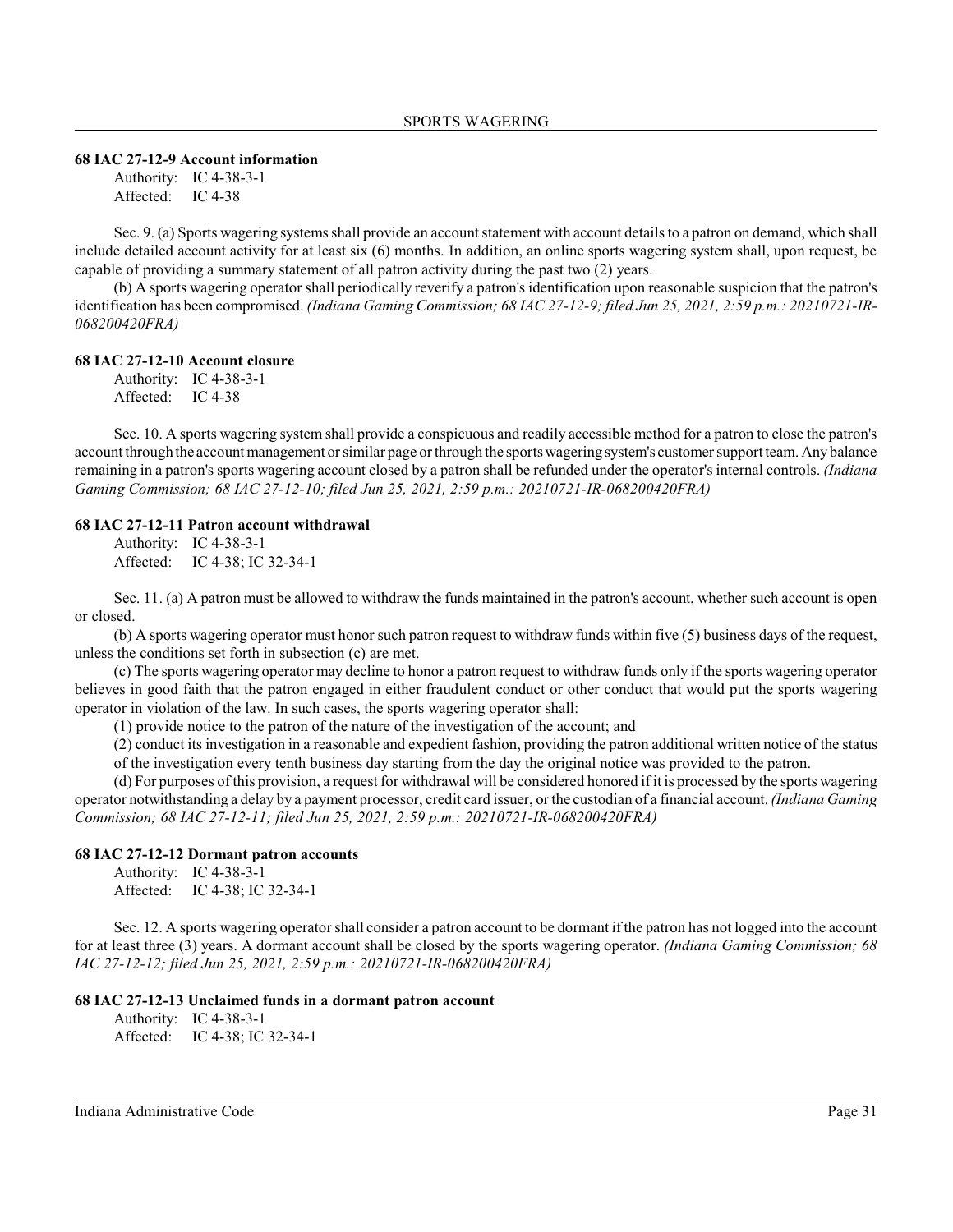Sec. 13. (a) Subject to the provisions of IC 32-34-1-20 and IC 32-34-1-21, funds of patrons that remain in a dormant patron account shall be presumed abandoned.

(b) The sports wagering operator shall report and deliver all funds of patrons that are presumed abandoned to the office of the Indiana attorney general as provided in IC 32-34-1-27.

(c) At least sixty (60) days prior to reporting any funds of the patron to the attorney general, the sports wagering operator shall provide notice to the patron's last known address and conduct due diligence to locate the patron. *(Indiana Gaming Commission; 68 IAC 27-12-13; filed Jun 25, 2021, 2:59 p.m.: 20210721-IR-068200420FRA)*

## **Rule 13. Responsible Gaming and Self-Restriction**

#### **68 IAC 27-13-1 Responsible gaming requirement**

Authority: IC 4-38-3-1 Affected: IC 4-38

Sec. 1. Each sports wagering website or mobile application shall display a responsible gaming logo in a manner approved by the executive director or the executive director's designee to direct a patron to the sports wagering operator's responsible gaming webpage. The responsible gaming webpage shall be accessible to a patron during a sports wagering patron session and shall contain, at a minimum:

(1) a prominent message, which states: "If you or someone you know has a gambling problem and wants help, call 1-800-9- WITH-IT";

(2) a direct link to the Indianagamblinghelp.comwebsite and other Internet resources dedicated to helping people with potential gambling problems as directed by the commission;

(3) a link to the Indiana statewide Internet self-restriction program administered by the commission; and

(4) a clear statement of the sports wagering operator's policy and commitment to responsible gaming, along with a link to the sports wagering operator's specific self-exclusion program.

*(Indiana Gaming Commission; 68 IAC 27-13-1; filed Jun 25, 2021, 2:59 p.m.: 20210721-IR-068200420FRA)*

#### **68 IAC 27-13-2 Statewide Internet self-restriction**

Authority: IC 4-38-3-1 Affected: IC 4-38

Sec. 2. (a) Individuals wishing to self-restrict from online sports wagering statewide may do so via the commission's website.

(b) Individuals may choose statewide Internet self-restriction for a period of one (1) year or five (5) years.

(c) The commission shall maintain an official statewide Internet self-restriction list. The commission shall notify each sports wagering operator of any addition to or deletion from the list by transmitting a notice directly to each sports wagering operator.

(d) Sports wagering operators must restrict wagering by statewide Internet self-restriction participants and may not market to statewide Internet self-restricted participants.

(e) The statewide Internet self-restriction program is confidential, and the names of restricted persons may be disseminated only by the commission to a sports wagering operator for purposes of enforcement or to another entity designated by statute.

(f) Sports wagering operators shall be responsible for the actions of third-party business partners and contractors related to the statewide Internet self-restriction program. *(Indiana Gaming Commission; 68 IAC 27-13-2; filed Jun 25, 2021, 2:59 p.m.: 20210721-IR-068200420FRA)*

#### **68 IAC 27-13-3 Removal from statewide Internet self-restriction**

Authority: IC 4-38-3-1 Affected: IC 4-38

Sec. 3. (a) A person who has registered for the statewide Internet self-restriction program may, upon the expiration of the selected term of self-restriction, submit a notice to the commission requesting removal from the statewide Internet self-restriction program.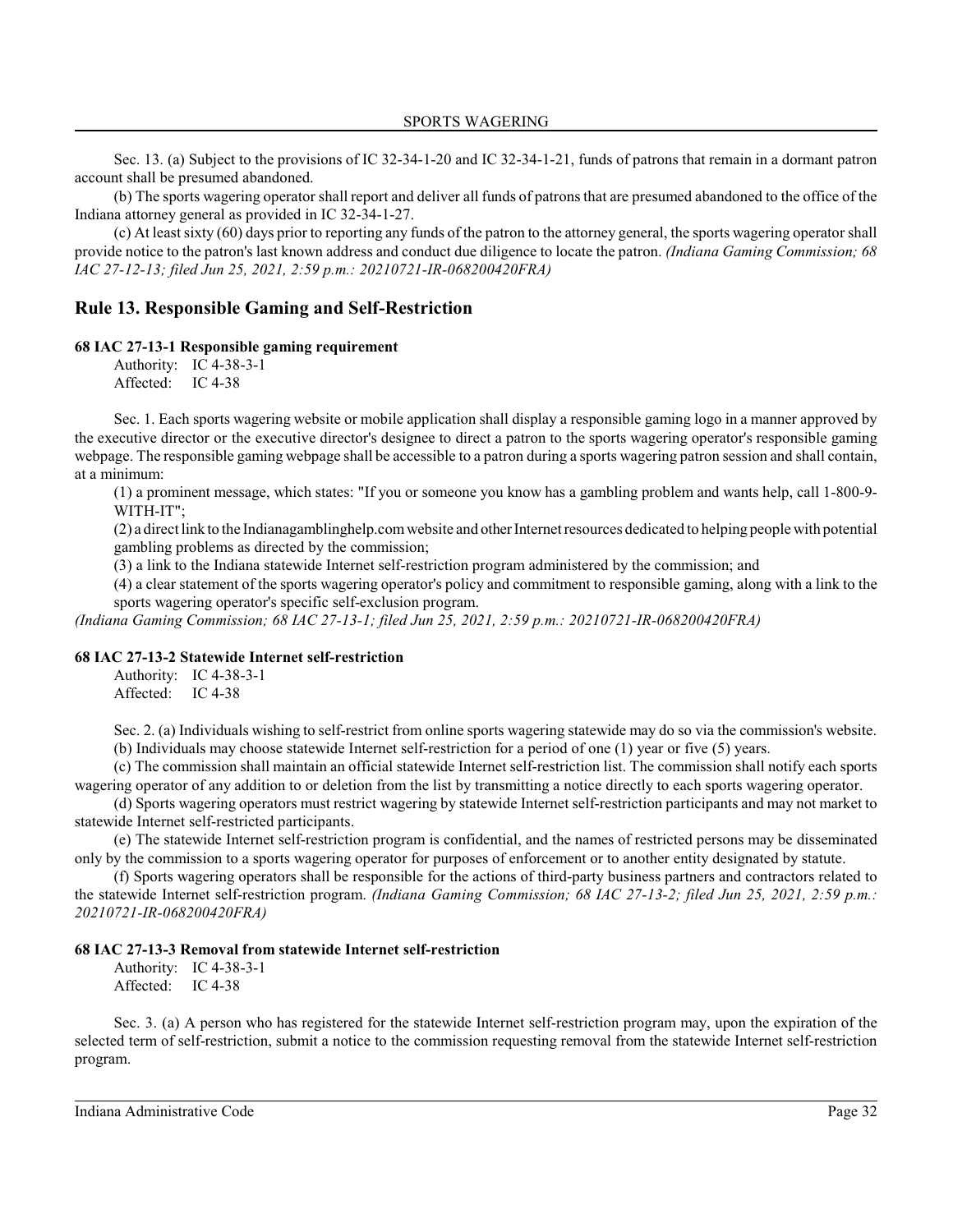(b) The commission shall advise sports wagering operators of the person's removal from the statewide Internet self-restriction program within ten (10) business days.

(c) Sports wagering operators may elect to continue excluding previously self-restricted persons. *(Indiana Gaming Commission; 68 IAC 27-13-3; filed Jun 25, 2021, 2:59 p.m.: 20210721-IR-068200420FRA)*

#### **68 IAC 27-13-4 Direct marketing to prohibited sports wagering participants**

Authority: IC 4-38-3-1 Affected: IC 4-38

Sec. 4. (a) A sports wagering operator shall make all reasonable attempts to ensure that prohibited sports wagering participants do not receive direct marketing from the sports wagering operator.

(b) A sports wagering operator will satisfy this requirement if the sports wagering operator removes the prohibited sports wagering participant's name from the list of patrons to whom direct marketing materials are sent, and the prohibited sports wagering participant does not receive direct marketing materials more than forty-five (45) days after the sports wagering operator receives notice identifying the prohibited sports wagering participant. *(Indiana Gaming Commission; 68 IAC 27-13-4; filed Jun 25, 2021, 2:59 p.m.: 20210721-IR-068200420FRA)*

### **68 IAC 27-13-5 Sports wagering operator self-exclusion**

Authority: IC 4-38-3-1 Affected: IC 4-38

Sec. 5. Each sports wagering operator shall establish and maintain a self-exclusion program for patrons specific to that sports wagering operator. The sports wagering operator specific self-exclusion programis separate fromthe commission's statewide Internet self-restriction program. *(Indiana Gaming Commission; 68 IAC 27-13-5; filed Jun 25, 2021, 2:59 p.m.: 20210721-IR-068200420FRA)*

## **Rule 14. Prohibitions on Participating in Sports Wagering**

### **68 IAC 27-14-1 Patron restrictions on sports wagering**

Authority: IC 4-38-3-1 Affected: IC 4-38

Sec. 1. (a) In addition to the prohibited sports wagering patrons, and except as provided in subsection (b), the following individuals may not participate in sports wagering:

(1) A member of the commission.

(2) An employee of the commission.

(3) An agent of the commission.

(4) The spouse of any individual in subdivisions  $(1)$ ,  $(2)$ , and  $(3)$ .

(b) A member, employee, or agent of the commission may participate in sports wagering if that person:

(1) has received the written authorization fromthe executive director orthe executive director's designee to participate in sports wagering as part of the person's employment; and

(2) is participating only to the extent authorized by the executive director or the executive director's designee.

*(Indiana Gaming Commission; 68 IAC 27-14-1; filed Jun 25, 2021, 2:59 p.m.: 20210721-IR-068200420FRA)*

### **68 IAC 27-14-2 Prohibited sports wagering participants**

Authority: IC 4-38-3-1 Affected: IC 4-38-5; IC 4-38-9-3; IC 5-14-3-4

Sec. 2. (a) For each sport that the commission approves sports wagering to be conducted, the commission shall: (1) accept through its website a list, and any other information provided, concerning prohibited sports wagering participants